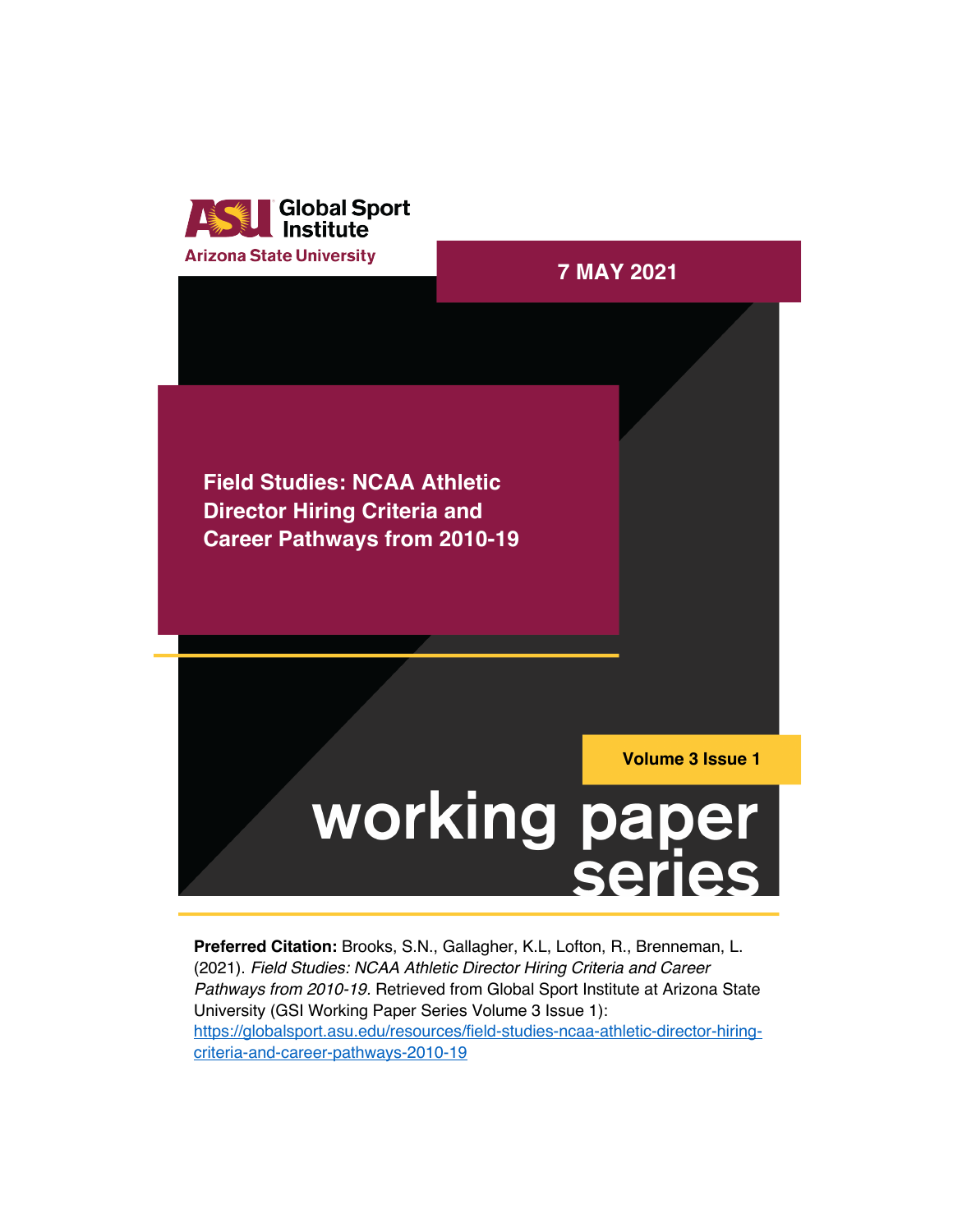# **Abstract**

Black, Indigenous, and people of Color leaders in sport face an uphill battle when trying to reach the highest levels of leadership. There are related outcomes for White women as well. Previously, we have found that collegiate and professional head football coaches who are Black men are required to have more and better success in directly relevant experiences. The purpose of this field study was to examine hiring patterns for athletic directors over a ten-year window between 2010 and 2019. Data were analyzed to compare total numbers and percentages of athletic directors hired across race/ethnicity and gender. We found what we expected: race/ethnicity and gender continue to serve as mediating factors in athletic director hires. Results provide evidence that race/ethnicity and gender do matter, but not in isolation – there is an intersection of race/ethnicity and gender that favors men over women and Whites over BIPOC athletic directors. More research is needed to understand the experiences of Black women, as well as Asian Americans, Latinos, and Native and Indigenous men and women, who are nearly or wholly absent.

# **Introduction**

Black, Indigenous, and people of Color leaders in sport face an uphill battle when trying to reach the highest levels of leadership (Shropshire, 1996). There are related outcomes for White women as well (Walker et al., 2017). White head coaches who are men, on the other hand, have had a broader range of experiences, including no collegiate or professional playing experience, and are able to navigate to the head coach/manager position from a variety of prior jobs and sport experiences (Madden, 2004; Madden & Ruther, 2010). In our past research, the Global Sport Institute found that head coaches who are White men have equal or longer tenures and more second chances at equivalent head coaching positions than coaches of Color. We also found that collegiate and professional head football coaches who are Black men are required to have more and better success in directly relevant experiences (Brooks et al., 2019; Brooks et al., 2020). They are also overwhelmingly former athletes, and moreover, former elite athletes.

In short, head coaches who are White men have the freedom to develop their own pathways to becoming a leader, while BIPOC head coaches and managers who are men have limited pathways, more criteria to meet, and fewer opportunities. We, at the Global Sport Institute, want to know if race/ethnicity is a mediating factor for athletic directors. Similarly, but uniquely, we consider intersectionality by looking at gender and

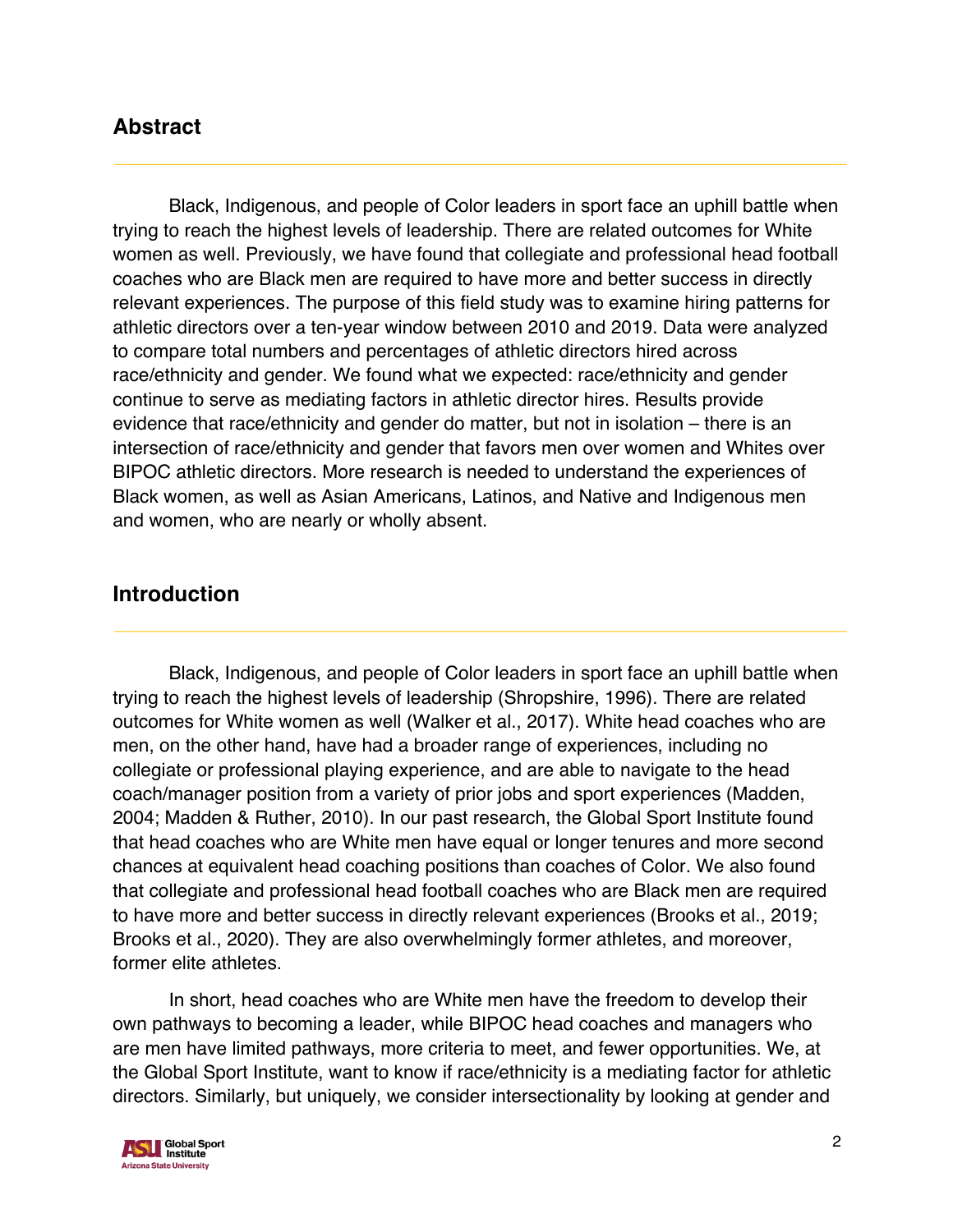race/ethnicity. We consciously provide data for women, which are often mischaracterized to describe the fate of all women (including Asian Americans, Blacks, and Latinas). In addition, we consider all colleges and universities, then disaggregate Historically Black Colleges and Universities in the data.

Our study finds that race/ethnicity and gender do matter, but not in isolation – there is an intersection of race/ethnicity and gender that favors men over women and Whites over BIPOC athletic directors (and candidates). More specifically, we see (an adaptation from the classic Black feminist saying), "most of the BIPOC are men and most of the women are White."

# **Method**

We analyzed the hiring patterns of athletic directors over a ten-year window between 2010 and 2019. Years are based on individual calendar years (January through December) rather than an academic calendar as to control variability. The changes were tracked based on the year in which the outgoing athletic director left his or her position. In our analyses, we defined "hires" as officially-hired athletic directors who were not designated as interim. We excluded interim athletic directors because by definition they were temporary and transient in nature and therefore may add variability to the data that were not representative of actual hiring patterns. The only interim athletic directors included were those immediately hired as the permanent athletic director for that position. The outgoing and incoming athletic directors included in this study can be found in Appendix A.

All of the data presented were gathered from publicly-accessible sources, such as news articles that report on athletic directors' entrance into and exit from positions, school bios, resumes, and public professional profiles. The data include information on the race/ethnicity and gender of both hired and fired athletic directors. We categorized gender (man/men or woman/women) based upon the pronouns used in the school bios of each athletic director. Race/ethnicity was determined by information gathered from bios, resumes, minority-specific awards, and interviews. There were no athletic directors within this timeframe that identified as Indigenous/Native American or Pacific Islander.

For outgoing athletic directors, we studied their tenure, whether they were fired, and their immediate next opportunity. "Fired" was defined as a termination not mutually agreed upon. For incoming athletic directors, we tracked their immediate previous position, previous athletic director experience, their highest degree obtained, the school from which they received their bachelor's degree, and that school's division. In addition,

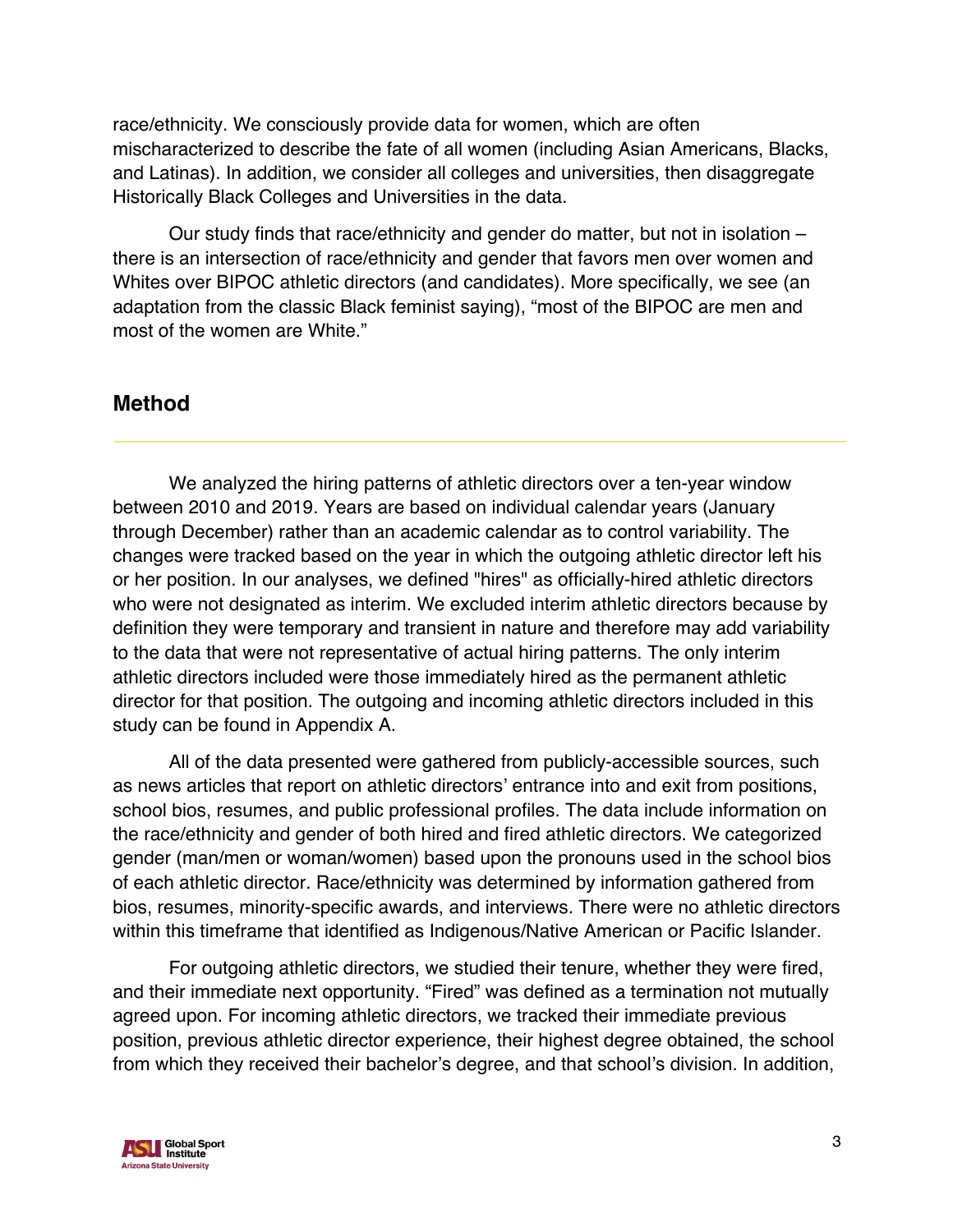the data include whether they were an NCAA athlete or coach and the division of that school, and if they were a professional athlete (including Olympic athletes).

There were 73 universities that had no athletic director changes between 2010 and 2019 (Appendix B). These schools were not reflected in the data presented here. The schools analyzed were all NCAA Division I Football Bowl Subdivision and Football Championship Division institutions (Appendix C). In addition, we included the accompanying non-football membership institutions in their corresponding conferences if there were three or more teams in that conference.

# **Results**

Data were analyzed to compare total numbers and percentages of athletic directors hired across race/ethnicity and gender. Given the small numbers of women, Black, Latino/Latina, and Asian Americans, inferential statistics were not done for some analyses. For some comparison of means, racial groups were combined to delineate White and people of Color subgroups. Table 1 shows the number of athletic director changes per year for the years included in this study.

Table 1

| Year  | Number of |
|-------|-----------|
|       | Changes   |
| 2010  | 33        |
| 2011  | 34        |
| 2012  | 40        |
| 2013  | 37        |
| 2014  | 44        |
| 2015  | 39        |
| 2016  | 41        |
| 2017  | 44        |
| 2018  | 48        |
| 2019  | 25        |
| Total | 385       |

*Number of Athletic Director Changes by Year for 2010-19*

Across the decade from 2010-19, there were 385 changes across 30 conferences, which included 248 schools. Table 2 shows the number and percentage of changes in each conference included in this study.

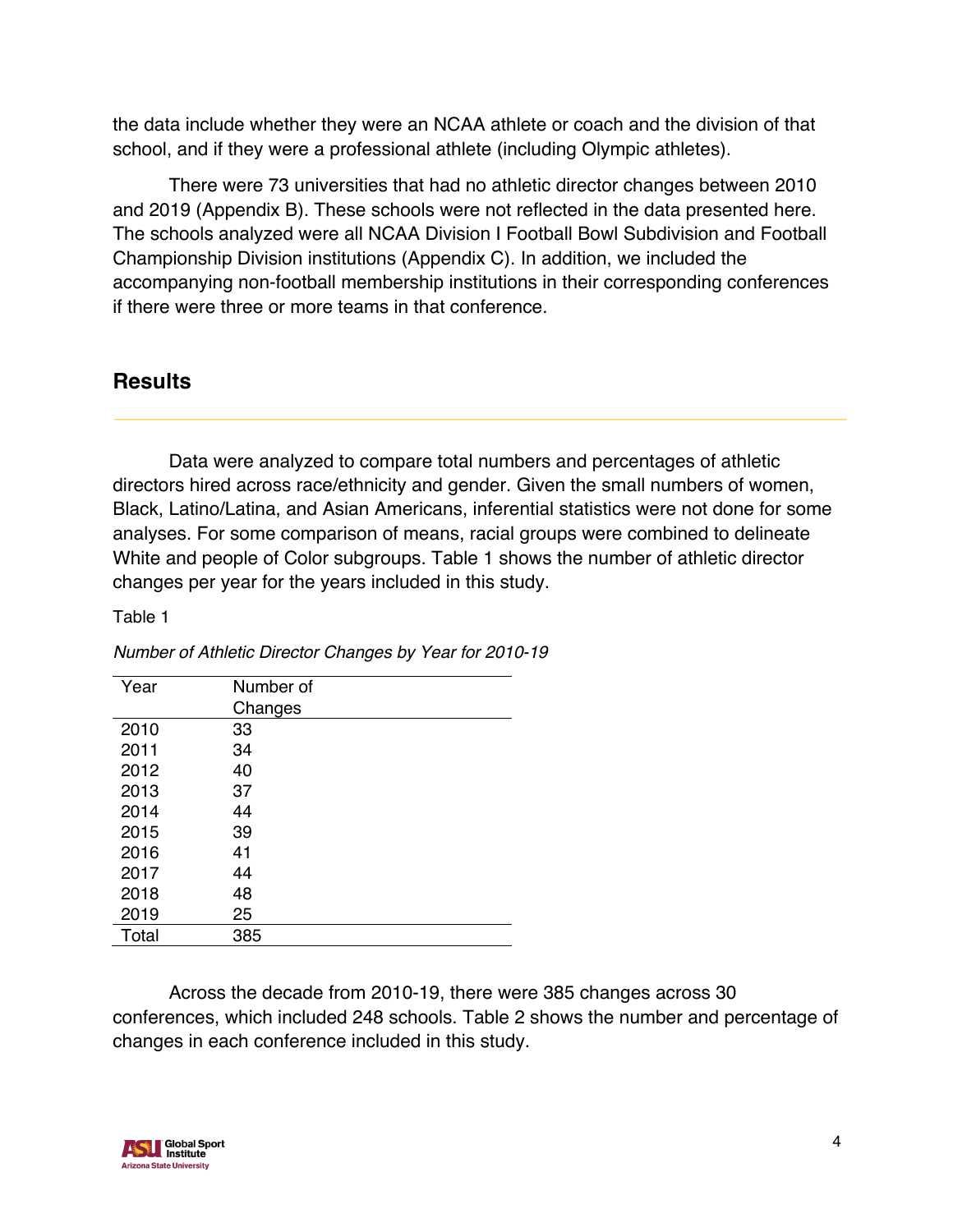| Conference                     | Number<br>of   | Percentage of<br>Changes |
|--------------------------------|----------------|--------------------------|
|                                | Changes        |                          |
| America East                   | 11             | 2.9                      |
| <b>American Athletic</b>       | 19             | 4.9                      |
| Atlantic 10                    | 15             | 3.9                      |
| <b>ACC</b>                     | 20             | 5.2                      |
| <b>Atlantic Sun</b>            | $\overline{7}$ | 1.8                      |
| <b>Big 12</b>                  | 10             | 2.6                      |
| <b>Big East</b>                | 10             | 2.6                      |
| Big Sky                        | 15             | 3.9                      |
| <b>Big South</b>               | 15             | 3.9                      |
| <b>Big Ten</b>                 | 17             | 4.4                      |
| <b>Big West</b>                | 17             | 4.4                      |
| <b>Colonial Athletic</b>       | 11             | 2.9                      |
| Association                    |                |                          |
| Conference USA                 | 18             | 4.7                      |
| <b>FBS Independent</b>         | 1              | 0.3                      |
| Horizon League                 | $\mathbf{1}$   | 0.3                      |
| lvy League                     | 5              | 1.3                      |
| Mid-American                   | 16             | 4.2                      |
| <b>Mid-Eastern Athletic</b>    | 13             | 3.4                      |
| Missouri Valley                | 12             | 3.1                      |
| Missouri Valley Football       | $\overline{7}$ | 1.8                      |
| <b>Mountain West</b>           | 16             | 4.2                      |
| Northeast                      | $\overline{7}$ | 1.8                      |
| <b>Ohio Valley</b>             | 14             | 3.6                      |
| Pac-12                         | 18             | 4.7                      |
| <b>Patriot League</b>          | 12             | 3.1                      |
| <b>Pioneer Football League</b> | 1              | 0.3                      |
| <b>SEC</b>                     | 21             | 5.5                      |
| Southern                       | 11             | 2.9                      |
| Southland                      | 15             | 3.9                      |
| Southwestern Athletic          | 16             | 4.2                      |
| <b>Sun Belt</b>                | 14             | 3.6                      |
| Total                          | 385            | 100.0                    |

*Number and Percentage of Changes by Conference for 2010-19* 

*Note.* ACC = Atlantic Coast Conference; SEC = Southeastern Conference.

In looking at the numbers across all the years, athletic directors who were hired and who left their positions were mostly White and men. However, the number of Black,

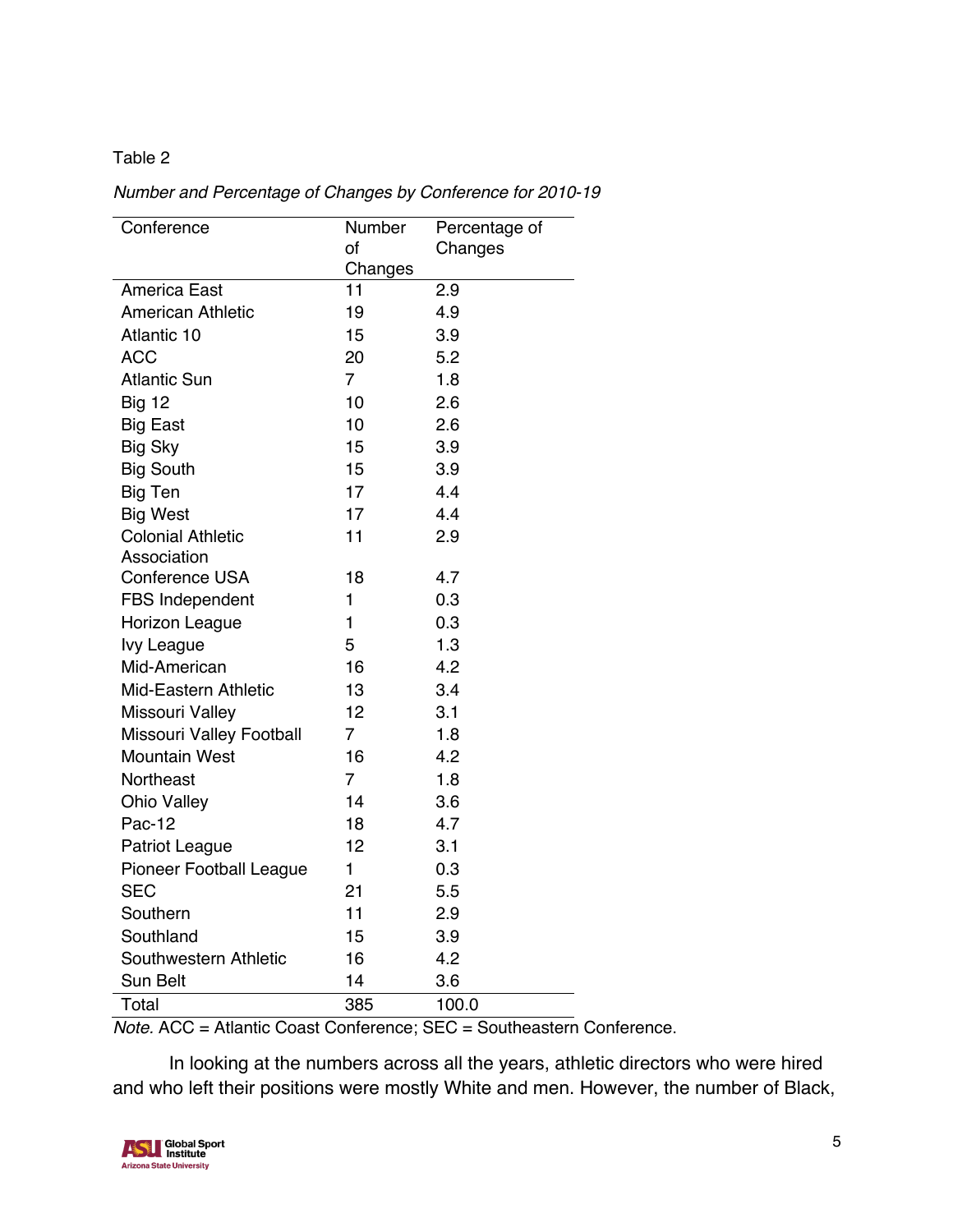Latino/Latina, and Asian American athletic directors hired exceeded the number leaving their positions. A total increase in numbers were observed in women as a whole as well. Figure 1 shows the percentage of incoming and outgoing athletic directors for all years in this study broken down by race/ethnicity. Figure 2 shows the percentage broken down by gender.

## Figure 1





Figure 2

*Percentage of Outgoing and Incoming Athletic Directors by Gender for 2010-19*



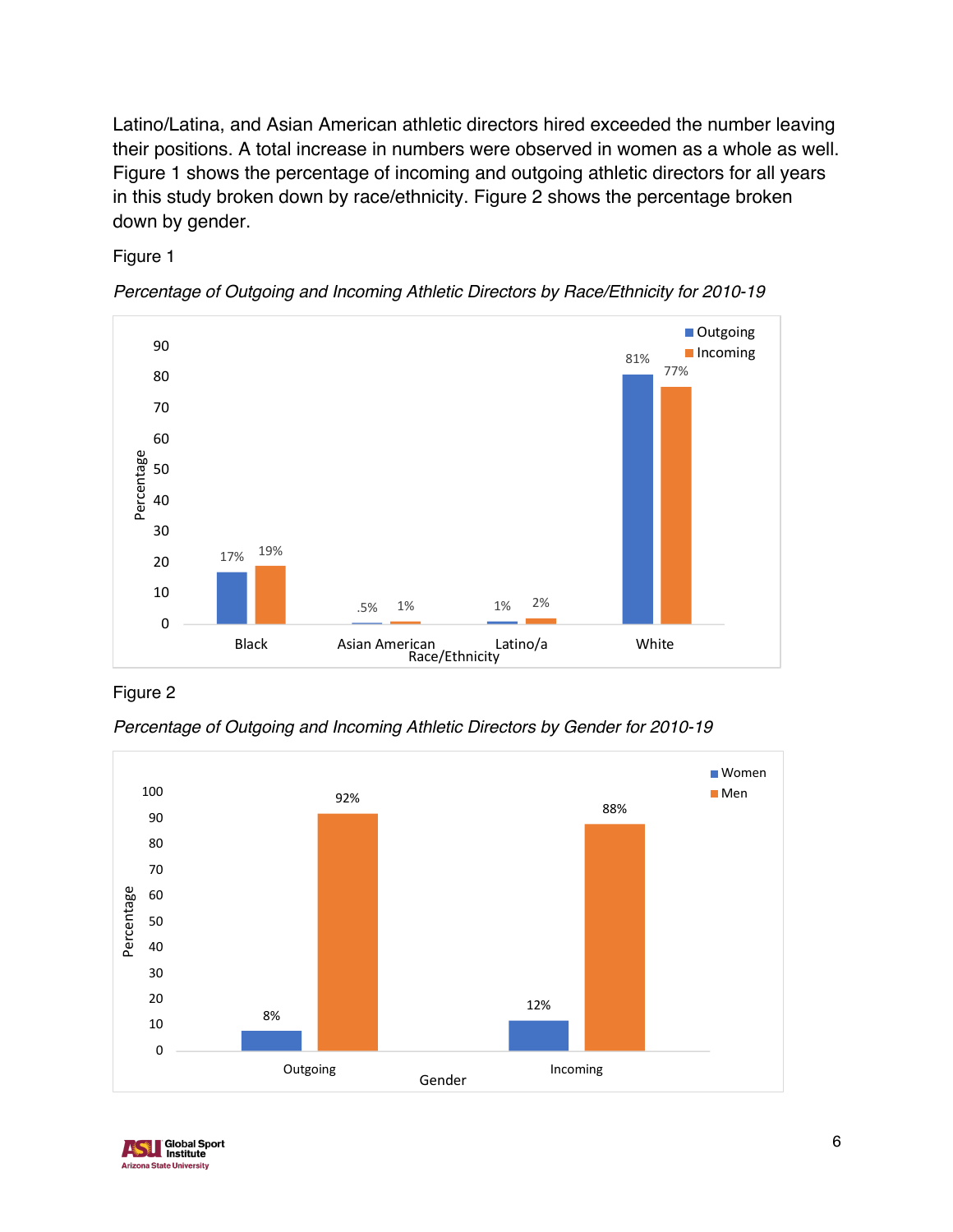# **Incoming Athletic Directors**

In a year-to-year comparison of athletic directors hired during this timeframe, there was a small rise in the numbers of Black men hired around 2015, but the numbers decreased again. Women of Color did not enjoy the same rise, maintaining a 0-4 person per year hire rate. Asian Americans had the lowest hiring rates compared to other rate/ethnicities, making up only 4% of women hired and less than 1% of men hired across the 10-year timeframe.

Women as a whole saw an increasing trend in hiring numbers until the numbers dropped again in 2019. The spike in numbers between 2016 and 2018 was driven by the hiring of women who are White, a group that comprised 70% of all women athletic directors hired during this timeframe. Asian American women and Latinas were excluded from hiring in all but three years. Table 3 shows the number of hires by race/ethnicity and gender for each year. Table 4 details total numbers and percentages within each race/ethnicity by gender for new hires across all years.

|       |       |      |                         |                   | Race/Ethnicity |                |                |
|-------|-------|------|-------------------------|-------------------|----------------|----------------|----------------|
|       |       | Year | <b>Black</b>            | Asian<br>American | Latino/a       | White          | Total          |
| Women |       | 2010 | 0                       | 0                 | 0              | $\overline{2}$ | $\overline{2}$ |
|       |       | 2011 | 3                       | 0                 | 0              | 1              | 4              |
|       |       | 2012 | 1                       | 1                 |                | 0              | 3              |
|       |       | 2013 | 1                       | 0                 | 0              | 3              | 4              |
|       |       | 2014 | 0                       | 0                 | 0              | 3              | 3              |
|       |       | 2015 | 1                       | 0                 | 0              | 0              | 1              |
|       |       | 2016 | 1                       | 0                 | 0              | 4              | 5              |
|       |       | 2017 | 1                       | 0                 | 2              | $\overline{7}$ | 10             |
|       |       | 2018 | 3                       | 1                 | 0              | 8              | 12             |
|       |       | 2019 | 0                       | 0                 | 0              | $\overline{2}$ | $\overline{c}$ |
|       | Total |      | 11                      | $\overline{c}$    | 3              | 30             | 46             |
| Men   |       | 2010 | $\overline{\mathbf{4}}$ | $\mathbf 0$       | $\overline{0}$ | 27             | 31             |
|       |       | 2011 | 5                       | 0                 | 0              | 25             | 30             |
|       |       | 2012 | 6                       | 1                 | 0              | 30             | 37             |
|       |       | 2013 | 6                       |                   |                | 25             | 33             |
|       |       | 2014 | 8                       | 0                 |                | 32             | 41             |
|       |       | 2015 | 11                      | 0                 | 0              | 27             | 38             |
|       |       | 2016 | 4                       | 0                 | 1              | 31             | 36             |
|       |       | 2017 | 5                       | 1                 | 2              | 26             | 34             |
|       |       | 2018 | 8                       | 0                 | 0              | 28             | 36             |
|       |       | 2019 | 6                       | 0                 | 0              | 17             | 23             |
|       | Total |      | 63                      | 3                 | 5              | 268            | 339            |

### Table 3

*Number of Women and Men Athletic Directors Hired Each Year by Race/Ethnicity for 2010-19*

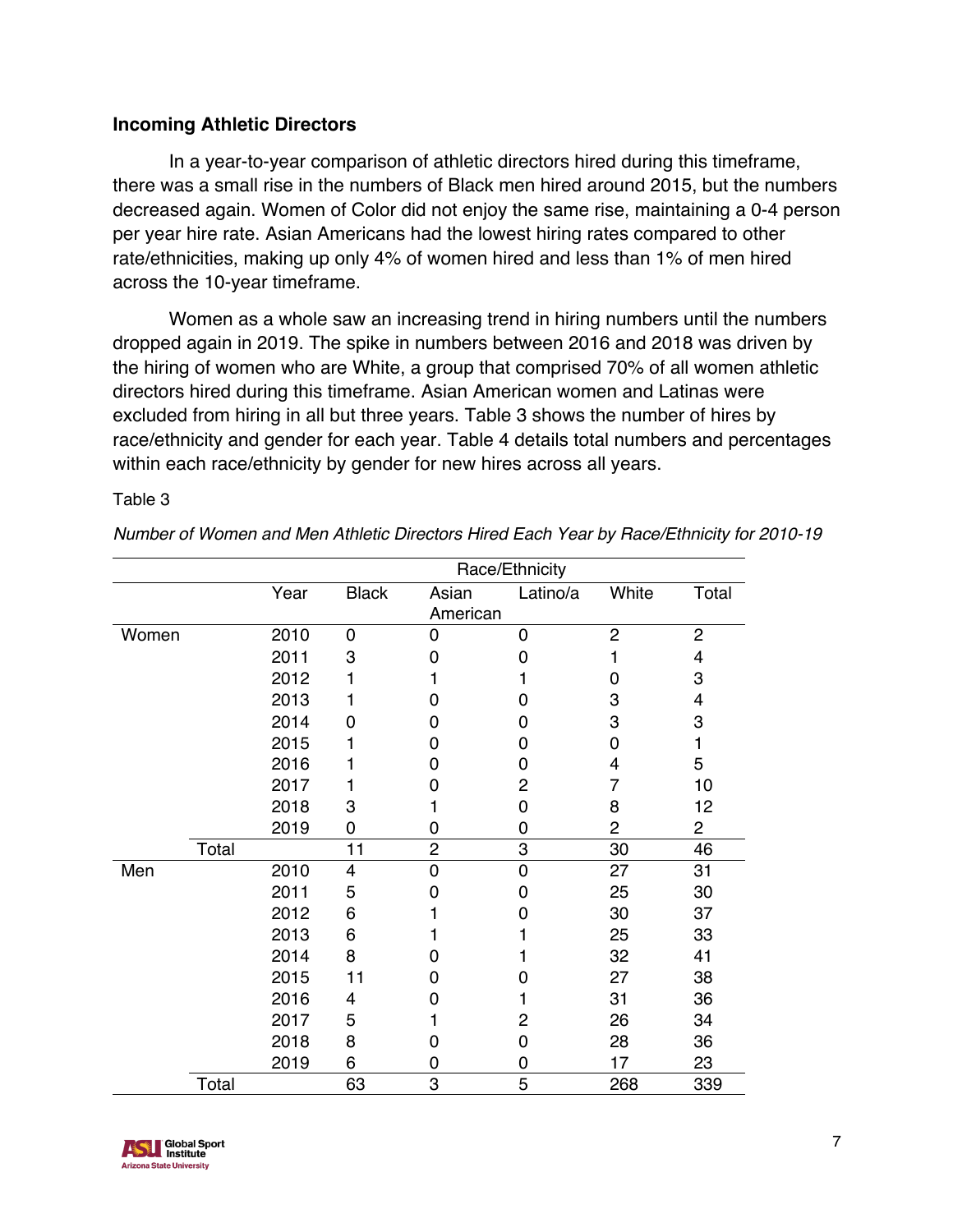|        |       |              | Race/Ethnicity |          |       |       |  |
|--------|-------|--------------|----------------|----------|-------|-------|--|
|        |       | <b>Black</b> | Asian          | Latino/a | White | Total |  |
|        |       |              | American       |          |       |       |  |
| Gender | Women | 11           | 2              | 3        | 30    | 46    |  |
|        |       | (15%)        | (40%)          | (38%)    | (10%) | (13%) |  |
|        | Men   | 63           | 3              | 5        | 268   | 339   |  |
|        |       | (85%)        | (60%)          | (62%)    | (90%) | (87%) |  |
| Total  |       | 74           | 5              | 8        | 298   | 385   |  |
|        |       | (19%)        | $1\%$          | (2%)     | 78%   | 100%  |  |

*Total Numbers and Percentages of Incoming Women and Men Athletic Directors by Race/Ethnicity for 2010-19*

*Note.* Percentages of each gender within each race/ethnicity and of each total race/ethnicity are in parentheses and are rounded.

The general breakdown of experience showed that most athletic directors held athletic director positions or a position directly below that of athletic director immediately prior to being hired. This was true across races/ethnicities as well as across men and women. Table 5 provides the total numbers of incoming women and men athletic directors broken down by previous position and race/ethnicity.

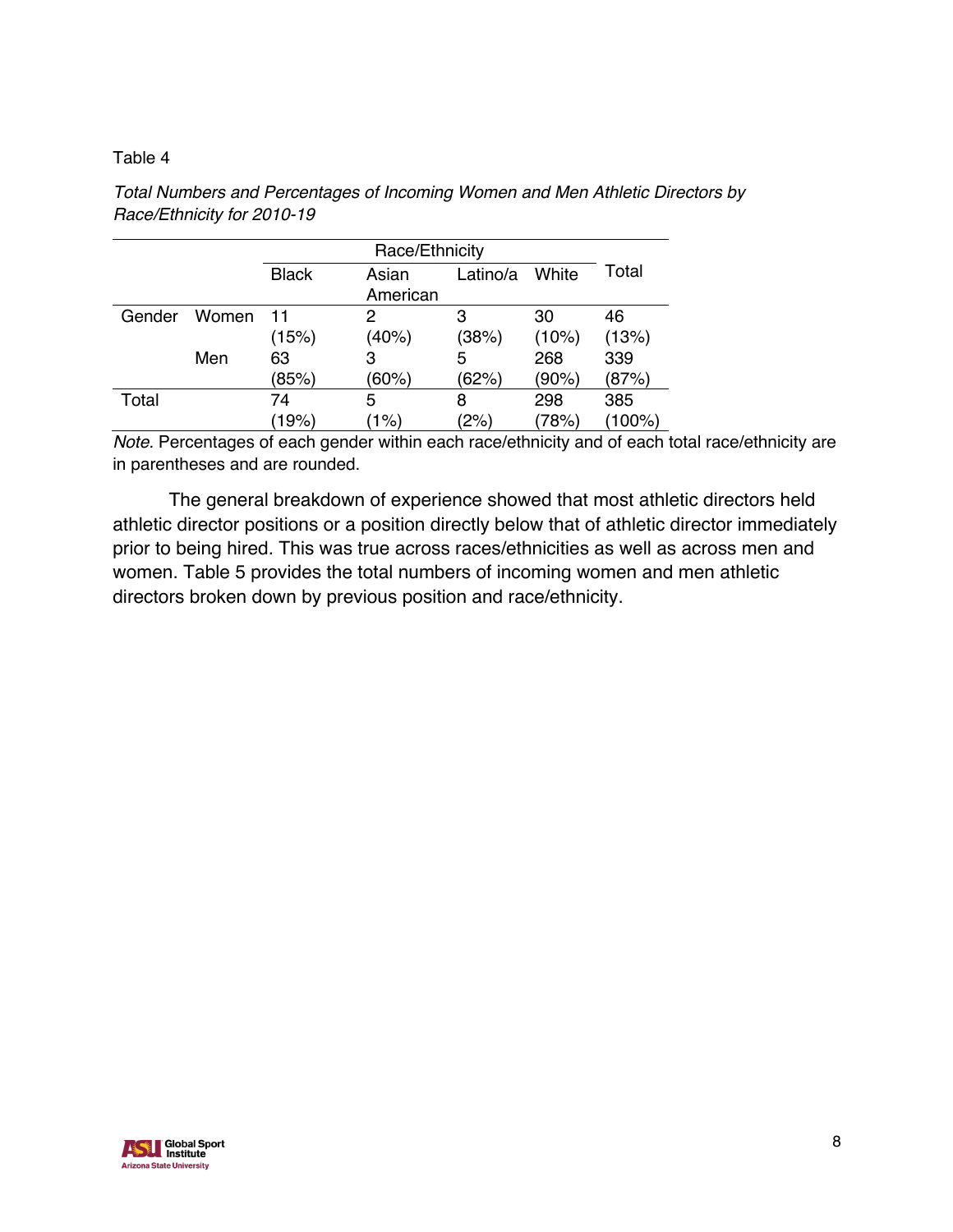|       |                          |                |                | Race/Ethnicity |                |       |
|-------|--------------------------|----------------|----------------|----------------|----------------|-------|
|       | Immediate                | <b>Black</b>   | Asian          | Latino/a       | White          | Total |
|       | <b>Previous Position</b> |                | American       |                |                |       |
| Women | AD                       | $\overline{2}$ |                | 0              | $\overline{7}$ | 10    |
|       | <b>AD Other</b>          | 6              |                | 2              | 17             | 26    |
|       | AT                       |                |                | O              | $\overline{2}$ | 3     |
|       | <b>BE</b>                |                |                | 0              |                |       |
|       | <b>CE</b>                | 2              |                | 0              | 2              |       |
|       | CO                       | ი              |                | 0              | O              |       |
|       | Other                    |                |                |                |                |       |
|       | Retired                  |                |                | 0              |                |       |
|       | <b>SBE</b>               | O              |                |                | 0              |       |
|       | Unemployed               | 0              | 0              | 0              | 0              | 0     |
|       | <b>Total Women</b>       | 11             | $\overline{c}$ | 3              | 30             | 46    |
| Men   | <b>AD</b>                | 23             |                | 3              | 106            | 133   |
|       | <b>AD Other</b>          | 26             | 2              | $\overline{2}$ | 112            | 142   |
|       | AT                       | 3              | ი              | ი              | 8              | 11    |
|       | BE                       | $\overline{2}$ |                | O              | 10             | 12    |
|       | <b>CE</b>                |                |                |                | 16             | 17    |
|       | CO                       | 3              | 0              |                | 6              | 9     |
|       | Other                    |                | Ω              | 0              | 5              | 5     |
|       | Retired                  |                | 0              |                | 0              |       |
|       | <b>SBE</b>               | З              | 0              | 0              | 5              | 8     |
|       | Unemployed               |                | 0              | O              | 0              |       |
|       | <b>Total Men</b>         | 63             | 3              | 5              | 268            | 339   |

*Immediate Previously-Held Position of Incoming Women and Men Athletic Directors by Race/Ethnicity for 2010-19*

*Note.* AD = athletic director; AD Other = a step down from head athletic director as indicated by an additional descriptor such as "assistant";  $AT =$  athletic trainer;  $BE =$  business executive;  $CE =$ collegiate executive; CO = other non-athletic college position; SBE = sports business executive.

A comparison of experience as an athletic director, regardless of whether it was recent (as shown in Table 5) or more distant, showed similar patterns across race/ethnicity and gender. Across groups, 84-88% had previous athletic director experience at some time.

In looking at the education levels of incoming athletic directors, 89% of Black athletic directors had a graduate degree compared to 79% of White athletic directors. At the doctoral degree level, 27% of Black athletic directors held these degrees compared to 19% of their White peers. All Asian American and Latino/a athletic directors held graduate degrees.

The degree-attainment gap was present for men and women as well. More than 89% of women athletic directors held graduate degrees compared to 80% of athletic

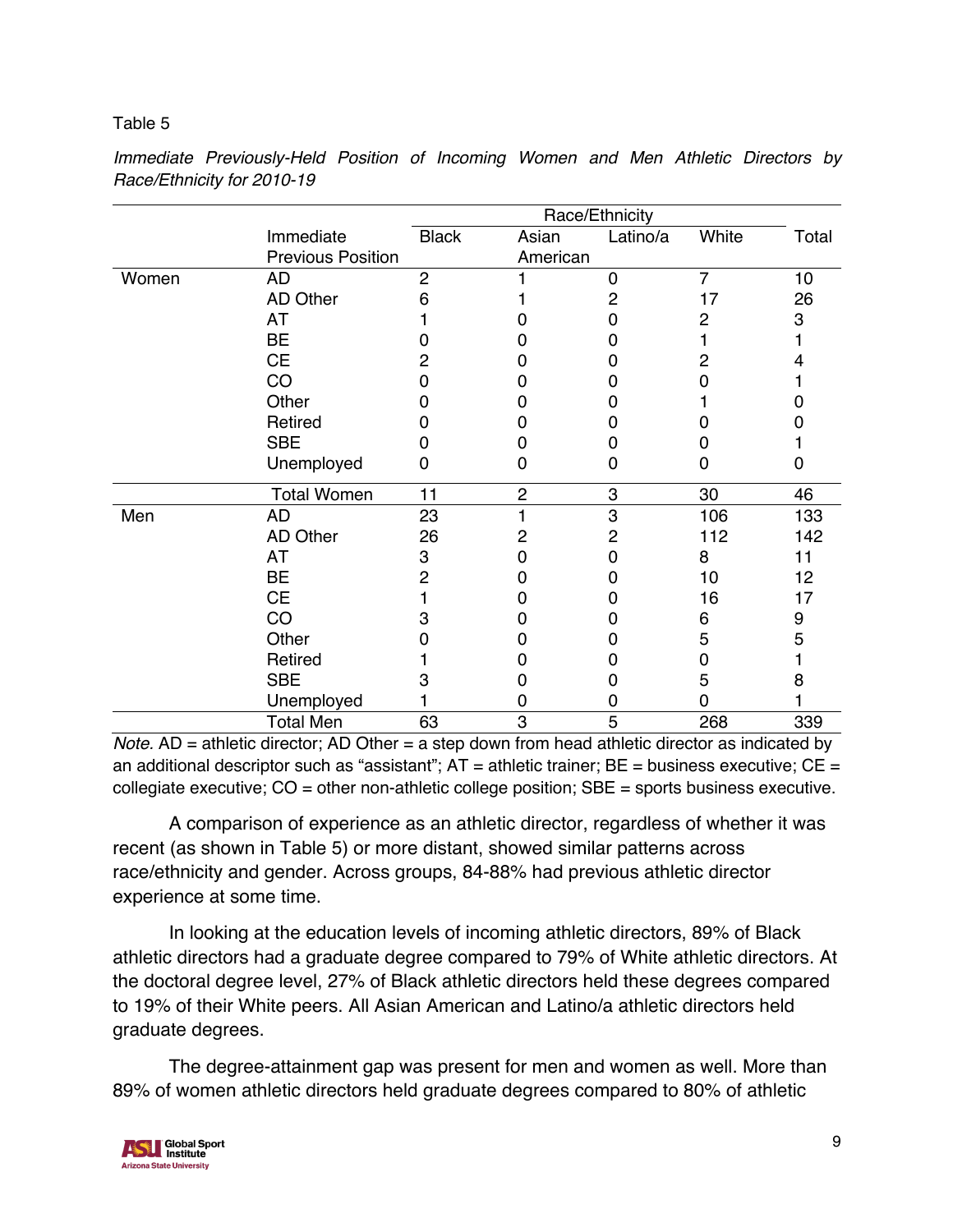directors who were men. Women and men held doctoral degrees at 28% and 17% respectively. Within just women athletic directors, 94% of athletic directors of Color had graduate degrees compared to 87% of women athletic directors who were White. The contrast was even greater among men, with 90% of athletic directors who were men of Color having graduate degrees compared to 78% of athletic directors who were White men. For PhD degrees specifically, a disproportionately high percentage of women who were Black earned these doctorates (27%) compared to women who were White (10%). Table 6 shows the total numbers of women and men athletic directors broken down by degree and race/ethnicity.

### Table 6

|                    |                               |              | Race/Ethnicity    |                |       |       |
|--------------------|-------------------------------|--------------|-------------------|----------------|-------|-------|
|                    | Highest<br>Degree<br>Obtained | <b>Black</b> | Asian<br>American | Latino/a       | White | Total |
| Women              | Bachelor's                    |              | $\overline{0}$    | $\overline{0}$ | 4     | 5     |
|                    | EdD                           | 0            | O                 | 2              |       | 2     |
|                    | JD                            | 0            |                   |                | 4     | 5     |
|                    | Master's                      |              | 2                 |                | 19    | 28    |
|                    | PhD                           | 3            | 0                 | O              | 3     | 6     |
| <b>Total Women</b> |                               | 11           | $\overline{2}$    | 3              | 30    | 46    |
| Men                | Bachelor's                    | 7            | 0                 | $\Omega$       | 60    | 67    |
|                    | EdD                           | 2            | 0                 | 0              | 8     | 10    |
|                    | JD                            | 6            |                   | 0              | 24    | 30    |
|                    | Master's                      | 42           | 3                 | 5              | 164   | 214   |
|                    | PhD                           | 6            | 0                 | 0              | 12    | 18    |
| <b>Total Men</b>   |                               | 63           | 3                 | 5              | 268   | 339   |

*Incoming Women and Men Athletic Directors' Highest Degree Obtained by Race/Ethnicity for 2010-19*

*Note.* EdD = Doctorate in Education; JD = Juris Doctor; PhD = Doctor of Philosophy.

A deeper dive into the educational backgrounds showed different gender and race/ethnicity patterns regarding whether degrees were obtained at Division I schools. All women athletic directors obtained their undergraduate degrees at a Division I, II, or III school. All athletic directors who were Asian American or Latina women obtained their bachelor's degrees at Division I schools. The only women athletic directors who obtained their degree at a Division III school were White women (13%).

Similarly, all athletic directors who were men of Color attended Division I or II schools compared to 88% of White athletic directors. The only athletic directors hired during this timeframe who earned their bachelor degrees at non-NCAA schools were White men. Table 7 shows the total numbers of degrees received by incoming men and women athletic directors broken down by athletic division and race/ethnicity.

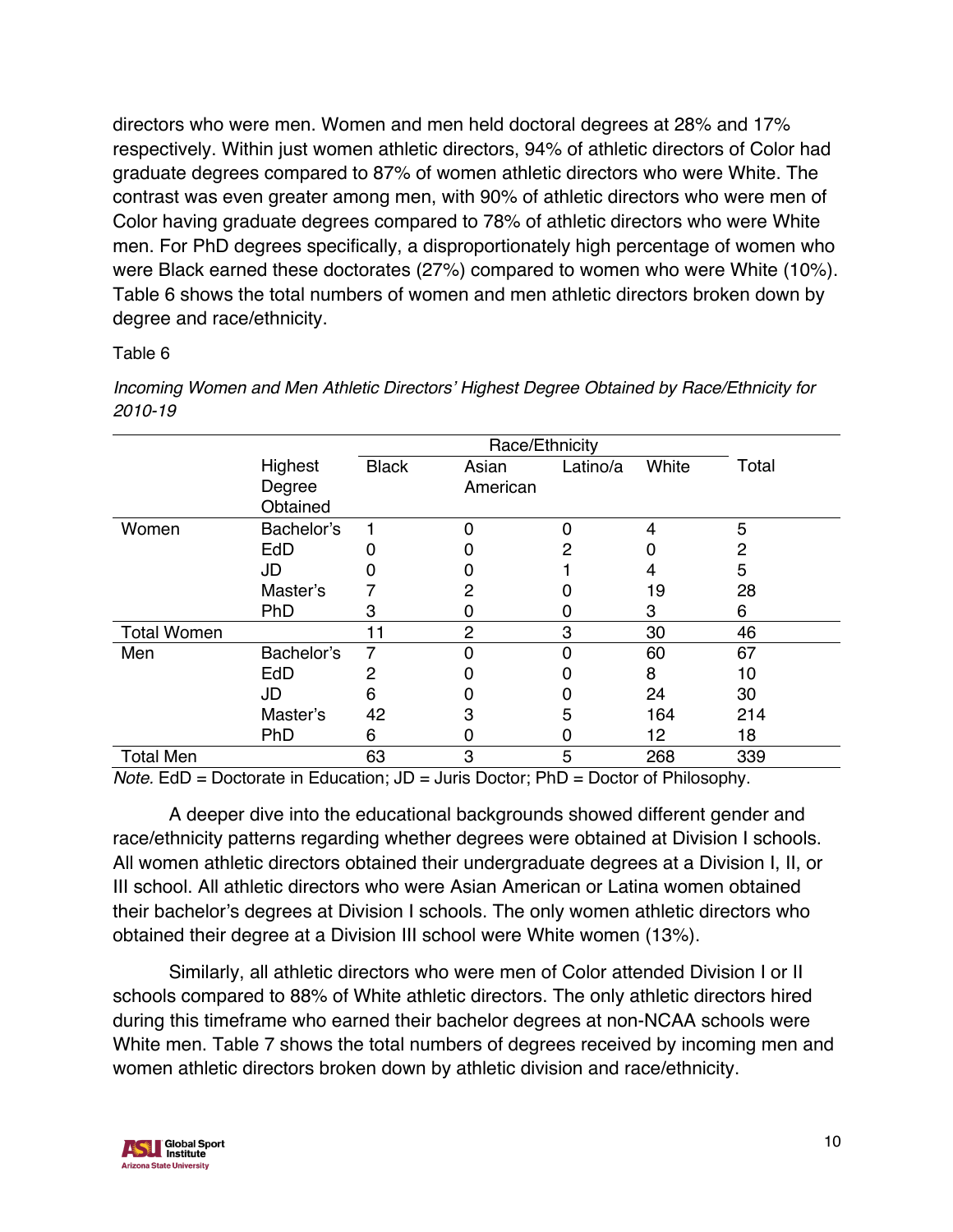|                    |                 |              | Race/Ethnicity |         |       |       |  |  |
|--------------------|-----------------|--------------|----------------|---------|-------|-------|--|--|
|                    |                 | <b>Black</b> | Asian          | Latino/ | White | Total |  |  |
|                    | <b>Division</b> |              | American       | a       |       |       |  |  |
| Women              |                 | 8            | 2              | 3       | 24    | 37    |  |  |
|                    | Ш               | З            |                |         | 2     | 5     |  |  |
|                    | Ш               |              |                |         | 4     | 4     |  |  |
|                    | <b>NAIA</b>     |              |                |         |       |       |  |  |
|                    | N/A             |              |                |         |       |       |  |  |
| <b>Total Women</b> |                 | 11           | 2              | 3       | 30    | 46    |  |  |
| Men                |                 | 60           | 3              | 5       | 218   | 286   |  |  |
|                    | Ш               | З            |                |         | 18    | 21    |  |  |
|                    |                 |              |                |         | 29    | 29    |  |  |
|                    | <b>NAIA</b>     |              |                |         | 2     | 2     |  |  |
|                    | N/A             |              |                |         |       |       |  |  |
| <b>Total Men</b>   |                 | 63           | 3              | 5       | 268   | 339   |  |  |

*Division of Institution Conferring Bachelor's Degree for Incoming Women and Men Athletic Directors by Race/Ethnicity for 2010-19*

*Note.* NAIA = National Association of Intercollegiate Athletics; N/A = Not applicable.

Exploration of coaching experience showed different patterns across gender, but similar patterns across race/ethnicity within gender. The majority of women athletic directors had NCAA coaching experience, with the exception of Latinas, none of whom did. Conversely, all Asian American women athletic directors had NCAA coaching experience.

Coaching experience among men athletic directors hired over the last decade starkly contrasted that of women athletic directors. The majority of men across all races/ethnicities did not have NCAA coaching experience (82%), while the portion of women athletic directors with coaching experience (52%) was nearly equal to those who did not (48%). This same approximate ratio held when women athletic directors with coaching experience were broken down between White women (53%) and women of Color (50%). When comparing Black athletic directors and their White peers, 28% of Black athletic directors hired had NCAA coaching experience, while only 21% of White athletic directors did. No Asian American or Latino athletic directors in our sample had NCAA coaching experience. Table 8 shows total number of incoming women and men athletic directors with and without NCAA coaching experience broken down by race/ethnicity.

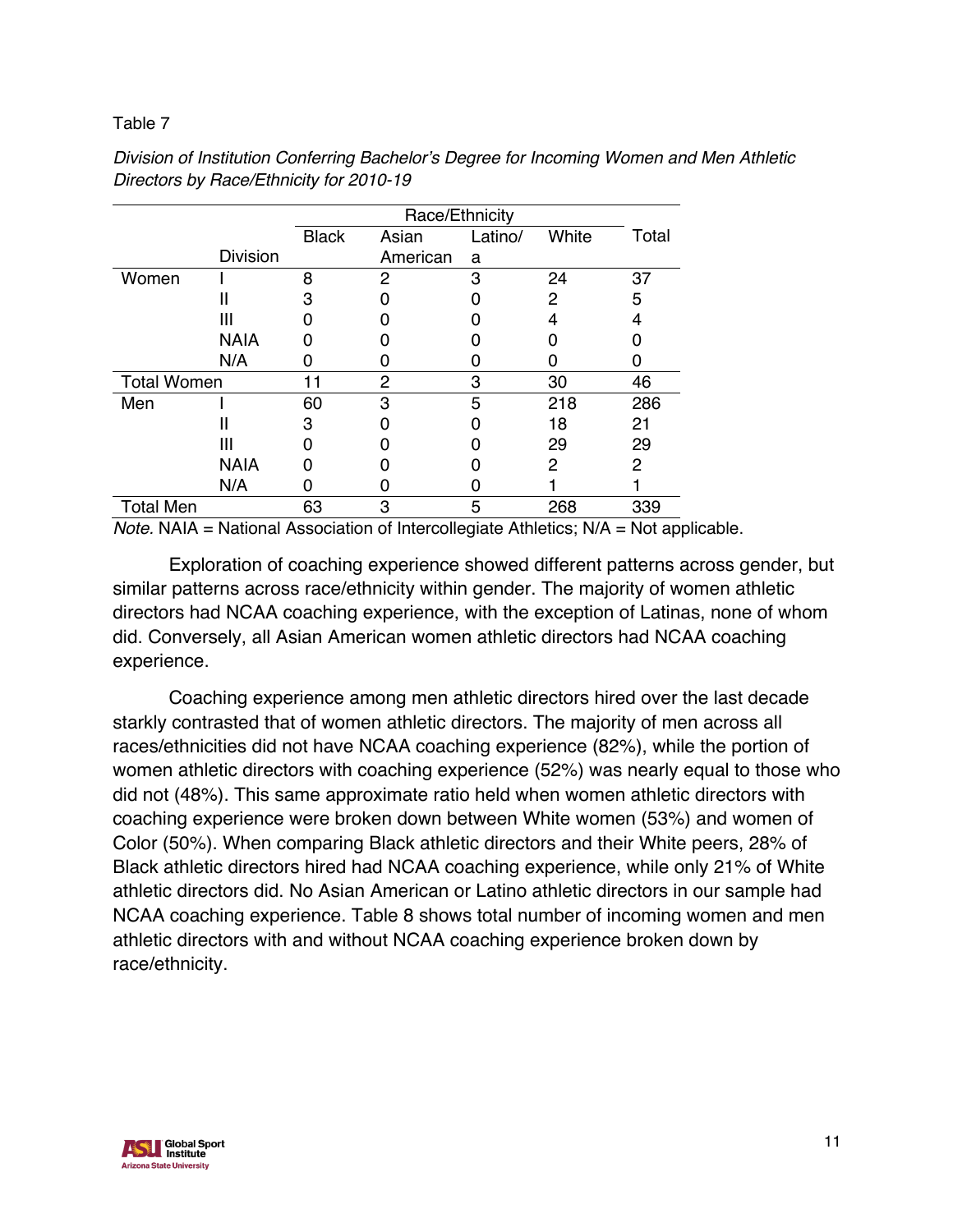|       |                            |              | Race/Ethnicity |                |       |       |
|-------|----------------------------|--------------|----------------|----------------|-------|-------|
|       |                            | <b>Black</b> | Asian          | Latino/a       | White | Total |
|       |                            |              | American       |                |       |       |
| Women | <b>NCAA Coaches</b>        | 6            | $\overline{2}$ | $\overline{0}$ | 16    | 24    |
|       | <b>Not NCAA</b><br>Coaches | 5            | $\overline{0}$ | 3              | 14    | 22    |
|       | <b>Total Women</b>         | 11           | $\overline{2}$ | 3              | 30    | 46    |
| Men   | <b>NCAA Coaches</b>        | 15           | $\overline{0}$ | 0              | 46    | 61    |
|       | <b>Not NCAA</b><br>Coaches | 48           | 3              | 5              | 222   | 278   |
|       | <b>Total Men</b>           | 63           | $\Omega$       | 5              | 268   | 339   |

*Incoming Women and Men Athletic Directors' NCAA Coaching Experience by Race/Ethnicity for 2010-19* 

*Note.* NCAA = National Collegiate Athletic Association.

There has often been discussion about playing experience being a prerequisite to coaching and athletic director positions. Indeed, the majority of athletic directors were NCAA athletes. Looking within women athletic directors, all Asian Americans were NCAA athletes and the majority of Black and White women were as well and at similar percentages. Only Latinas had a majority of athletic directors who did not come from NCAA athlete backgrounds.

There were differences across race/ethnicity within the athletic backgrounds of the athletic directors who were men. No Asian Americans were NCAA athletes while all Latinos were NCAA athletes. Among athletic directors who were Black men, 71% were NCAA athletes compared to only 50% of athletic directors who were White men.

Comparing men to women (collapsed across race/ethnicity), a higher percentage of women athletic directors (74%) were NCAA athletes compared to men (56%). Table 9 provides total numbers of incoming women and men athletic directors who were and were not NCAA athletes.

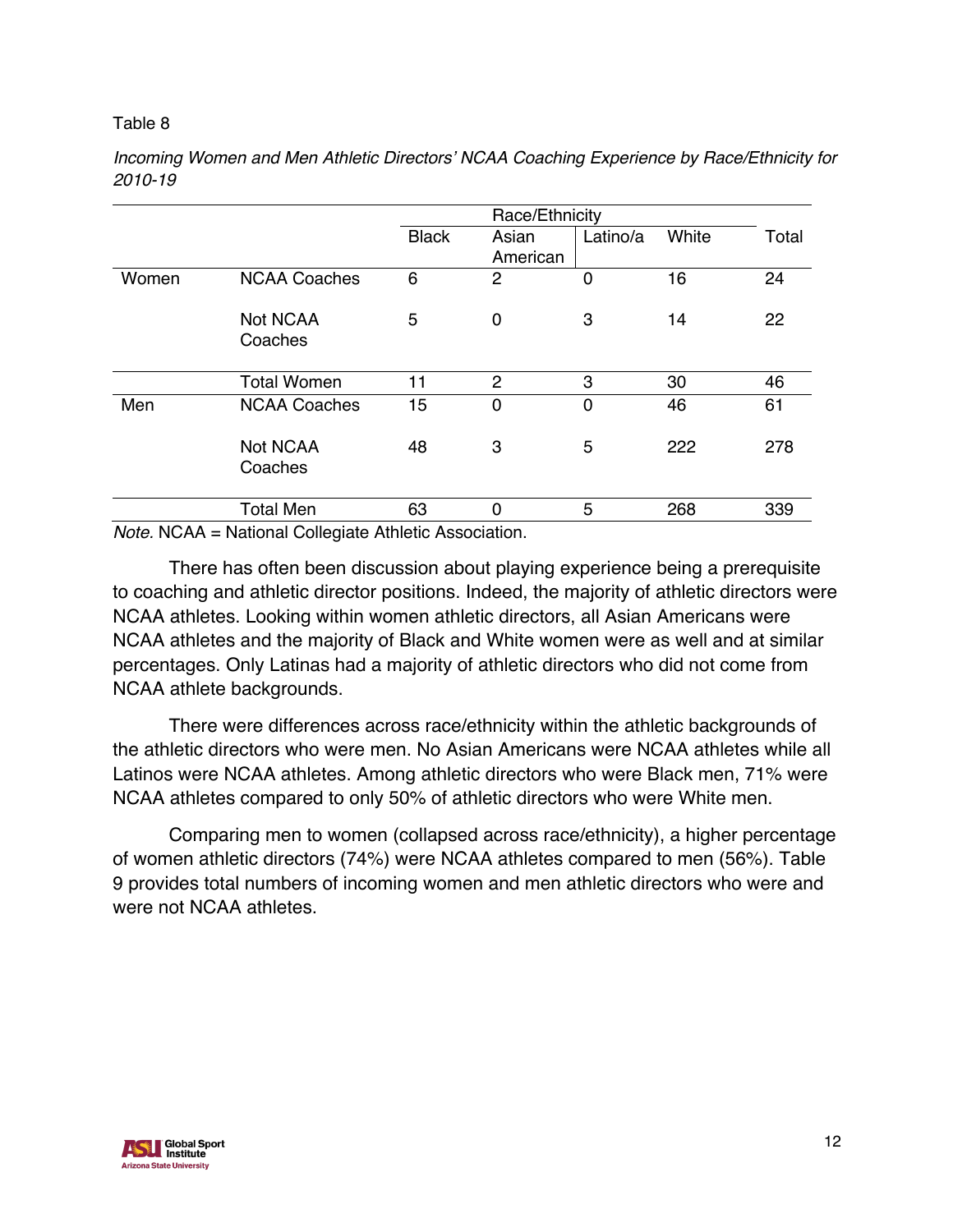|       |                            |              | Race/Ethnicity    |          |       |       |
|-------|----------------------------|--------------|-------------------|----------|-------|-------|
|       |                            | <b>Black</b> | Asian<br>American | Latino/a | White | Total |
| Women | <b>NCAA Athlete</b>        | 8            | $\overline{2}$    |          | 23    | 34    |
|       | <b>Not NCAA</b><br>Athlete | 3            | 0                 | 2        | 7     | 12    |
|       | <b>Total Women</b>         | 11           | $\overline{2}$    | 3        | 30    | 46    |
| Men   | <b>NCAA Athlete</b>        | 45           | $\mathbf 0$       | 5        | 140   | 190   |
|       | <b>Not NCAA</b><br>Athlete | 18           | 3                 | 0        | 128   | 149   |
|       | <b>Total Men</b>           | 63           | 3                 | 5        | 268   | 339   |

# *Total Number of Women and Men Athletic Directors Who were NCAA Athletes by Race/Ethnicity for 2010-19*

Of those who were NCAA athletes, the majority across race/ethnicity and genders played Division I. Table 10 provides the Division in which incoming athletic directors played sports broken down by race/ethnicity and gender.

### Table 10

*Division of Institution where Incoming Women and Men Athletic Directors were NCAA Athletes by Race/Ethnicity for 2010-19*

|                 | <b>Black</b> | Asian    | Latino/ | White          | Total |
|-----------------|--------------|----------|---------|----------------|-------|
| <b>Division</b> |              | American | a       |                |       |
|                 |              | 2        |         | 19             | 29    |
| Ш               |              |          |         |                | 2     |
| Ш               |              |          |         | З              | 3     |
| N/A             | 3            |          | 2       |                | 12    |
|                 |              | 2        | 3       | 30             | 46    |
|                 | 44           | ŋ        | 5       | 109            | 158   |
| H               |              |          |         | 14             | 15    |
| Ш               |              |          |         | 17             | 17    |
| N/A             | 18           | 3        |         | 128            | 149   |
|                 | 63           | 3        | 5       | 268            | 339   |
|                 |              |          |         | Race/Ethnicity |       |

*Note.* N/A = Not applicable.

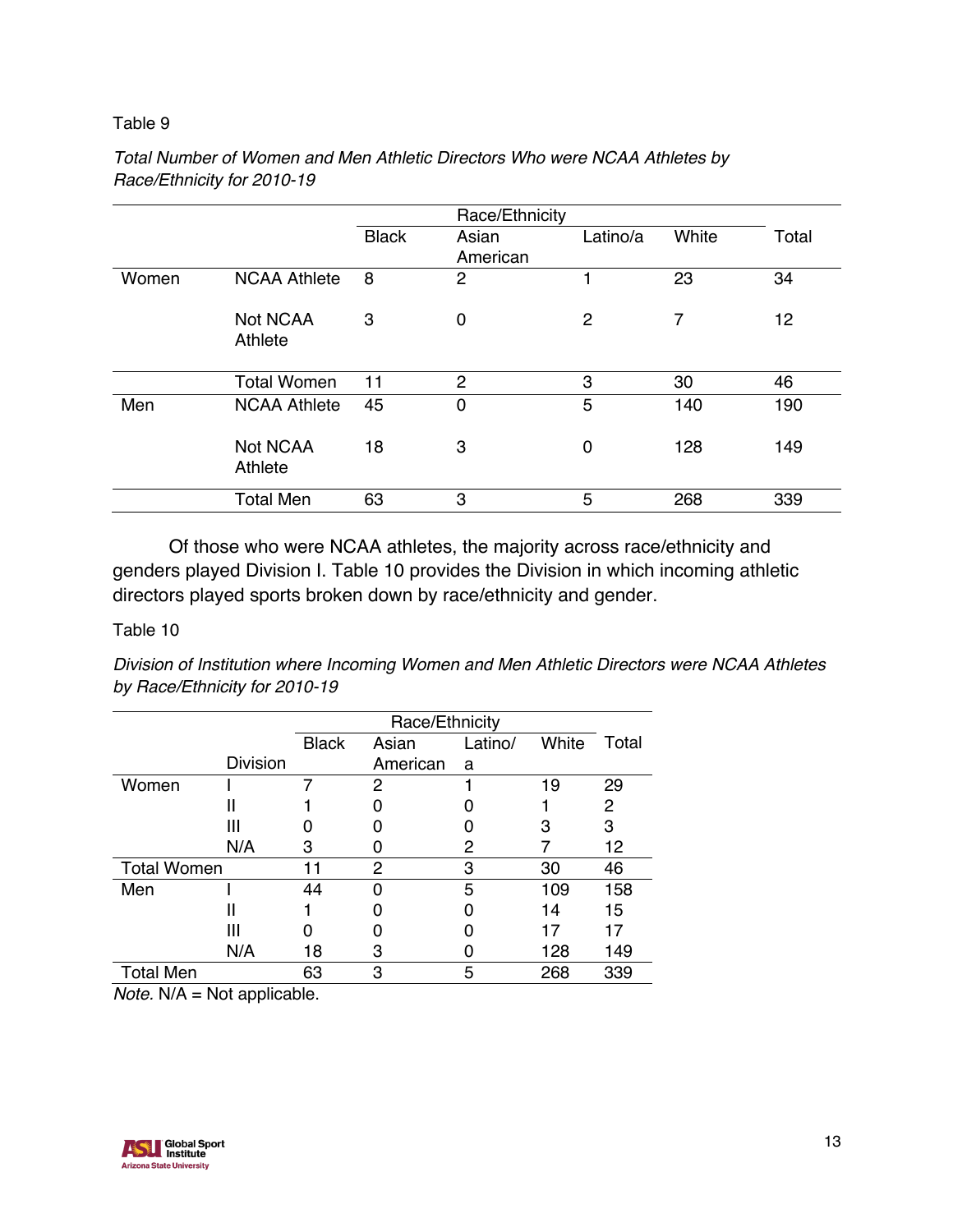# *Historically Black Colleges and Universities' Impact on Incoming Athletic Directors*

In our sample there were 17 Historically Black Colleges and Universities (HBCU) across three conferences where athletic director changes took place. Figure 3 shows the total number of hiring changes in HBCUs within each of the three conferences.

# Figure 3





*Note.* HBCU = Historically Black Colleges and Universities.

In order to examine whether or not HBCUs impacted hiring patterns, additional analyses were completed comparing hiring patterns at HBCUs to those at non-HBCUs. After removing the HBCUs from the study, different hiring patterns emerged with regard to both race/ethnicity and gender. Indeed, of the 30 White women, two Asian American women, and three Latinas included in the original data set, none of them were hired by HBCU institutions. Of the 11 Black women counted in the full data set, 36% were hired by HBCU institutions.

There was a similar pattern for men. Three of the 268 White men hired as athletic directors in this timeframe were hired by HBCUs, while no Latino or Asian American men were hired by HBCUs. Of the 63 Black men hired during this decade, 23 (37%) were hired by HBCUs. Table 11 shows the total numbers of athletic directors hired at HBCUs and non-HBCUs broken down by race/ethnicity and gender.

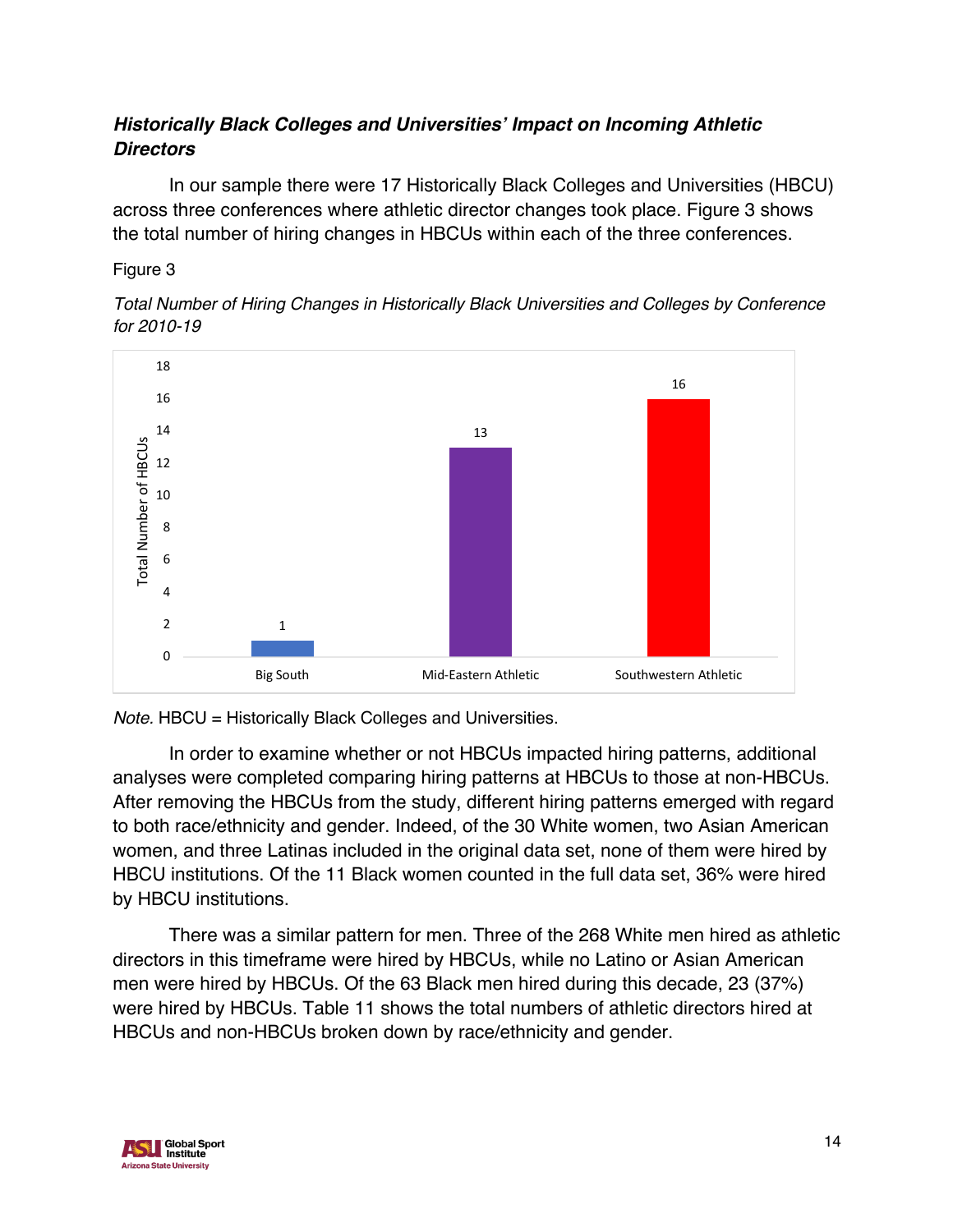|             |        |       | Race/Ethnicity |          |          |       |       |
|-------------|--------|-------|----------------|----------|----------|-------|-------|
| Non-        |        |       | <b>Black</b>   | Asian    | Latino/a | White | Total |
| <b>HBCU</b> |        |       |                | American |          |       |       |
|             | Gender | Women | -7             | 2        | 3        | 30    | 42    |
|             |        | Men   | 40             | 3        | 5        | 265   | 313   |
|             | Total  |       | 47             | 5        | 8        | 295   | 355   |
| <b>HBCU</b> |        |       |                |          |          |       |       |
| Only        |        |       |                |          |          |       |       |
|             | Gender | Women | $\overline{4}$ | 0        |          |       | 4     |
|             |        | Men   | 23             | 0        |          | 3     | 26    |
|             | Total  |       | 27             | 0        |          | 3     | 30    |

*Total Numbers of Incoming Athletic Directors at HBCU and Non-HBCU Institutions by Gender and Race/Ethnicity for 2010-19*

*Note.* HBCU = Historically Black Universities and Colleges.

# **Outgoing Athletic Directors**

The majority of outgoing athletic directors were White men followed by Black men. Although women comprised the smaller percentage of gender within each race/ethnicity, White women comprised the smaller proportion compared to representation of women within other races/ethnicities. However White women were overrepresented among the total number of women athletic directors in general, making up 66% of outgoing women athletic directors. Table 12 provides the total numbers of outgoing men and women athletic directors broken down by race/ethnicity.

### Table 12

*Total Numbers and Percentages of Outgoing Women and Men Athletic Directors by Race/Ethnicity for 2010-19*

|        |       |              | Race/Ethnicity |          |       |       |  |
|--------|-------|--------------|----------------|----------|-------|-------|--|
|        |       | <b>Black</b> | Asian          | Latino/a | White | Total |  |
|        |       |              | American       |          |       |       |  |
| Gender | Women | -8           |                |          | 19    | 29    |  |
|        |       | (12%)        | (33%)          | (17%)    | (6%)  | (8%)  |  |
|        | Men   | 57           | 2              | 5        | 292   | 356   |  |
|        |       | (88%)        | (67%)          | (83%)    | (94%) | (93%) |  |
| Total  |       | 65           | 3              | 6        | 311   | 385   |  |

*Note.* Percentages for each gender are represented below the total number in parentheses.

When leaving athletic director positions, the numbers were varied across several next opportunity options. White men (33%) and Black men (33%) both moved on to another athletic director position at similar rates. White women moved on to another athletic director position at a higher proportion than Black women did (26% and 0%

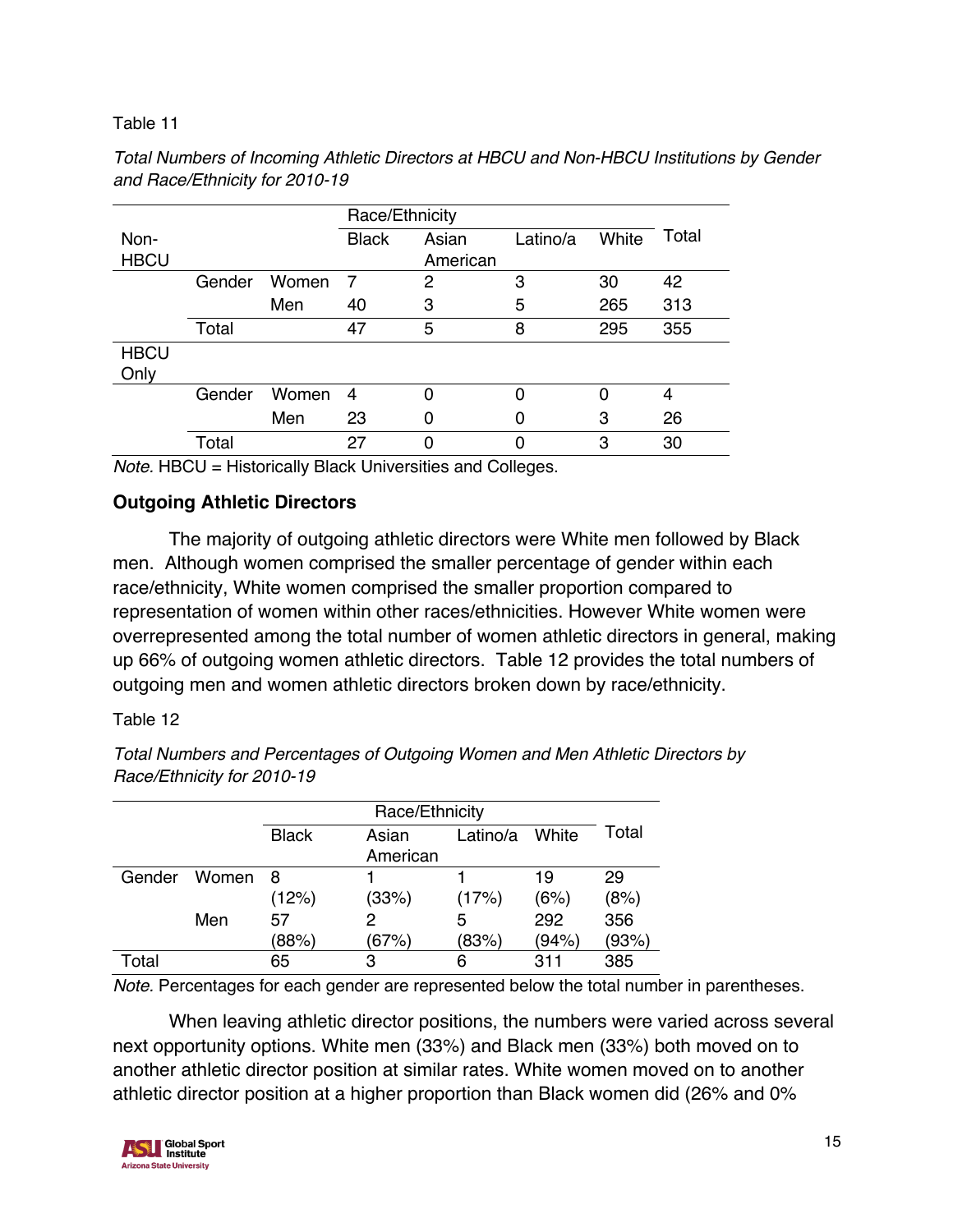respectively). Both Asian American women and Latinas in our sample moved on to another athletic director position. Asian American men in this timeframe also moved on to athletic director positions, but only two out of the five Latinos did.

Of note, White men and women retired in higher proportions than athletic directors of other races or ethnicities. Retirement was second only to another athletic direction position for White men (23%), while Black men were nearly as likely to be unemployed (14%) as retired (12%) after departing. For women athletic directors, 21% of White women went on to retirement, while only 10% of women of Color did. Table 13 shows the immediate next opportunity for outgoing athletic directors broken down by race/ethnicity and gender.

# Table 13

|        |                    |                 |                         | Race/Ethnicity |                |                |                           |
|--------|--------------------|-----------------|-------------------------|----------------|----------------|----------------|---------------------------|
|        |                    |                 | <b>Black</b>            | Asian          | Latino/a       | White          | Total                     |
| Gender |                    |                 |                         | American       |                |                |                           |
| Women  | <b>Next</b>        | <b>AD</b>       | $\mathbf 0$             | 1              | $\mathbf{1}$   | 5              | $\overline{7}$            |
|        | Opportunity        | AD Other        | 1                       | 0              | $\overline{0}$ | $\overline{c}$ | 3                         |
|        |                    | <b>BE</b>       | 0                       | 0              | 0              | 1              | 1                         |
|        |                    | <b>CE</b>       | $\overline{2}$          | $\Omega$       | 0              | 0              | $\overline{c}$            |
|        |                    | CO              | 1                       | 0              | 0              | $\overline{2}$ | 3                         |
|        |                    | Other           | 1                       | 0              | 0              | 1              | $\overline{c}$            |
|        |                    | Retired         | 1                       | 0              | 0              | 4              | 5                         |
|        |                    | <b>SBE</b>      | 0                       | 0              | 0              | 3              | $\ensuremath{\mathsf{3}}$ |
|        |                    | Unemployed      | $\overline{c}$          | 0              | 0              | 1              | 3                         |
|        | <b>Total Women</b> |                 | 8                       | $\mathbf{1}$   | $\mathbf{1}$   | 19             | 29                        |
| Men    |                    | <b>AD</b>       | 19                      | $\overline{c}$ | $\overline{2}$ | 95             | 118                       |
|        |                    | <b>AD Other</b> | $\overline{\mathbf{4}}$ | 0              | 1              | 26             | 31                        |
|        |                    | <b>AT</b>       | 1                       | 0              | 0              | 9              | 10                        |
|        |                    | <b>BE</b>       | $\overline{2}$          | $\Omega$       | 0              | 14             | 16                        |
|        |                    | <b>CE</b>       | 10                      | 0              | 0              | 17             | 27                        |
|        |                    | CO              | $\overline{2}$          | 0              | 0              | 22             | 24                        |
|        |                    | Deceased        | 1                       | $\Omega$       | 0              | $\mathbf 0$    | 1                         |
|        |                    | Other           | 3                       | $\Omega$       | 0              | 16             | 19                        |
|        |                    | Retired         | 7                       | 0              | 0              | 67             | 74                        |
|        |                    | <b>SBE</b>      | $\overline{0}$          | 0              | 0              | 15             | 15                        |
|        |                    | Unemployed      | 8                       | 0              | $\overline{c}$ | 11             | 21                        |
|        | <b>Total Men</b>   |                 | 57                      | $\overline{2}$ | 5              | 292            | 356                       |

*Immediate Next Opportunity for Outgoing Directors by Race/Ethnicity and Gender for 2010-19*

*Note.* AD = athletic director; AD Other = a step down from head athletic director as indicated by an additional descriptor such as "assistant";  $AT =$  athletic trainer;  $BE =$  business executive;  $CE =$ collegiate executive;  $CO =$  other non-athletic college position;  $SBE =$  sports business executive.

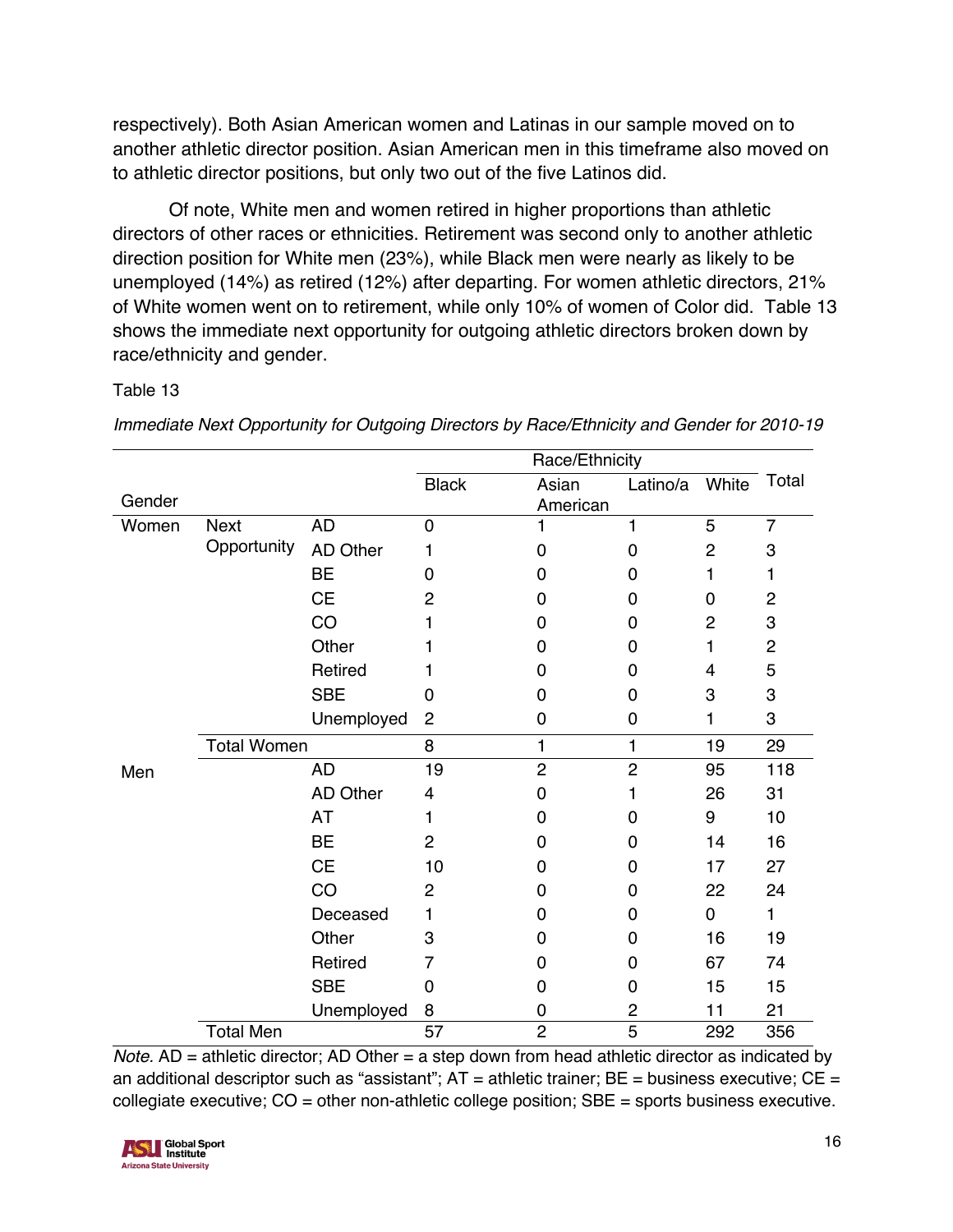How an athletic director's tenure ends can be variable. We examined whether or not there were differences in firing rates based on gender and race/ethnicity. In our sample most were not fired. However, the highest proportion of athletic directors fired in the decade included in this study was among Black men (11%). Table 14 provides the total numbers of athletic directors fired broken down by race/ethnicity and gender. Data collected regarding termination status was based on publicly-available data. The data should be interpreted with caution, given that reasons and circumstances of termination may not have allowed for public access to the details.

### Table 14

|        |                    | Race/Ethnicity |                   |          |       |       |
|--------|--------------------|----------------|-------------------|----------|-------|-------|
| Gender |                    | <b>Black</b>   | Asian<br>American | Latino/a | White | Total |
| Women  | Fired              | 0              | 0                 |          | 2     | 2     |
|        | Not Fired          | 8              |                   |          | 17    | 27    |
|        | <b>Total Women</b> | 8              |                   |          | 19    | 29    |
| Men    | Fired              | 6              | 0                 |          | 21    | 28    |
|        | Not Fired          | 51             | 2                 | 4        | 271   | 328   |
|        | <b>Total Men</b>   | 57             | $\mathcal{P}$     | 5        | 292   | 356   |

*Total Numbers of Women and Men Athletic Directors Fired and Not Fired for 2009-19* 

It was important to look beyond simple hiring and firing to examine tenure. We asked whether or not the duration of one's tenure as athletic director was related to race/ethnicity or gender. Given the low numbers of athletic directors of Color, we combined Black, Asian American, and Latino/Latina athletic directors to allow for meaningful comparisons. Table 15 shows range, mean, and standard deviation for years with a team by race/ethnicity and gender for outgoing athletic directors.

# Table 15

*Range, Mean, and Standard Deviation of Years with the Team for Outgoing Athletic Directors by Race/Ethnicity and Gender for 2010-19*

|                                                                                                                                                                                                                                                                                                                                                                                            | N   | Range    | Mean | <b>Standard Deviation</b> |
|--------------------------------------------------------------------------------------------------------------------------------------------------------------------------------------------------------------------------------------------------------------------------------------------------------------------------------------------------------------------------------------------|-----|----------|------|---------------------------|
| White ADs                                                                                                                                                                                                                                                                                                                                                                                  | 311 | $1 - 40$ | 9.22 | 6.77                      |
| ADs of Color                                                                                                                                                                                                                                                                                                                                                                               | 74  | $1 - 17$ | 5.54 | 3.98                      |
| Women ADs                                                                                                                                                                                                                                                                                                                                                                                  | 29  | $1 - 28$ | 7.41 | 5.99                      |
| Men ADs<br>$M - L$ $\overline{D}$ $\overline{D}$ $\overline{D}$ $\overline{D}$ $\overline{D}$ $\overline{D}$ $\overline{D}$ $\overline{D}$ $\overline{D}$ $\overline{D}$ $\overline{D}$ $\overline{D}$ $\overline{D}$ $\overline{D}$ $\overline{D}$ $\overline{D}$ $\overline{D}$ $\overline{D}$ $\overline{D}$ $\overline{D}$ $\overline{D}$ $\overline{D}$ $\overline{D}$ $\overline{D}$ | 356 | 1-40     | 8.60 | 6.53                      |

*Note.* AD = athletic director.

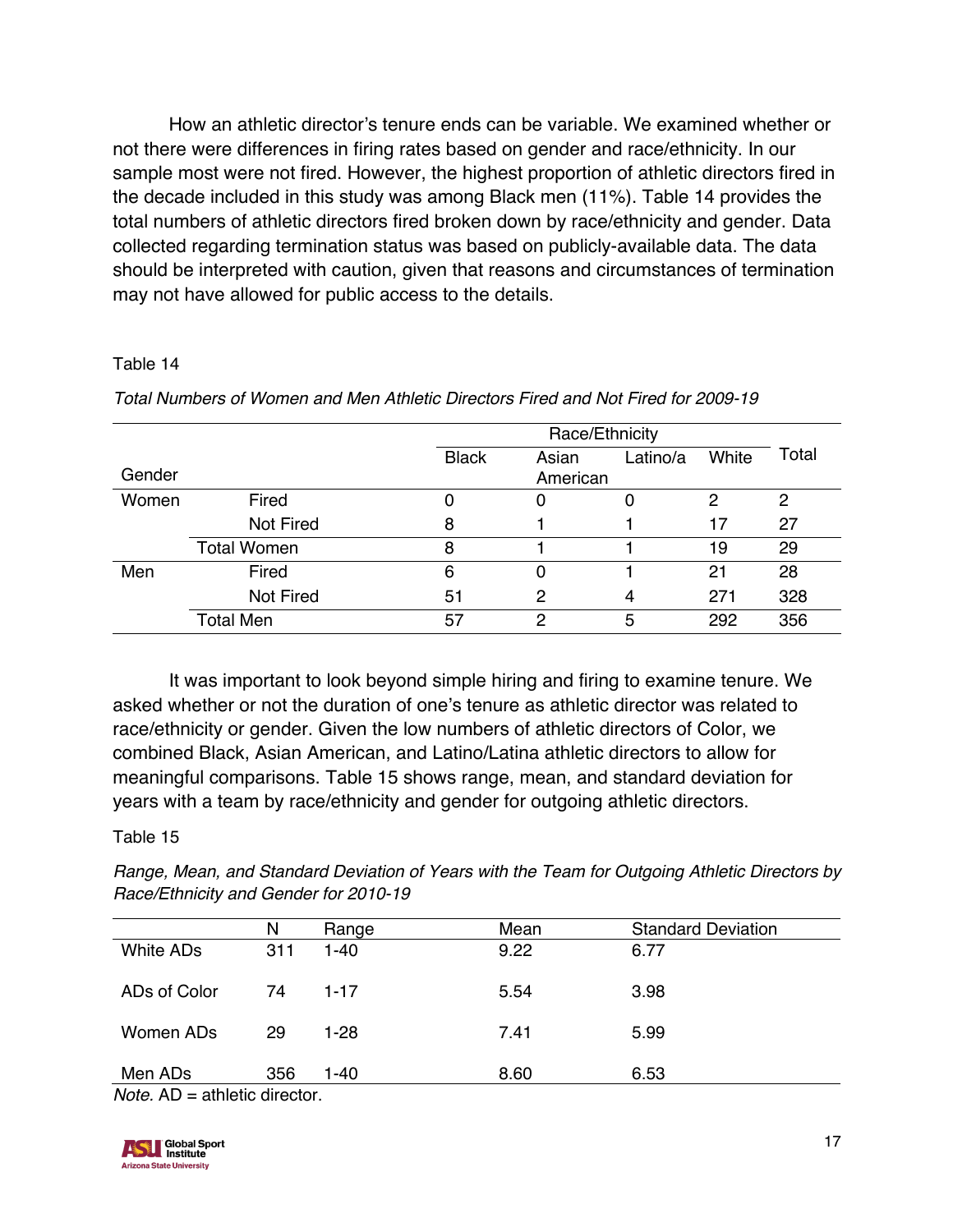Independent sample *t*-test was used to determine if there was a difference in tenure between White athletic directors and athletic directors of Color. White athletic directors had a significantly longer tenure than athletic directors of Color (*t*(383)=4.50, *p*<.001). Given the unequal variances and sample sizes, interpretation should be made with caution. However, even when the outlier in the White athletic director group was removed, the results were still statistically significant.

An independent *t*-test was also run to determine if there was a statistically significant difference in tenure between men and women athletic directors. None was found (*t*<1). There were also no statistically significant differences in tenure between athletic directors who were White women and women athletic directors of Color (*t*(27)=1.54, *p*=.134).

# **Conclusion and Future Directions**

Historically, the position of athletic director was the apex of an athletic coach's trajectory. Not that every coach aspired to be more than a coach, but athletic directors were, by and large, former college coaches, and sometimes held both positions simultaneously. And often, the athletic director was a former football or basketball coach and the most successful or visible coaching figure on campus. With the increasing revenue potential of collegiate sport, particularly in the 1990s, athletic administrators had to become more market oriented. There was a shift away from hiring former coaches toward finding more business-focused professionals and professionalized, educated sport administrators. The athletic director role grew to include negotiating with apparel companies and sponsors, marketing the team, engaging in public relations, and raising funds. Now, in most large, Division I universities, athletic directors are a part of the President's (or equivalent office) cabinet and athletics is no longer a separate entity of little concern to the school's leadership.

For this study, we gathered the race/ethnicity and gender data of athletic director hirings and departures over a 10-year span. Based on history and the "eye-test" we expected to see large racial and gender disparities in hiring. It is important to keep in mind that our research looks at what has happened and who it has happened to/for. We documented the replacement of athletic directors and the prior and next experiences of athletic directors. We also recorded academic preparation through degree attainment and college athletic backgrounds for every athletic director. With these data, we established a baseline, a historical record of athletic director selection and can identify patterns. Also, knowing that colleges and universities generally conduct a national search for athletic directors, we look at our findings as generalizable: patterns that we find enable us to create profiles of the "normal" candidates and look closely at how

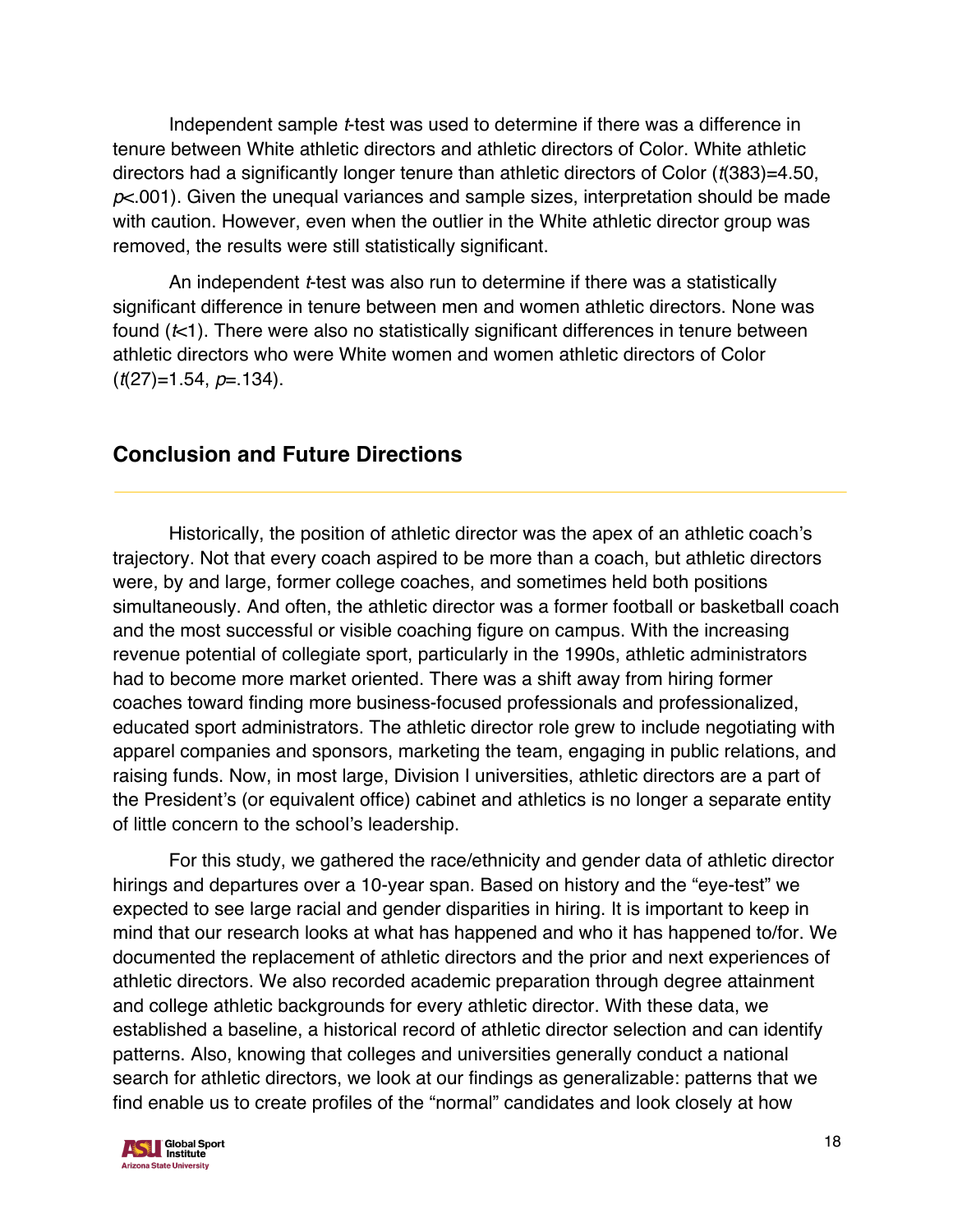different criteria may be operating in selecting athletic directors by college and university decision-makers.

We found what we expected: race/ethnicity and gender continue to serve as mediating factors in athletic director hires. There is a convergence for White and Black athletic directors. Black and White athletic director hires come from various past positions, including working outside of higher education and sports. This particular convergence does not hold as well when looking at Black and White women and we see this pattern is racialized and gendered. We found important insights and nuances that were intersectional – Black athletic directors seemingly have their unique qualifications as they, across gender, are former NCAA Division I athletes, and are more likely by percentage to have earned a PhD than athletic directors from other racial and gender groups. This is magnified for Black women. We also found a significant shift in the data by the inclusion or exclusion of HBCUs. HBCUs are responsible for hiring roughly 40% of the Black women and men. This means that the overall data is inflated by the inclusion of HBCUs. In addition, HBCUs did not hire any Native and Indigenous, Latino or Asian American women and men. More research is needed to understand the unique experiences of Black women, as well as Asian Americans, Latinos, and Native and Indigenous men and women who are nearly or wholly absent.

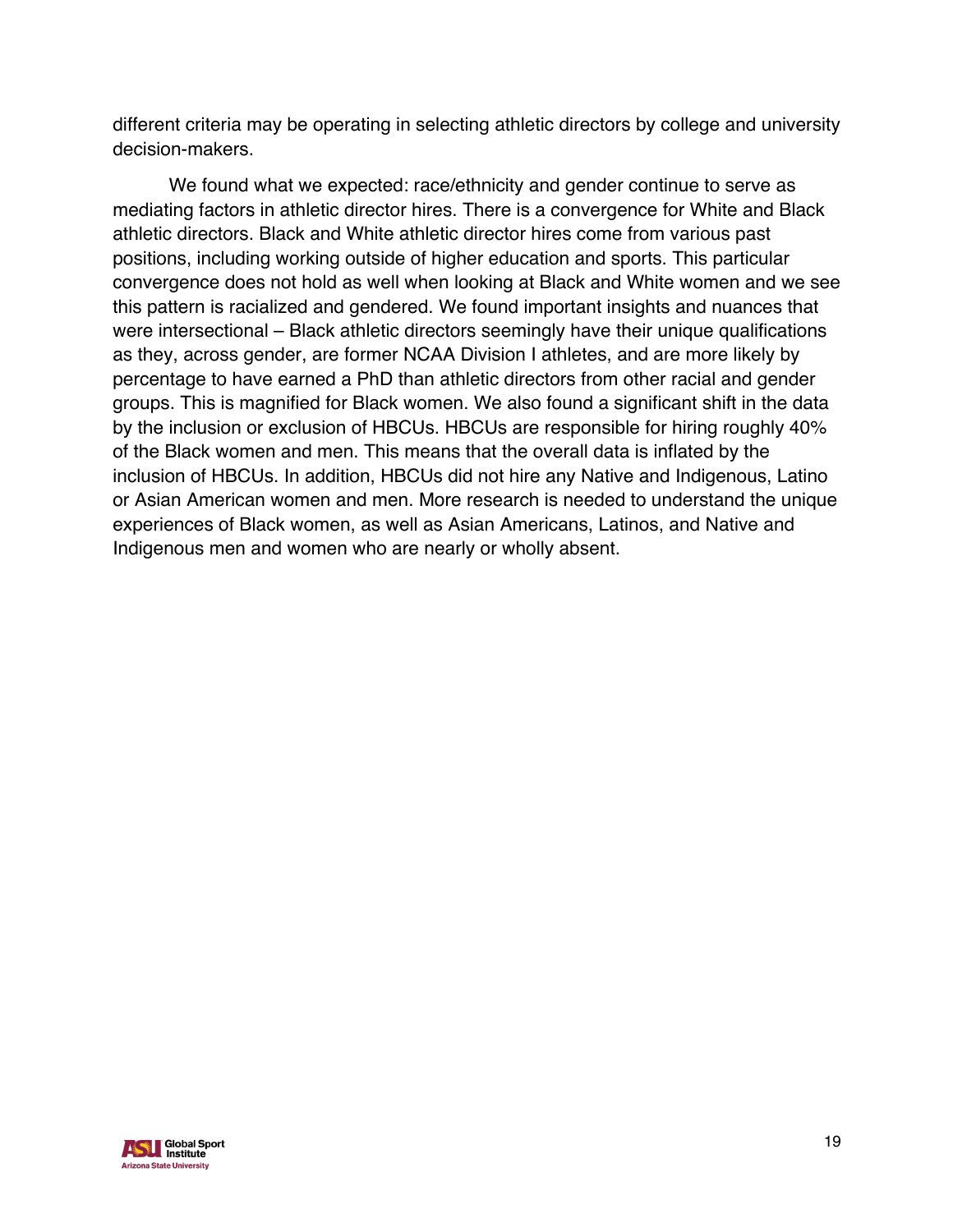## **References**

- Brooks, S.N., Harrison, C.K., Gallagher, K.L., Bukstein, S., Brenneman, L., Lofton, R. (2019). *Field Studies: A 10-Year Snapshot of NFL Coaching Hires.* Retrieved from Global Sport Institute at Arizona State University (GSI Working Paper Series Volume 1 Issue 1); https://globalsport.asu.edu/resources/field-studies-10season-snapshot-nfl-coaching-hires
- Brooks, S.N., Gallagher, K.L., Brenneman, L., Lofton, R. (2020). *Field Studies: A 10-Year Snapshot of NCAA Power Five Coaching Hires.* Retrieved from Global Sport Institute at Arizona State University (GSI Working Paper Series Volume 2 Issue 1): https://globalsport.asu.edu/resources/field-studies-10-season-snapshotncaa-power-five-head-coaching-hires
- Madden, J. F. (2004). Differences in the Success of NFL Coaches by Race, 1990-2002. *Journal of Sports Economics*, *5*(1), 6–19. https://doi.org/10.1177/1527002503257245
- Madden, J.F., Ruther, M. (2010). Has the NFL's Rooney Rule Efforts "'Leveled the Field'" for African American Head Coach Candidates? *Journal of Sports Economics*, 12(2), 127– 142. https://doi.org/10.1177/1527002510379641
- Shropshire, K. L. (1996). In Black and White: Race and Sports in America. New York University.
- Walker, N. A., Schaeperkoetter, C., & Darvin, L. (2017). Institutionalized practices in sport leadership. In L. J. Burton & S. Leberman (Eds.), *Women in Sport Leadership: Research and practice for change* (pp. 33–46). Taylor and Francis.

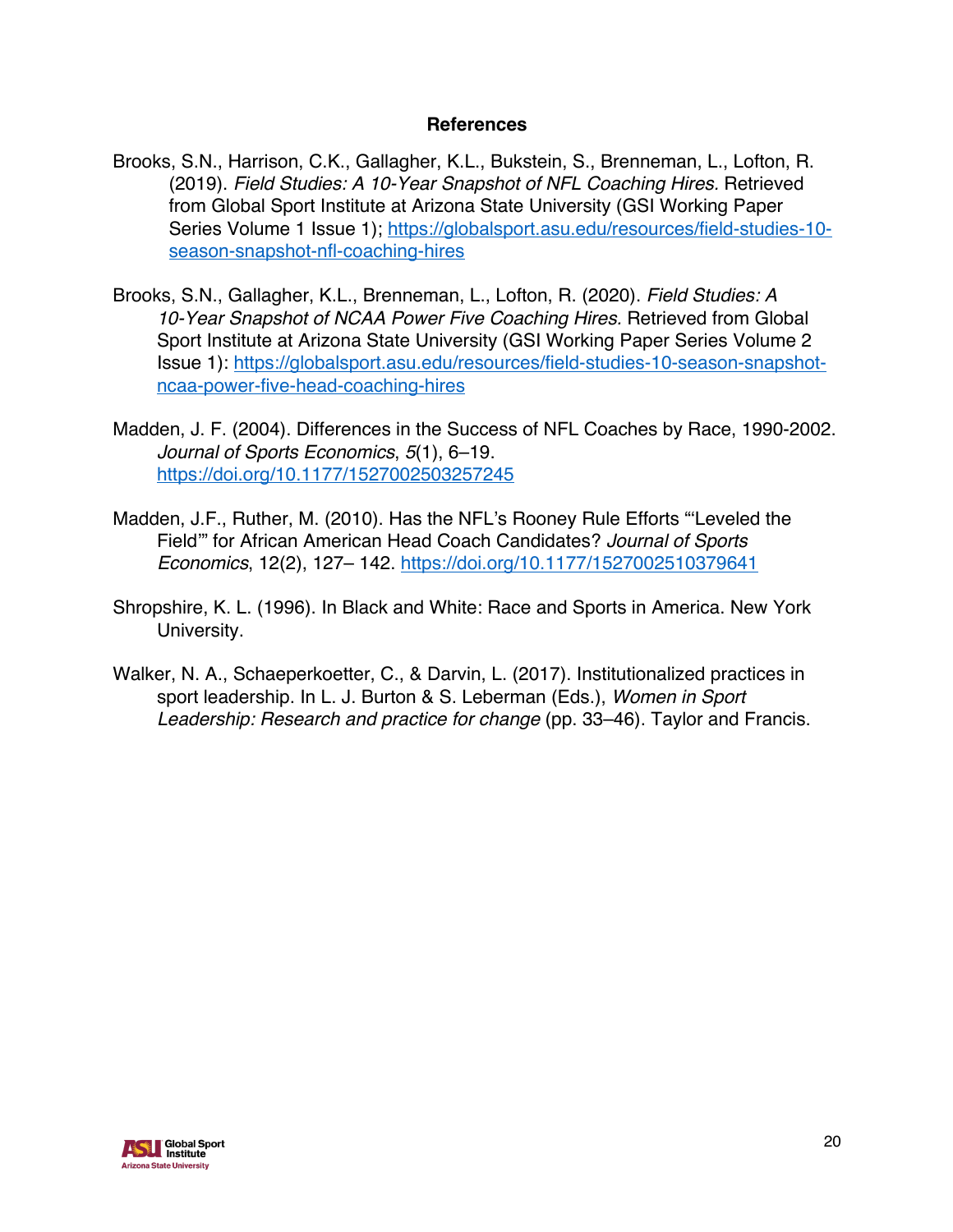# **Appendix A**

## **Outgoing and Incoming Athletic Directors**

|      |                                                    | and mooning Added Directors |                                   |
|------|----------------------------------------------------|-----------------------------|-----------------------------------|
| Year | <b>School</b>                                      | <b>Outgoing AD</b>          | <b>Incoming AD</b>                |
| 2014 | Abilene Christian University                       | <b>Jared Mosley</b>         | Lee De León                       |
| 2018 | Abilene Christian University                       | Lee De León                 | <b>Allen Ward</b>                 |
| 2011 | Alabama A&M University                             | <b>Betty Austin</b>         | <b>Bryan Hicks</b>                |
| 2012 | Alabama State University                           | <b>Stacy Danley</b>         | <b>Melvin Hines</b>               |
| 2018 | Alabama State University                           | <b>Melvin Hines</b>         | Jennifer Lynne<br><b>Williams</b> |
| 2011 | <b>Alcorn State University</b>                     | <b>Brenda Square</b>        | Patric Simon                      |
| 2014 | <b>Alcorn State University</b>                     | <b>Patric Simon</b>         | Derek Horne                       |
| 2012 | <b>American University</b>                         | Keith Gill                  | William "Billy" Walker            |
| 2014 | Appalachian State University                       | <b>Charlie Cobb</b>         | Doug Gillin                       |
| 2012 | Arizona State University                           | Lisa Love                   | <b>Steve Patterson</b>            |
| 2014 | Arizona State University                           | <b>Steve Patterson</b>      | Ray Anderson                      |
| 2012 | <b>Arkansas State University</b>                   | Dean Lee                    | <b>Terry Mohajir</b>              |
| 2018 | <b>Auburn University</b>                           | Jay Jacobs                  | Claude "Allen"                    |
|      |                                                    |                             | Greene IV                         |
| 2015 | <b>Austin Peay State University</b>                | Dave Loos                   | Ryan Ivey                         |
| 2018 | <b>Austin Peay State University</b>                | Ryan Ivey                   | <b>Gerald Harrison</b>            |
| 2012 | <b>Ball State University</b>                       | <b>Tom Collins</b>          | <b>Bill Scholl</b>                |
| 2015 | <b>Ball State University</b>                       | <b>Bill Scholl</b>          | Mark Sandy                        |
| 2018 | <b>Ball State University</b>                       | Mark Sandy                  | <b>Beth Goetz</b>                 |
| 2016 | <b>Baylor University</b>                           | lan McCaw                   | Mack B. Rhoades IV                |
| 2016 | <b>Belmont University</b>                          | Mike Strickland             | <b>Scott Corley</b>               |
| 2011 | <b>Binghamton University</b>                       | <b>Jim Norris</b>           | <b>Patrick Elliott</b>            |
| 2011 | <b>Boise State University</b>                      | Gene Bleymaier              | Mark Coyle                        |
| 2015 | <b>Boise State University</b>                      | Mark Coyle                  | <b>Curt Apsey</b>                 |
| 2012 | <b>Boston College</b>                              | Gene DeFilippo              | <b>Brad Bates</b>                 |
| 2017 | <b>Boston College</b>                              | <b>Brad Bates</b>           | Martin Jarmond                    |
| 2014 | <b>Boston University</b>                           | Michael Lynch               | Drew Marrochello                  |
| 2013 | <b>Bowling Green State University</b>              | <b>Greg Christopher</b>     | <b>Chris Kingston</b>             |
| 2016 | <b>Bowling Green State University</b>              | <b>Chris Kingston</b>       | Bob Moosbrugger                   |
| 2015 | <b>Bradley University</b>                          | <b>Michael Cross</b>        | <b>Chris Reynolds</b>             |
| 2011 | <b>Brown University</b>                            | Mike Goldberger             | <b>Jack Hayes</b>                 |
| 2017 | <b>Bucknell University</b>                         | John P. Hardt               | Jermaine Truax                    |
| 2011 | California Polytechnic State<br><b>University</b>  | <b>Alison Cone</b>          | Don Oberhelman                    |
| 2010 | California State University,<br><b>Bakersfield</b> | <b>Rudy Carvajal</b>        | Jeff Konya                        |
| 2014 | California State University,<br><b>Bakersfield</b> | Jeff Konya                  | Kenneth Siegfried                 |
| 2014 | California State University, Fresno                | Thomas Boeh                 | Jim Bartko                        |

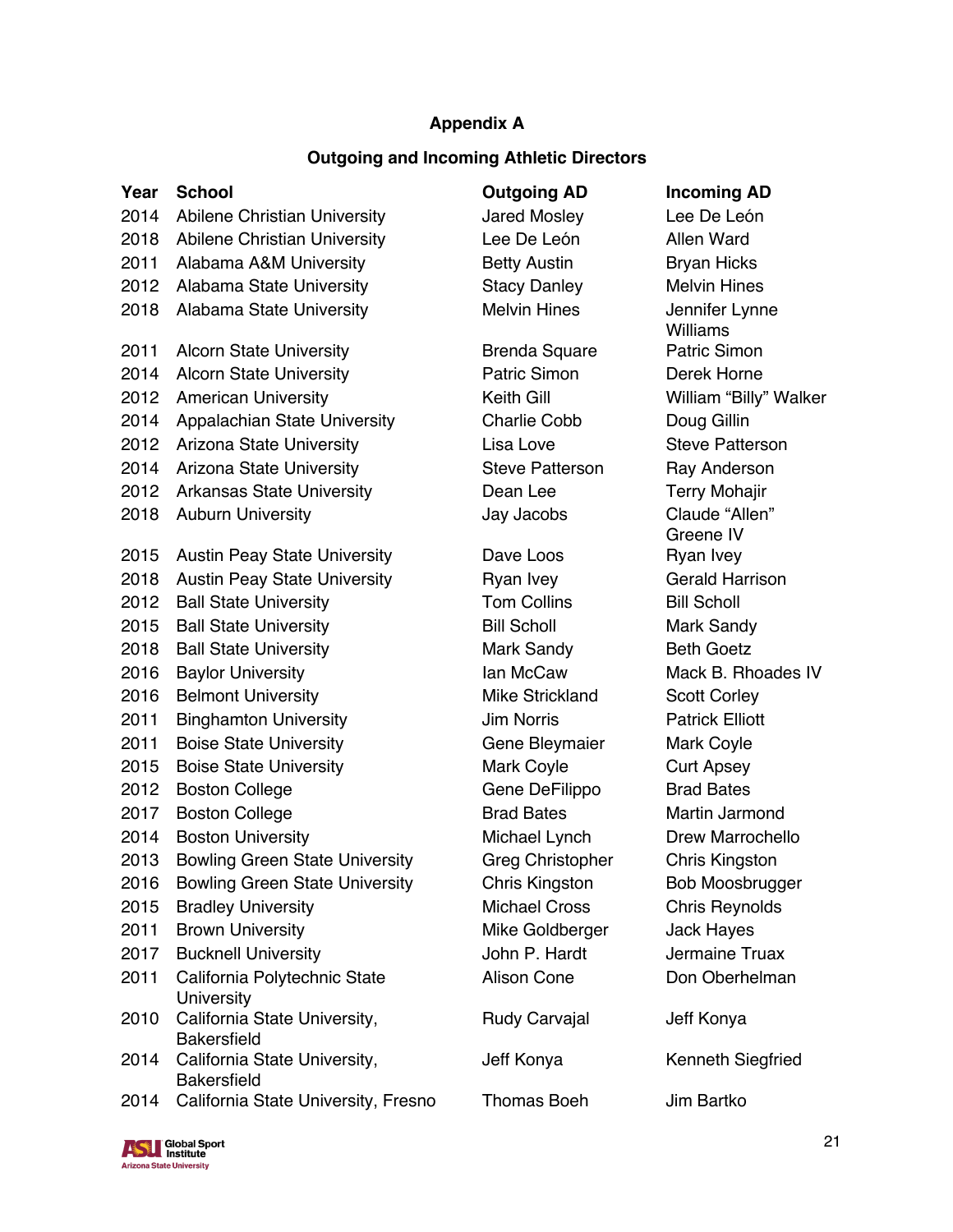| Year | <b>School</b>                               | <b>Outgoing AD</b>          | <b>Incoming AD</b>           |
|------|---------------------------------------------|-----------------------------|------------------------------|
| 2018 | California State University, Fresno         | Jim Bartko                  | Terrance J. "Terry"<br>Tumey |
| 2012 | California State University, Fullerton      | <b>Brian Quinn</b>          | Jim Donovan                  |
| 2013 | California State University, Northridge     | <b>Rick Mazzuto</b>         | <b>Brandon Martin</b>        |
| 2018 | California State University, Northridge     | <b>Brandon Martin</b>       | Michael Izzi                 |
| 2014 | California State University,<br>Sacramento  | <b>Terry Wanless</b>        | <b>Bill Macriss</b>          |
| 2017 | California State University,<br>Sacramento  | <b>Bill Macriss</b>         | Mark Orr                     |
| 2011 | <b>Campbell University</b>                  | Stan Williamson             | <b>Bob Roller</b>            |
| 2019 | <b>Campbell University</b>                  | <b>Bob Roller</b>           | <b>Omar Banks</b>            |
| 2017 | <b>Central Connecticut State University</b> | Paul Schlickmann            | <b>Brian Barrio</b>          |
| 2017 | Central Michigan University                 | Dave Heeke                  | <b>Michael Alford</b>        |
| 2018 | <b>Charleston Southern University</b>       | <b>Hank Small</b>           | <b>Jeff Barber</b>           |
| 2012 | <b>Clemson University</b>                   | <b>Terry Don Phillips</b>   | Dan Radakovich               |
| 2014 | <b>Coastal Carolina University</b>          | <b>Hunter Yurachek</b>      | Matt Hogue                   |
| 2012 | <b>Colgate University</b>                   | David Roach                 | Victoria M. "Vicky"<br>Chun  |
| 2018 | <b>Colgate University</b>                   | Victoria M. "Vicky"<br>Chun | Nicki Moore                  |
| 2016 | College of Charleston                       | Joe Hull                    | <b>Matt Roberts</b>          |
| 2014 | College of the Holy Cross                   | Richard M. Regan, Jr.       | <b>Nathan Pine</b>           |
| 2019 | College of the Holy Cross                   | <b>Nathan Pine</b>          | <b>Marcus Blossom</b>        |
| 2011 | <b>Colorado State University</b>            | Paul Kowalczyk              | <b>Jack Graham</b>           |
| 2014 | <b>Colorado State University</b>            | <b>Jack Graham</b>          | Joe Parker                   |
| 2015 | <b>Columbia University</b>                  | M. Dianne Murphy            | Peter Pilling                |
| 2015 | <b>Coppin State University</b>              | Derrick K. Ramsey           | Derek Carter                 |
| 2018 | Davidson College                            | Jim Murphy                  | <b>Chris Clunie</b>          |
| 2012 | <b>Delaware State University</b>            | Derek Carter                | <b>Candy Young</b>           |
| 2015 | <b>Delaware State University</b>            | <b>Candy Young</b>          | <b>Lew Perkins</b>           |
| 2017 | <b>Delaware State University</b>            | <b>Lew Perkins</b>          | D. Scott Gines               |
| 2017 | <b>Drake University</b>                     | <b>Sandy Hatfield Clubb</b> | <b>Brian Hardin</b>          |
| 2016 | <b>Duquesne University</b>                  | Greg Amodio                 | Dave Harper                  |
| 2018 | <b>East Carolina University</b>             | <b>Michael Holland</b>      | Jon Gilbert                  |
| 2013 | <b>East Tennessee State University</b>      | Dave Mullins                | <b>Richard Sander</b>        |
| 2017 | East Tennessee State University             | <b>Richard Sander</b>       | <b>Scott Carter</b>          |
| 2014 | <b>Eastern Illinois University</b>          | Barbara Burke               | <b>Tom Michael</b>           |
| 2015 | <b>Eastern Kentucky University</b>          | Mark Sandy                  | Stephen Lochmueller          |
| 2013 | <b>Eastern Michigan University</b>          | Derrick Gragg               | <b>Heather Lyke</b>          |
| 2017 | Eastern Michigan University                 | Heather Lyke                | <b>Scott Wetherbee</b>       |
| 2018 | Eastern Washington University               | <b>Bill Chaves</b>          | Lynn Hickey                  |
| 2018 | <b>Fairleigh Dickinson University</b>       | David Langford              | <b>Bradford Hurlbut</b>      |

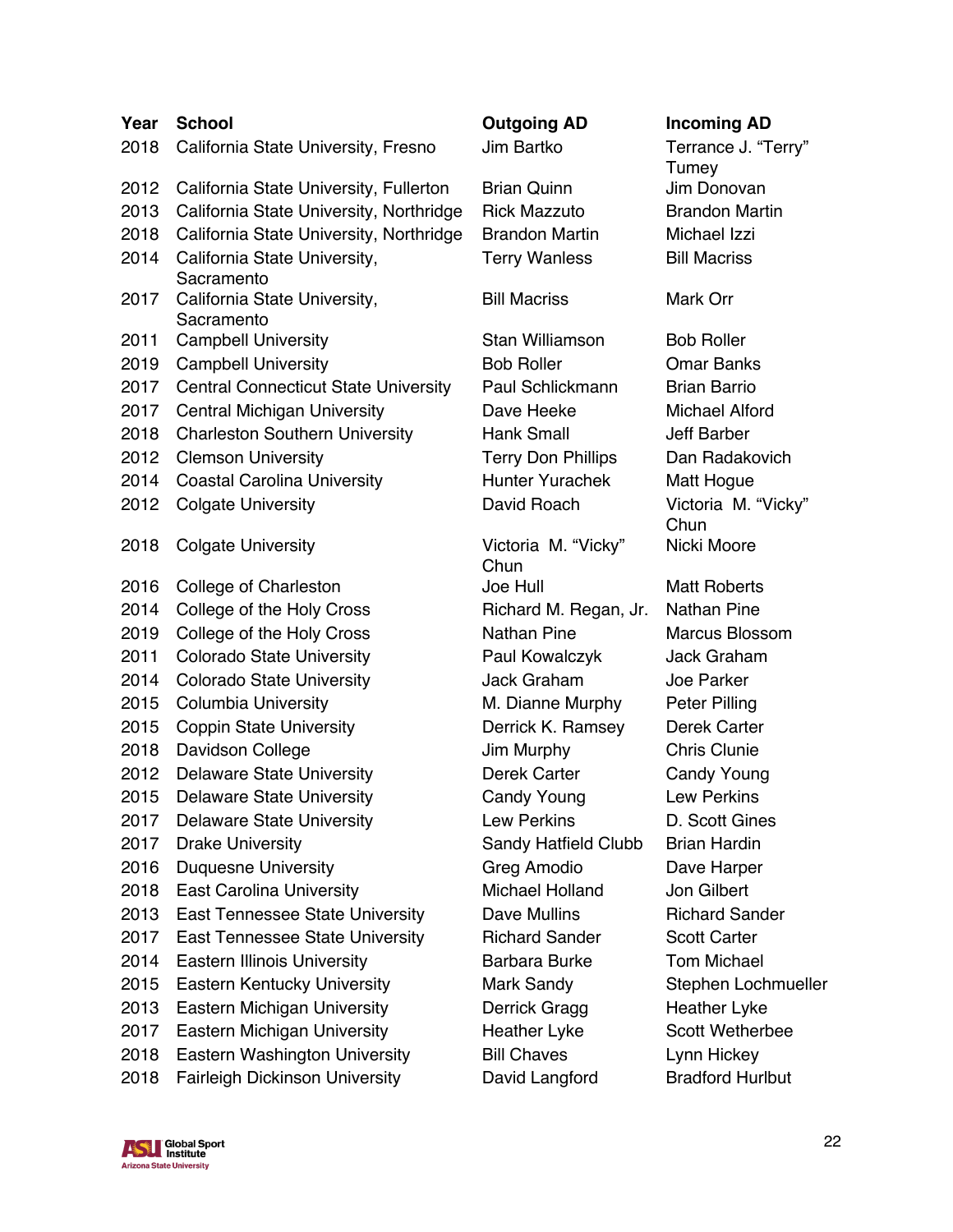**Year School Outgoing AD Incoming AD** 2013 Florida A&M University **Derek Horne** Kellen Winslow 2014 Florida A&M University **Kellen Winslow** Milton Overton 2017 Florida A&M University **Milton Overton** John Eason 2019 Florida A&M University **State State State John Eason** Kortne Gosha 2012 Florida Atlantic University Craig Angelos Pat Chun 2018 Florida Atlantic University **Pat Chun** Brian White 2010 Florida Gulf Coast University Carl McAloose Ken Kavanagh 2013 Florida State University **Randy Spetman** Stan Wilcox 2018 Florida State University **Stan Wilcox** David Coburn 2012 Fordham University **Ficher Contains Container Container Container Container Container Container Container** 2015 Furman University **Gary Clark** Gary Clark Mike Buddie 2014 George Mason University **Tom O'Connor** Brad Edwards 2011 George Washington University **Jack Kvancz** Patrick Nero 2018 George Washington University Patrick Nero Tanya Vogel 2013 Georgia Institute of Technology **Dan Radakovich Mike Bobinski** 2016 Georgia Institute of Technology Mike Bobinski Todd Stansbury 2012 Georgia Southern University **Sam Baker** Tom Kleinlein 2014 Georgia State University Cheryl Levick Charlie Cobb 2011 Grambling State University **Julian Clubs** Julian Dawson Aaron James 2015 Grambling State University **Aaron James** Paul Bryant 2019 Grambling State University Paul Bryant David Ponton 2011 Hampton University **Lonza Hardy Jr.** Keshia Campbell 2012 Hampton University Keshia Campbell Novelle Dickenson 2014 Hampton University **Novelle Dickenson** Eugene Marshall Jr. 2013 High Point University Craig Keilitz Dan Hauser 2013 Hofstra University **Matube 2013 Hoff Hathaway** 2018 Hofstra University **Hathaway** Rick Cole Jr. 2015 Howard University **Example 2016** Lew Perkins Kery Davis 2018 Idaho State University **State State State State State State** Jeff Tingley **Pauline Thiros** 2010 Illinois State University **Sheahon Zenger** Gary Friedman 2013 Illinois State University **Gary Friedman** Bernard Muir 2015 Indiana State University **Ron Prettyman** Sherard Clinkscales 2011 Jackson State University Robert Braddy Vivian L. Fuller 2015 Jackson State University **Vivian L. Fuller** Ashley Robinson 2011 Jacksonville State University Oval Jaynes Warren Koegel 2014 Jacksonville State University Warren Koegel Greg Seitz 2012 Jacksonville University **Alan Verlander** Brad Edwards 2014 Jacksonville University Brad Edwards Donnie Horner 2016 Jacksonville University Donnie Horner Alex Ricker-Gilbert 2017 Kansas State University **State State Access 10 John Currie** Gene Taylor 2010 Kennesaw State University Dave Waples Vaughn Williams 2017 Kennesaw State University **Vaughn Williams** Milton Overton

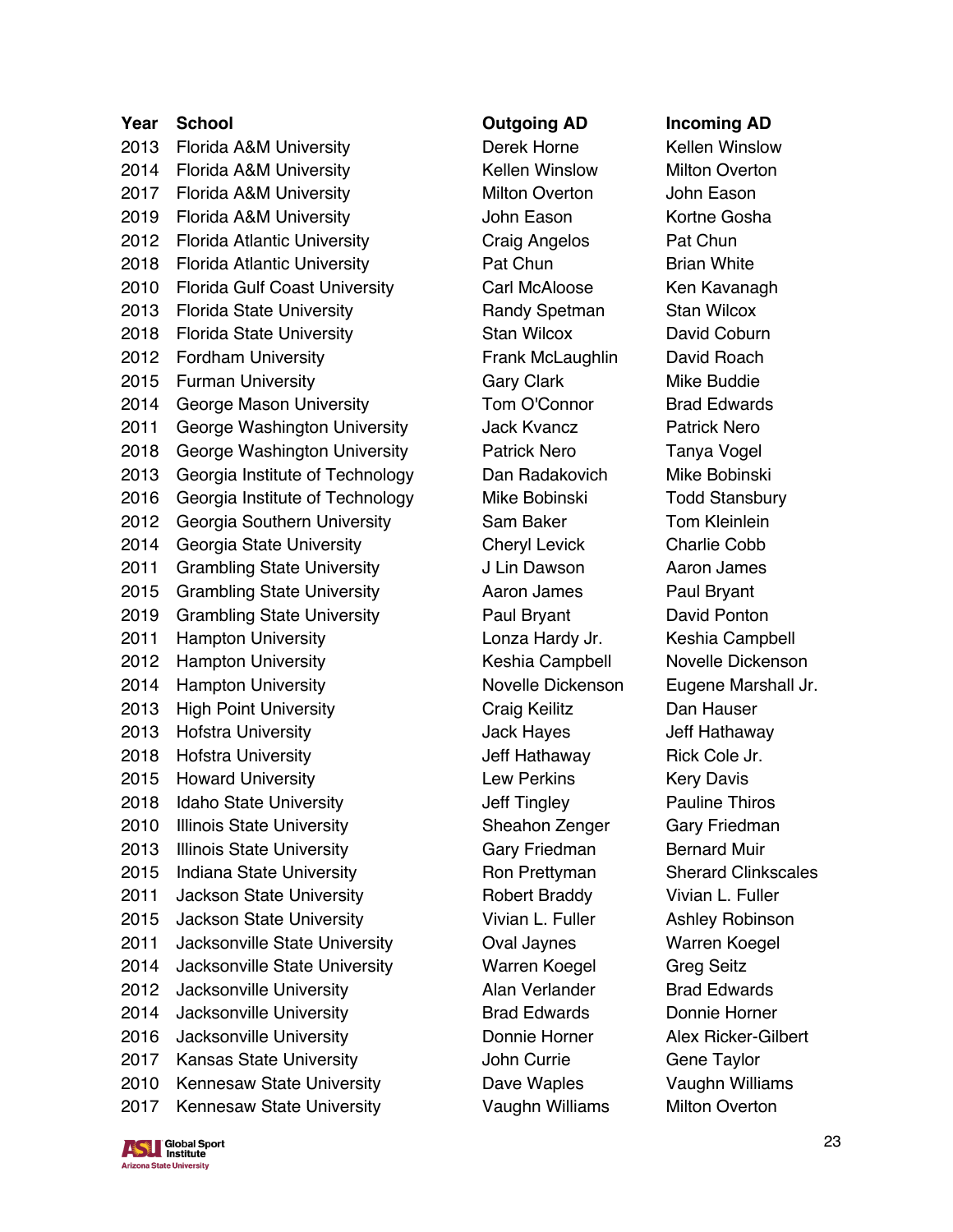| Year | <b>School</b>                       | <b>Outgoing AD</b>        | Incoming /             |
|------|-------------------------------------|---------------------------|------------------------|
| 2010 | Kent State University               | Laing Kennedy             | Joel Nielse            |
| 2016 | La Salle University                 | Thomas "Tom" M.           | <b>Bill Bradsha</b>    |
|      |                                     | <b>Brennan</b>            |                        |
| 2019 | La Salle University                 | <b>Bill Bradshaw</b>      | <b>Brian Baptis</b>    |
| 2018 | Lafayette College                   | Bruce E. McCutcheon       | Sherryta Fr            |
| 2011 | <b>Lamar University</b>             | <b>Billy Tubbs</b>        | Jason Hend             |
| 2017 | <b>Lamar University</b>             | Jason Henderson           | Marco Borr             |
| 2016 | <b>Liberty University</b>           | <b>Jeff Barber</b>        | lan McCaw              |
| 2017 | Long Beach State University         | Vic Cegles                | Andy Fee               |
| 2017 | Long Island University              | <b>Bryan Collins</b>      | Debbie De.             |
| 2019 | Long Island University              | Debbie DeJong             | William E. I<br>Jr.    |
| 2018 | <b>Longwood University</b>          | <b>Troy Austin</b>        | Michelle Me            |
| 2019 | Louisiana State University          | Joe Alleva                | Scott Wooc             |
| 2010 | Louisiana Tech University           | Derek Dooley              | Bruce Van              |
| 2013 | Louisiana Tech University           | <b>Bruce Van De Velde</b> | <b>Tommy Mc</b>        |
| 2011 | Loyola University Chicago           | <b>John Planek</b>        | M. Grace C             |
| 2014 | Loyola University Chicago           | M. Grace Calhoun          | <b>Steve Wats</b>      |
| 2010 | Loyola University Maryland          | Joseph Boylan             | Jim Paquet             |
| 2017 | Loyola University Maryland          | Jim Paquette              | Donna M. V             |
| 2011 | <b>Marquette University</b>         | Steve Cottingham          | Larry Willia           |
| 2013 | <b>Marquette University</b>         | Larry Williams            | <b>Bill Scholl</b>     |
| 2013 | <b>McNeese State University</b>     | <b>Tommy McClelland</b>   | <b>Bruce Hem</b>       |
| 2010 | <b>Mercer University</b>            | <b>Bobby Pope</b>         | Jim Cole               |
| 2012 | <b>Merrimack College</b>            | Glenn Hofmann             | Jeremy Gib             |
| 2013 | Miami University (Ohio)             | <b>Brad Bates</b>         | David Sayle            |
| 2018 | Michigan State University           | <b>Mark Hollis</b>        | <b>Bill Beekma</b>     |
| 2010 | Mississippi State University        | Greg Byrne                | <b>Scott Strick</b>    |
| 2016 | Mississippi State University        | Scott Stricklin           | John Coher             |
| 2013 | Mississippi Valley State University | Ashley Robinson           | Dianthia Fo            |
| 2016 | Montana State University            | <b>Peter Fields</b>       | Leon Coste             |
| 2019 | <b>Morehead State University</b>    | <b>Brian Hutchinson</b>   | Jaime Gord             |
| 2016 | <b>Morgan State University</b>      | Floyd Kerr                | Edward Sco             |
| 2018 | <b>Murray State University</b>      | Allen Ward                | <b>Kevin Saal</b>      |
| 2014 | <b>New Mexico State University</b>  | <b>McKinley Boston</b>    | <b>Mario Moco</b>      |
| 2016 | <b>Nicholls State University</b>    | Rob Bernardi              | Matt Roan              |
| 2010 | North Carolina A&T State University | <b>Wheeler Brown</b>      | Earl M. Hilt           |
| 2010 | North Carolina State University     | Lee Fowler                | Debbie Yov             |
| 2019 | North Carolina State University     | Debbie Yow                | Eugene "Bo<br>Corrigan |
|      | 2014 North Dakota State University  | Gene Taylor               | <b>Matt Larser</b>     |

2018 Northeastern University Peter Roby Jeff Konya

# **Outgoing AD Incoming AD**

Laing Kennedy Joel Nielsen Thomas "Tom" M. Brennan Bill Bradshaw Brian Baptiste Bruce E. McCutcheon Sherryta Freeman **Billy Tubbs State Billy Tubbs** Jason Henderson Jason Henderson Marco Born Vic Cegles Andy Fee Bryan Collins Debbie DeJong

**Troy Austin Michelle Meadows** 2019 Louisiana State University Joe Alleva Scott Woodward John Planek M. Grace Calhoun M. Grace Calhoun Steve Watson Joseph Boylan Jim Paquette Steve Cottingham Larry Williams Larry Williams Bill Scholl Tommy McClelland Bruce Hemphill **2010 Bobby Pope Jim Cole** Glenn Hofmann Jeremy Gibson Brad Bates **David Sayler** Mark Hollis Bill Beekman Greg Byrne Scott Stricklin Scott Stricklin and John Cohen ity Ashley Robinson Dianthia Ford-Kee Peter Fields **Leon Costello** Brian Hutchinson Jaime Gordon Floyd Kerr **Edward Scott** Allen Ward Kevin Saal McKinley Boston Mario Moccia Rob Bernardi Matt Roan rsity Wheeler Brown Earl M. Hilton III Lee Fowler **Debbie Yow** Debbie Yow Eugene "Boo"

Bill Bradshaw

Debbie DeJong William E. Martinov, Jr. Derek Dooley Bruce Van De Velde Bruce Van De Velde Tommy McClelland Jim Paquette **Donna M. Woodruff Corrigan** Gene Taylor Matt Larsen

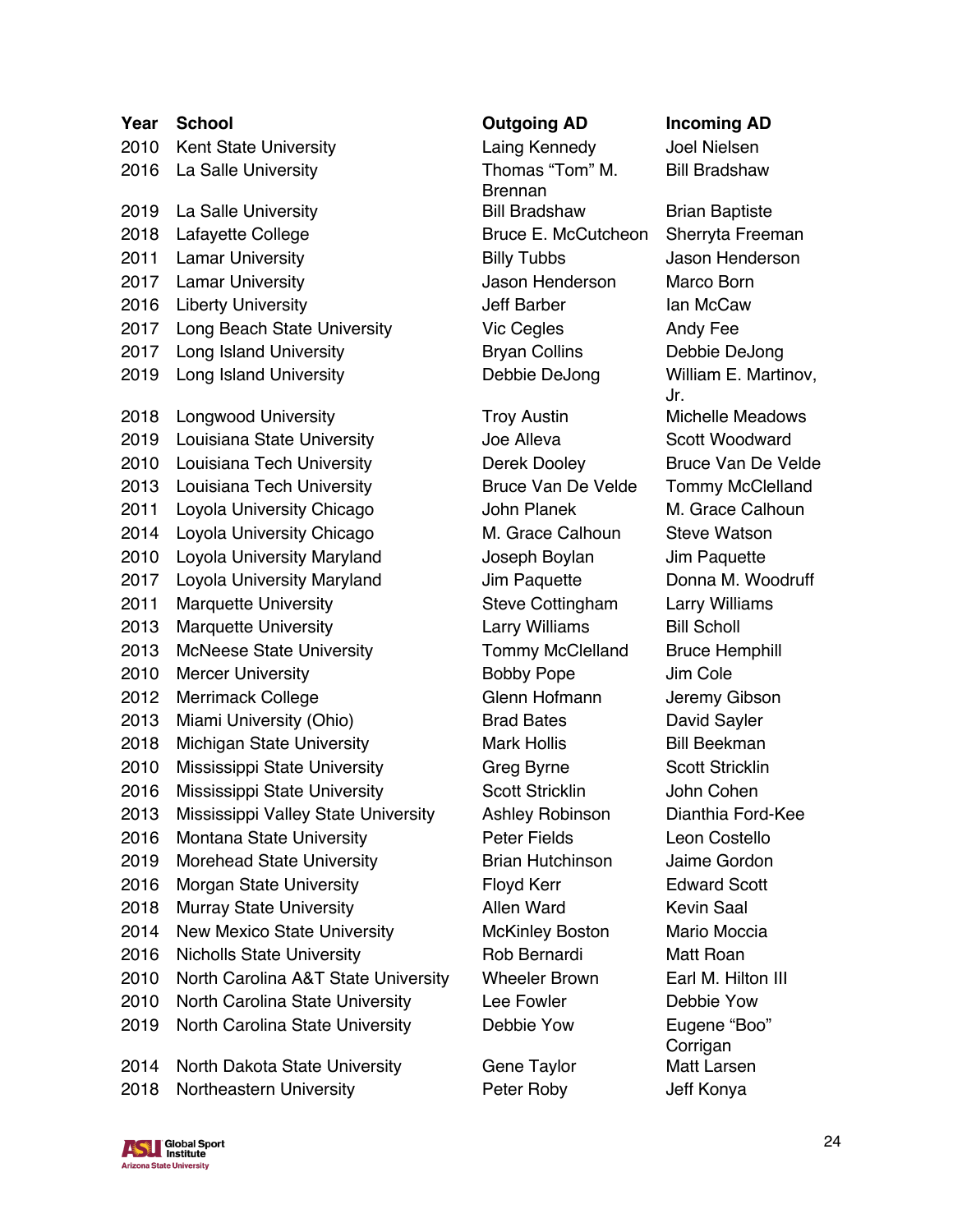| Year | <b>School</b>                                 |
|------|-----------------------------------------------|
| 2012 | Northern Arizona University                   |
| 2017 | Northern Arizona University                   |
| 2013 | Northern Illinois University                  |
| 2019 | <b>Ohio University</b>                        |
| 2010 | <b>Old Dominion University</b>                |
| 2015 | <b>Oregon State University</b>                |
| 2016 | <b>Oregon State University</b>                |
| 2011 | Pennsylvania State University                 |
| 2014 | Pennsylvania State University                 |
| 2014 | <b>Portland State University</b>              |
| 2016 | <b>Portland State University</b>              |
| 2010 | <b>Presbyterian College</b>                   |
| 2017 | <b>Presbyterian College</b>                   |
| 2019 | Presbyterian College                          |
| 2014 | <b>Princeton University</b>                   |
| 2016 | <b>Purdue University</b>                      |
| 2010 | <b>Rice University</b>                        |
| 2013 | <b>Rice University</b>                        |
| 2018 | <b>Robert Morris University</b>               |
| 2013 | <b>Rutgers University</b>                     |
| 2015 | <b>Rutgers University</b>                     |
| 2013 | <b>Sacred Heart University</b>                |
| 2016 | <b>Saint Francis University</b>               |
| 2017 | Saint Joseph's University                     |
| 2010 | <b>Samford University</b>                     |
| 2016 | San Diego State University                    |
| 2012 | San Jose State University                     |
| 2017 | San Jose State University                     |
| 2011 | <b>Seton Hall University</b>                  |
| 2019 | <b>Seton Hall University</b>                  |
| 2014 | South Carolina State Universi                 |
| 2016 | South Carolina State Universi                 |
| 2011 | Southeast Missouri State Univ                 |
| 2015 | Southeast Missouri State Univ                 |
| 2013 | Southeastern Louisiana Unive                  |
| 2014 | Southern Illinois University at<br>Carbondale |
| 2018 | Southern Illinois University at<br>Carbondale |

Jim Fallis **Northern Arizon** Lisa Campos Lisa Campos Mike Marlow **Jim Schaus Commer** Julie Cromer **Todd Stansbury Scott Barnes** ty Timothy Curley David Joyner

> Mark Rountree Valerie Cleary William Carlton Brian Reese **Brian Reese Danny Sterling** Danny Sterling Robert Acunto

> Morgan Burke Mike Bobinski Rick Greenspan Joe Karlgaard Craig Coleman Chris King 2013 Rutgers University Tim Pernetti Julie Hermann Julie Hermann Pat Hobbs

Don DiJulia Jill Bodensteiner Bob Roller Martin Newton 2016 San Diego State University Jim Sterk John David Wicker **2012 Tom Bowen Gene Bleymaier** Gene Bleymaier Marie Tuite Joe Quinlan Jr. Pat Lyons Pat Lyons Bryan Felt 2014 Sity Charlene M. Johnson Paul A. Bryant 2016 Sity Paul A. Bryant Stacy Danley niversity John Shafer Mark Alnutt niversity Mark Alnutt Brady Barke versity W. "Bart" Bellairs Jay Artigues Mario Moccia Tommy Bell

Tommy Bell **Jerry Kill** 

## **Outgoing AD Incoming AD**

Jeff Compher Sean T. Frazier 2010 Old Dominion University James Jarrett Camden Wood Selig Bob De Carolis Todd Stansbury ity **David Joyner Anne Saunders** "Sandy" Barbour Torre Chisholm Mark Rountree Gary Walters Mollie Marcoux Samaan David Sayler Rick Greenspan C. Donald Cook Bobby Valentine Bob Krimmel Susan Robinson Fruchtl

**SU** Global Sport **Arizona State University**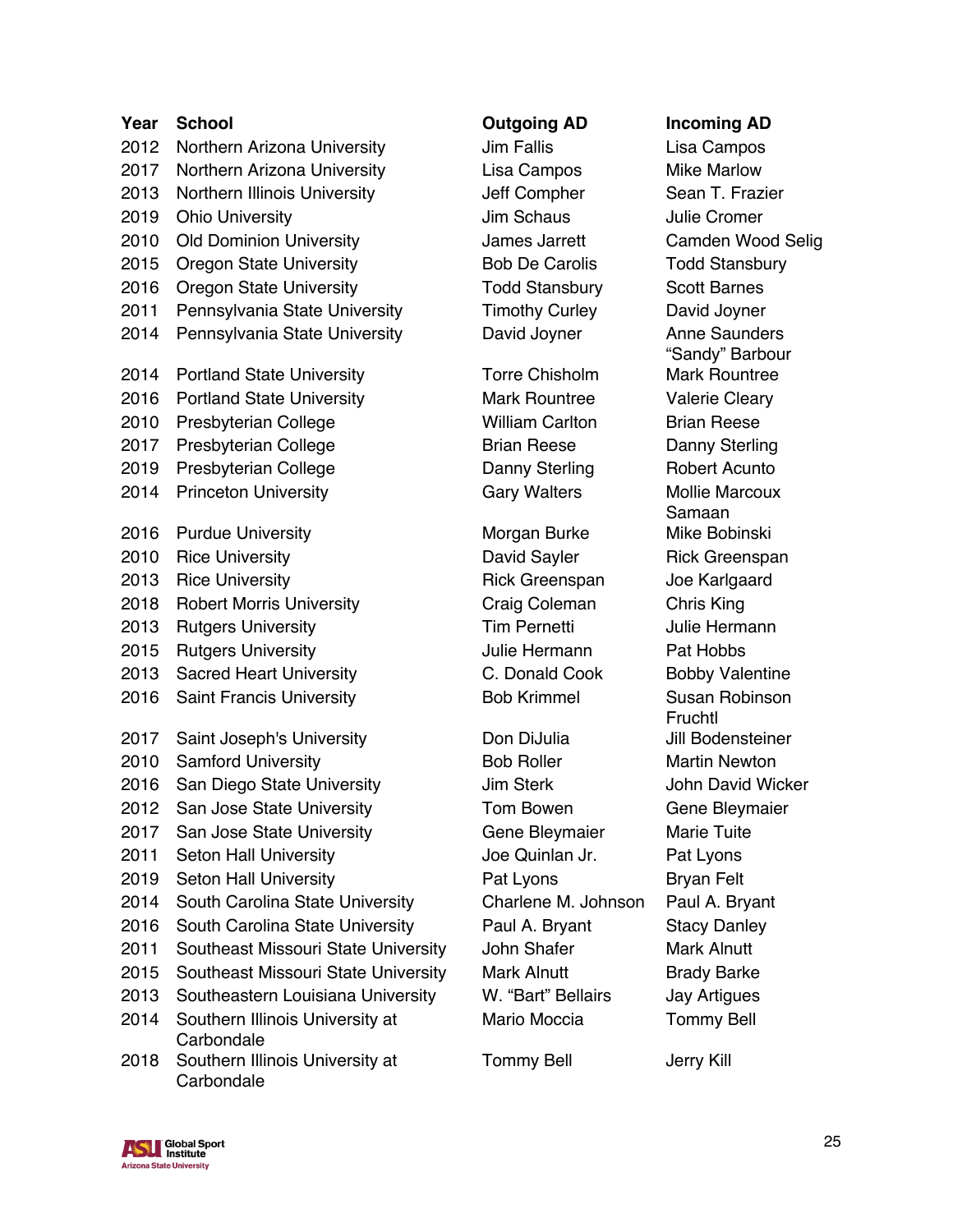| Year | <b>School</b>                                    | <b>Outgoing AD</b>                | <b>Incoming AD</b>       |
|------|--------------------------------------------------|-----------------------------------|--------------------------|
| 2019 | Southern Illinois University at<br>Carbondale    | Jerry Kill                        | Liz Jarnigan             |
| 2019 | Southern Illinois University<br>Edwardsville     | Bradley L. Hewitt                 | <b>Tim Hall</b>          |
| 2012 | Southern Methodist University                    | <b>Steve Orsini</b>               | <b>Rick Hart</b>         |
| 2011 | Southern University                              | Greg LaFleur                      | <b>William Broussard</b> |
| 2015 | Southern University                              | <b>William Broussard</b>          | <b>Roman Banks</b>       |
| 2015 | Southern Utah University                         | Ken Beazer                        | Jason Butikofer          |
| 2017 | Southern Utah University                         | Jason Butikofer                   | Debbie Corum             |
| 2014 | St. Bonaventure University                       | <b>Steve Watson</b>               | <b>Tim Kenney</b>        |
| 2015 | St. John's University                            | Chris Monasch                     | Anton Goff               |
| 2018 | St. John's University                            | <b>Anton Goff</b>                 | Mike Cragg               |
| 2012 | <b>Stanford University</b>                       | <b>Bob Bowlsby</b>                | <b>Bernard Muir</b>      |
| 2018 | Stephen F. Austin State University               | <b>Robert Hill</b>                | Ryan Ivey                |
| 2013 | <b>Stony Brook University</b>                    | Jim Fiore                         | Shawn Heilbron           |
| 2015 | <b>Syracuse University</b>                       | Daryl Gross                       | Mark Coyle               |
| 2016 | <b>Syracuse University</b>                       | Mark Coyle                        | John Wildhack            |
| 2013 | <b>Temple University</b>                         | William "Bill"                    | <b>Kevin Clark</b>       |
|      |                                                  | <b>Bradshaw</b>                   |                          |
| 2015 | <b>Temple University</b>                         | <b>Kevin Clark</b>                | <b>Patrick Kraft</b>     |
| 2012 | <b>Texas A&amp;M University</b>                  | <b>Bill Byrne</b>                 | Eric Hyman               |
| 2016 | <b>Texas A&amp;M University</b>                  | Eric Hyman                        | Scott Woodward           |
| 2019 | <b>Texas A&amp;M University</b>                  | Scott Woodward                    | Ross Bjork               |
| 2011 | Texas A&M University-Corpus Christi              | <b>Tim Fitzpatrick</b>            | Scott Lazenby            |
| 2018 | Texas A&M University-Corpus Christi              | Scott Lazenby                     | Jon Palumbo              |
| 2017 | <b>Texas Christian University</b>                | Chris Del Conte                   | Jeremiah Donati          |
| 2018 | <b>Texas Southern University</b>                 | <b>Charles McClelland</b>         | Kevin Granger            |
| 2011 | <b>Texas Tech University</b>                     | <b>Gerald Myers</b>               | Kirby Hocutt             |
| 2014 | The Citadel                                      | Larry Leckonby                    | Jim Senter               |
|      | 2017 The Citadel                                 | Jim Senter                        | Mike Capaccio            |
| 2018 | The University of North Carolina at<br>Charlotte | <b>Judy Rose</b>                  | Mike Hill                |
| 2012 | The University of Southern<br>Mississippi        | <b>Richard Giannini</b>           | Jeff Hammond             |
| 2014 | The University of Southern<br>Mississippi        | Jeff Hammond                      | <b>Bill McGillis</b>     |
| 2017 | The University of Southern<br>Mississippi        | <b>Bill McGillis</b>              | Jon Gilbert              |
| 2018 | The University of Southern<br>Mississippi        | Jon Gilbert                       | Jeremy McClain           |
| 2011 | The University of Tulsa                          | Lawrence R. "Bubba"<br>Cunningham | <b>Ross Parmley</b>      |
| 2012 | The University of Tulsa                          | Ross Parmley                      | Derrick Gragg            |
| 2010 | <b>Towson University</b>                         | Mike Hermann                      | Mike Waddell             |

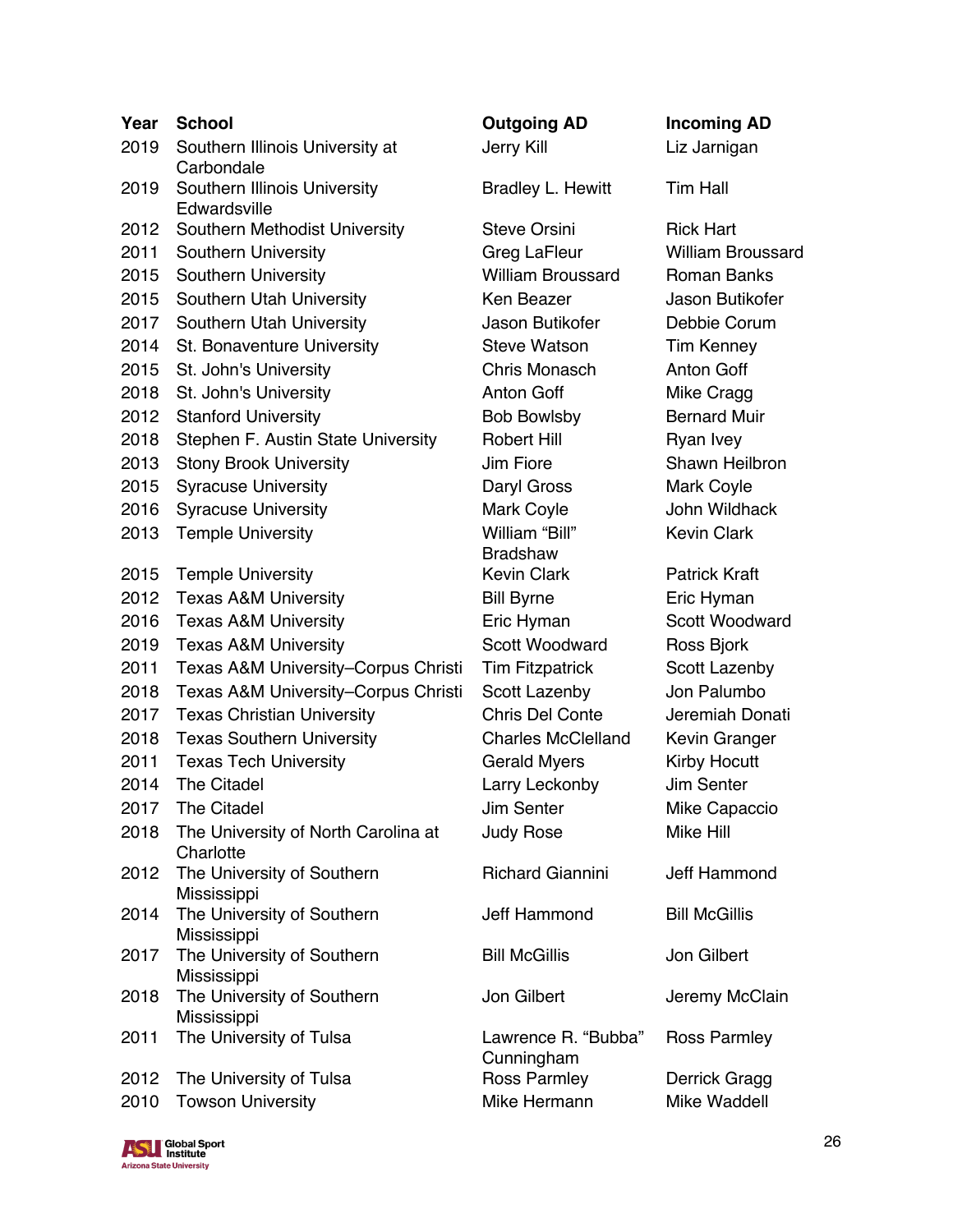| Year | <b>School</b>                                     | <b>Outgoing AD</b>                      | Incoming               |
|------|---------------------------------------------------|-----------------------------------------|------------------------|
| 2013 | <b>Towson University</b>                          | Mike Waddell                            | <b>Tim Leonar</b>      |
| 2012 | <b>Troy University</b>                            | <b>Steve Dennis</b>                     | John Hartw             |
| 2015 | <b>Troy University</b>                            | John Hartwell                           | <b>Brent Jone:</b>     |
| 2016 | <b>Tulane University</b>                          | <b>Rick Dickson</b>                     | <b>Troy Danne</b>      |
| 2015 | United States Air Force Academy                   | Hans Mueh                               | Jim Knowlt             |
| 2018 | United States Air Force Academy                   | Jim Knowlton                            | <b>Nathan Pin</b>      |
| 2010 | United States Military Academy                    | Kevin Anderson                          | Eugene "Bo<br>Corrigan |
| 2019 | United States Military Academy                    | Eugene "Boo"<br>Corrigan                | Mike Buddi             |
| 2015 | University at Albany                              | Lee A. McElroy                          | Mark Bens              |
| 2012 | University at Buffalo                             | Warde J. Manuel                         | Danny Whi              |
| 2015 | University at Buffalo                             | Danny White                             | <b>Allen Green</b>     |
| 2018 | University at Buffalo                             | Allen Greene                            | <b>Mark Alnutt</b>     |
| 2015 | University of Akron                               | <b>Tom Wistrcill</b>                    | Larry Willia           |
| 2013 | University of Alabama                             | Mal Moore                               | <b>Bill Battle</b>     |
| 2017 | University of Alabama                             | <b>Bill Battle</b>                      | Greg Byrne             |
| 2014 | University of Alabama at Birmingham               | <b>Brian Mackin</b>                     | Mark Ingrai            |
| 2010 | University of Arizona                             | Jim Livengood                           | Greg Byrne             |
| 2017 | University of Arizona                             | Greg Byrne                              | Dave Heek              |
| 2014 | University of Arkansas at Little Rock             | <b>Chris Peterson</b>                   | Chasse Co              |
| 2019 | University of Arkansas at Little Rock             | <b>Chasse Conque</b>                    | George Lee             |
| 2018 | University of Arkansas, Fayetteville              | Jeff Long                               | Hunter Yur             |
| 2010 | University of Arkansas, Pine Bluff                | Lew Perkins                             | Lonza Hard             |
| 2018 | University of Arkansas, Pine Bluff                | Lonza Hardy Jr.                         | <b>Chris Peter</b>     |
| 2014 | University of California, Berkeley                | <b>Anne Saunders</b><br>"Sandy" Barbour | Michael Wi             |
| 2018 | University of California, Berkeley                | <b>Michael Williams</b>                 | Jim Knowlt             |
| 2011 | University of California, Davis                   | Greg Warzecka                           | Nona Richa             |
| 2012 | University of California, Davis                   | Nona Richardson                         | Terrance J.<br>Tumey   |
| 2016 | University of California, Davis                   | Terrance J. "Terry"<br>Tumey            | Kevin Blue             |
| 2018 | University of California, Irvine                  | Michael Izzi                            | Paula Smit             |
| 2011 | University of California, Riverside               | <b>Stan Morrison</b>                    | <b>Brian Wicks</b>     |
| 2013 | University of California, Riverside               | <b>Brian Wickstrom</b>                  | Jim Wooldr             |
| 2015 | University of California, Riverside               | Jim Wooldridge                          | Tamica Sm              |
| 2015 | University of California, Santa<br><b>Barbara</b> | Mark Massari                            | John McCu              |
| 2011 | University of Central Florida                     | Keith R. Tribble                        | <b>Todd Stans</b>      |
| 2015 | University of Central Florida                     | <b>Todd Stansbury</b>                   | Danny Whi              |
| 2011 | University of Cincinnati                          | <b>Mike Thomas</b>                      | <b>Whit Babco</b>      |
| 2014 | University of Cincinnati                          | <b>Whit Babcock</b>                     | Mike Bohn              |

Mike Waddell **Tim Leonard 2012 Steve Dennis Manual John Hartwell** 2015 Troy University John Hartwell Brent Jones Rick Dickson Troy Dannen Hans Mueh Jim Knowlton **Jim Knowlton Nathan Pine** Kevin Anderson Eugene "Boo"

Eugene "Boo" Corrigan Lee A. McElroy Mark Benson Warde J. Manuel Danny White Danny White Allen Greene Allen Greene Mark Alnutt **2015 Tom Wistrcill Larry Williams 2017 Bill Battle Greg Byrne** m Brian Mackin **Mark Ingram** Jim Livengood Greg Byrne Greg Byrne Dave Heeke 2014 K Chris Peterson Chasse Conque k Chasse Conque George Lee **2018 Jeff Long Communist Communist Communist Communist Communist Communist Communist Communist Communist Communist Communist Communist Communist Communist Communist Communist Communist Communist Communist Communist Commun** Lew Perkins Lonza Hardy Jr. Lonza Hardy Jr. Chris Peterson Anne Saunders "Sandy" Barbour Michael Williams Jim Knowlton

> Terrance J. "Terry" **Tumey** Michael Izzi Paula Smith **2011 Stan Morrison Galifornia, Brian Wickstrom** Brian Wickstrom Jim Wooldridge

Todd Stansbury Danny White **Mike Thomas Whit Babcock** 

**Outgoing AD Incoming AD** 

Corrigan Mike Buddie

Michael Williams

Greg Warzecka Nona Richardson Nona Richardson Terrance J. "Terry" **Tumey** Kevin Blue

Jim Wooldridge Tamica Smith Jones Mark Massari John McCutcheon

Keith R. Tribble Todd Stansbury

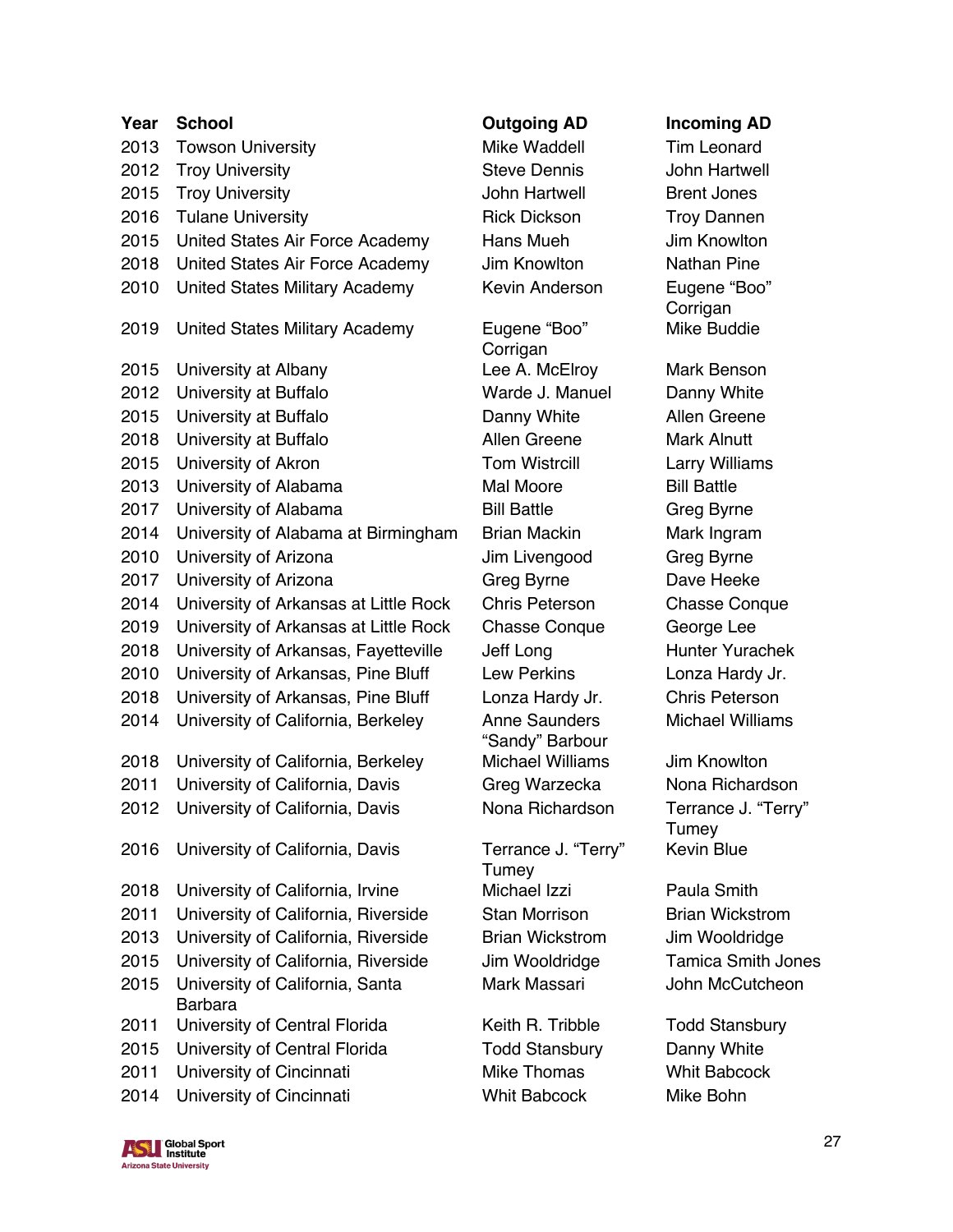| Year | <b>School</b>                        |
|------|--------------------------------------|
| 2019 | University of Cincinnati             |
| 2013 | University of Colorado, Boulder      |
| 2011 | University of Connecticut            |
| 2016 | University of Connecticut            |
| 2016 | University of Dayton                 |
| 2010 | University of Delaware               |
| 2012 | University of Delaware               |
| 2016 | University of Delaware               |
| 2014 | University of Evansville             |
| 2016 | University of Florida                |
| 2010 | University of Georgia                |
| 2014 | University of Hartford               |
| 2016 | University of Hartford               |
| 2013 | University of Hawaii at Mānoa        |
| 2015 | University of Hawaii at Mānoa        |
| 2015 | University of Houston                |
| 2017 | University of Houston                |
| 2018 | University of Idaho                  |
| 2011 | University of Illinois at Urbana-    |
|      | Champaign                            |
| 2015 | University of Illinois at Urbana-    |
| 2010 | Champaign<br>University of Kansas    |
| 2018 | University of Kansas                 |
| 2010 | University of Louisiana at Lafayette |
| 2016 | University of Louisiana at Lafayette |
| 2013 | University of Louisiana Monroe       |
| 2017 | University of Louisiana Monroe       |
| 2017 | University of Louisville             |
| 2011 | University of Maine                  |
| 2014 | University of Maine                  |
| 2018 | University of Maine                  |
| 2014 | University of Maryland, Baltimore    |
|      | County                               |
| 2010 | University of Maryland, College Park |
| 2018 | University of Maryland, College Park |
| 2019 | University of Massachusetts Lowell   |
| 2015 | University of Massachusetts, Amhers  |
| 2012 | University of Memphis                |
| 2019 | University of Memphis                |
| 2011 | University of Miami (Florida)        |
| 2012 | University of Miami (Florida)        |

## **Outgoing AD Incoming AD**

Mike Bohn John Cunningham Mike Bohn Rick George Jeff Hathaway Warde J. Manuel Warde J. Manuel David Benedict **2016 Tim Wabler Neil Sullivan** Edgar Johnson Bernard Muir **Bernard Muir Eric Ziady** Eric Ziady Chrissi Rawak John W. Stanley Mark Spencer Jeremy N. Foley Scott Stricklin Damon Evans Greg McGarity Pat Meiser **Anton Goff** Anton Goff Mary Ellen Gillespie Jim Donovan Ben Jay **2015 Ben Jay Communist Charles David A.K. Matlin** Mack B. Rhoades IV Hunter Yurachek Hunter Yurachek Chris Pezman Rob Spear Terry Gawlik Ron Guenther Mike Thomas Mike Thomas Josh Whitman

Sheahon Zenger Jeff Long David Walker Scott Farmer Scott Farmer Bryan Maggard Bobby Staub Brian Wickstrom **Brian Wickstrom Scott McDonald 2017 Tom Jurich Communist Communist Communist Communist Communist Communist Communist Communist Communist Communist Communist Communist Communist Communist Communist Communist Communist Communist Communist Communist Commu Blake James** Steve Abbott Steve Abbott Karlton Creech Karlton Creech Ken Ralph Charles Brown Tim Hall

Debbie Yow Kevin Anderson Kevin Anderson Damon Evans Dana Skinner Peter Casey 2015 John F. McCutcheon Ryan Bamford R. C. Johnson Tom Bowen **2019 Tom Bowen Laird Veatch** Kirby Hocutt **Shawn Eichorst** 2012 University of Miami (Florida) Shawn Eichorst Blake James

Lew Perkins Sheahon Zenger

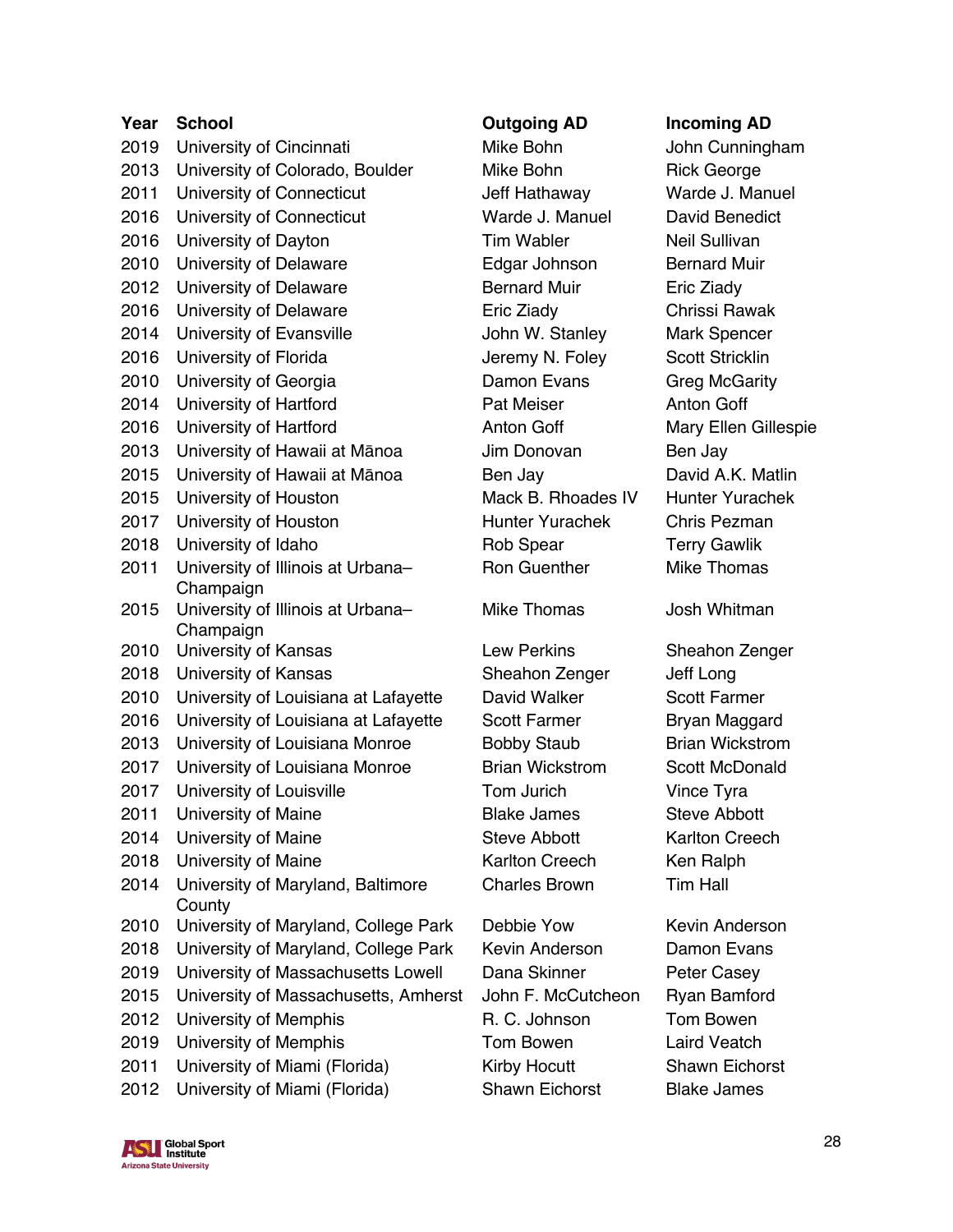| Year | <b>School</b>                                | <b>Outgoing AD</b>     | Incoming                  |
|------|----------------------------------------------|------------------------|---------------------------|
| 2010 | University of Michigan                       | <b>Bill Martin</b>     | Dave Brand                |
| 2014 | University of Michigan                       | Dave Brandon           | James Hac                 |
| 2016 | University of Michigan                       | James Hackett          | <b>Warde Mar</b>          |
| 2012 | University of Minnesota, Twin Cities         | Joel Maturi            | Norwood T                 |
| 2015 | University of Minnesota, Twin Cities         | Norwood Teague         | <b>Mark Coyle</b>         |
| 2012 | University of Mississippi                    | Pete Boone             | Ross Bjork                |
| 2019 | University of Mississippi                    | Ross Bjork             | <b>Keith Carte</b>        |
| 2015 | University of Missouri                       | Mike Alden             | Mack B. Rh                |
| 2016 | University of Missouri                       | Mack B. Rhoades IV     | Jim Sterk                 |
| 2012 | University of Montana                        | Jim O'Day              | <b>Kent Hasla</b>         |
| 2012 | University of Nebraska-Lincoln               | Tom Osborne            | <b>Shawn Eicl</b>         |
| 2017 | University of Nebraska-Lincoln               | <b>Shawn Eichorst</b>  | William H.<br><b>Moos</b> |
| 2013 | University of Nevada, Las Vegas              | Jim Livengood          | <b>Tina Kunze</b>         |
| 2017 | University of Nevada, Las Vegas              | Tina Kunzer-Murphy     | Desiree Re<br>Francois    |
| 2013 | University of Nevada, Reno                   | Cary Groth             | Doug Knutl                |
| 2017 | University of New Mexico                     | Paul Krebs             | Eddie Nuñe                |
| 2010 | University of New Orleans                    | Jim Miller             | Amy Cham                  |
| 2012 | University of New Orleans                    | Amy Champion           | Derek More                |
| 2018 | University of New Orleans                    | Derek Morel            | <b>Tim Dunca</b>          |
| 2010 | University of North Carolina,<br>Wilmington  | <b>Kelly Mehrtens</b>  | Jimmy Bas                 |
| 2011 | University of North Carolina, Chapel<br>Hill | Dick Baddour           | Lawrence F<br>Cunningha   |
| 2017 | University of North Dakota                   | <b>Brian Faison</b>    | <b>Bill Chaves</b>        |
| 2016 | University of North Texas                    | <b>Rick Villarreal</b> | <b>Wren Bake</b>          |
| 2013 | University of Northern Colorado              | Jay Hinrichs           | Darren Dur                |
| 2015 | University of Northern Iowa                  | <b>Troy Dannen</b>     | David Harri               |
| 2010 | University of Oregon                         | Mike Bellotti          | Rob Muller                |
| 2014 | University of Pennsylvania                   | <b>Steve Bilsky</b>    | M. Grace C                |
| 2014 | University of Pittsburgh                     | <b>Steve Pederson</b>  | Scott Barne               |
| 2017 | University of Pittsburgh                     | <b>Scott Barnes</b>    | Heather Ly                |
| 2012 | University of Richmond                       | Jim Miller             | Keith Gill                |
| 2017 | University of Richmond                       | Keith Gill             | John P. Ha                |
| 2016 | University of San Diego                      | <b>Ky Snyder</b>       | <b>Bill McGillis</b>      |
| 2012 | University of South Carolina                 | Eric Hyman             | Ray Tanne                 |
| 2013 | University of South Carolina Upstate         | <b>Mike Hall</b>       | Lee Fowler                |
| 2017 | University of South Carolina Upstate         | Lee Fowler             | <b>Julio Freire</b>       |
| 2018 | University of South Carolina Upstate         | Julio Freire           | Daniel Feig               |
| 2010 | University of South Dakota                   | Joel Nielsen           | David Sayl                |
| 2012 | University of South Dakota                   | David Sayler           | David Herb                |
| 2014 | University of South Florida                  | Doug Woolard           | Mark Harla                |

**2011 Bill Martin Cave Brandon** Dave Brandon James Hackett 2016 University of Michigan James Hackett Warde Manuel Joel Maturi Norwood Teague Norwood Teague Mark Coyle Pete Boone Ross Bjork **2019 Ross Biork Keith Carter** Mack B. Rhoades IV Jim Sterk Jim O'Day Kent Haslam Tom Osborne Shawn Eichorst 2017 University of Nebraska–Lincoln Shawn Eichorst William H. "Bill" Bill

Tina Kunzer-Murphy Desiree Reed-

Cary Groth Doug Knuth Paul Krebs **Eddie Nuñez Jim Miller Champion** Amy Champion Derek Morel Derek Morel **Tim Duncan** Kelly Mehrtens Jimmy Bass

**Brian Faison Bill Chaves** Rick Villarreal Wren Baker Jay Hinrichs Darren Dunn Troy Dannen David Harris Mike Bellotti **Rob Mullens** Steve Pederson Scott Barnes Scott Barnes Heather Lyke **Jim Miller Common Channel Common Keith Gill** 2017 University of Richmond Keith Gill John P. Hardt Ky Snyder Bill McGillis Eric Hyman Ray Tanner Lee Fowler **Carolina University Carolina Lee Fowler** Julio Freire **Daniel Feig** Joel Nielsen David Sayler David Sayler David Herbster Doug Woolard Mark Harlan

### **Outgoing AD Incoming AD**

Mike Alden Mack B. Rhoades IV Moos Jim Livengood Tina Kunzer-Murphy **Francois** Dick Baddour Lawrence R. "Bubba" Cunningham Steve Bilsky M. Grace Calhoun

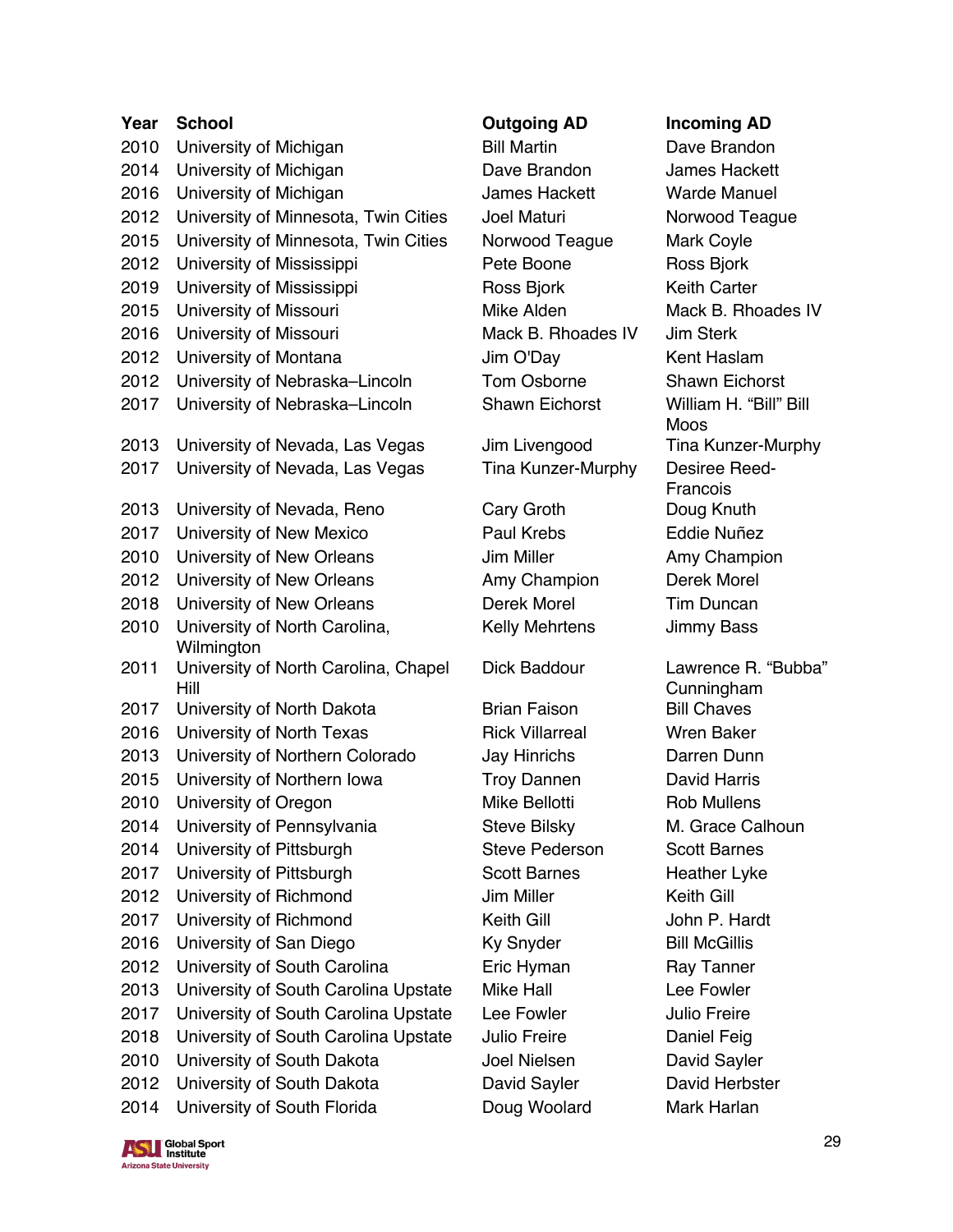| Year         | <b>School</b>                      | <b>Outgoing AD</b>          | <b>Incoming AD</b>         |
|--------------|------------------------------------|-----------------------------|----------------------------|
| 2018         | University of South Florida        | Mark Harlan                 | Michael Kelly              |
| 2010         | University of Southern California  | <b>Mike Garrett</b>         | Pat Haden                  |
| 2016         | University of Southern California  | Pat Haden                   | Lynn Swann                 |
| 2019         | University of Southern California  | Lynn Swann                  | Mike Bohn                  |
| 2011         | University of Tennessee            | Mike Hamilton               | Dave Hart Jr.              |
| 2017         | University of Tennessee            | Dave Hart Jr.               | John Currie                |
| 2018         | University of Tennessee            | John Currie                 | <b>Phillip Fulmer</b>      |
| 2013         | University of Tennessee at         | <b>Rick Hart</b>            | David Blackbu              |
|              | Chattanooga                        |                             |                            |
| 2017         | University of Tennessee at         | David Blackburn             | <b>Mark Wharton</b>        |
|              | Chattanooga                        |                             |                            |
| 2013         | University of Tennessee at Martin  | <b>Phil Dane</b>            | <b>Julio Freire</b>        |
| 2016<br>2012 | University of Tennessee at Martin  | Julio Freire<br>Pete Carlon | Kurt McGuffin<br>Jim Baker |
| 2014         | University of Texas at Arlington   | <b>DeLoss Dodds</b>         | <b>Steve Patterso</b>      |
|              | University of Texas at Austin      |                             |                            |
| 2016<br>2017 | University of Texas at Austin      | <b>Steve Patterson</b>      | Chris Del Con              |
|              | University of Texas at El Paso     | <b>Bob Stull</b>            | Jim Senter                 |
| 2017         | University of Texas at San Antonio | Lynn Hickey                 | Lisa Campos                |
| 2014         | University of the Incarnate Word   | Mark Papich                 | <b>John Williams</b>       |
| 2016         | University of the Incarnate Word   | <b>John Williams</b>        | <b>Brian Wickstro</b>      |
| 2018         | University of Utah                 | Chris Hill                  | Mark Harlan                |
| 2017         | University of Vermont              | <b>Robert Corran</b>        | Jeff Shulman               |
| 2017         | University of Virginia             | Craig Littlepage            | Carla Williams             |
| 2016         | University of Washington           | <b>Scott Woodward</b>       | Jennifer Cohe              |
| 2015         | <b>Utah State University</b>       | <b>Scott Barnes</b>         | John Hartwell              |
| 2019         | <b>Vanderbilt University</b>       | David Williams II           | <b>Malcolm Turne</b>       |
| 2015         | <b>Villanova University</b>        | <b>Vince Nicastro</b>       | Mark Jackson               |
| 2012         | Virginia Commonwealth University   | Norwood Teague              | Ed McLaughli               |
| 2013         | Virginia Military Institute        | Donny White                 | Dave Diles Jr.             |
| 2014         | Virginia Tech                      | Jim Weaver                  | Whit Babcock               |
| 2019         | <b>Wake Forest University</b>      | Ron Wellman                 | John Currie                |
| 2010         | <b>Washington State University</b> | <b>Jim Sterk</b>            | William H. "Bil            |
| 2017         | <b>Washington State University</b> | William H. "Bill" Moos      | Patrick Chun               |
| 2019         | <b>Weber State University</b>      | Jerry Bovee                 | <b>Tim Crompton</b>        |
| 2010         | <b>West Virginia University</b>    | <b>Edward M. Pastilong</b>  | <b>Oliver Luck</b>         |
| 2015         | <b>West Virginia University</b>    | <b>Oliver Luck</b>          | Shane Lyons                |
| 2011         | <b>Western Carolina University</b> | <b>Chip Smith</b>           | <b>Randy Eaton</b>         |
| 2013         | <b>Western Illinois University</b> | Tim M. Van Alstine          | <b>Tommy Bell</b>          |
| 2016         | <b>Western Illinois University</b> | <b>Tommy Bell</b>           | <b>Matt Tanney</b>         |
| 2018         | <b>Western Illinois University</b> | <b>Matt Tanney</b>          | Danielle Surpr             |
| 2010         | Western Kentucky University        | Camden Wood Selig           | Ross Bjork                 |
| 2012         | <b>Western Kentucky University</b> | Ross Bjork                  | <b>Todd Stewart</b>        |

## *<u>Dutgoing AD</u>* **Incoming AD**

Phil Dane **Julio Freire** 2016 University of Tennessee at Martin Julio Freire Kurt McGuffin Pete Carlon Jim Baker DeLoss Dodds Steve Patterson Steve Patterson Chris Del Conte **2017 Bob Stull Company Senter** Lynn Hickey Lisa Campos Mark Papich John Williams 2016 University of the Incarnate Word John Williams Brian Wickstrom 2018 University of Utah Chris Hill Mark Harlan Robert Corran Jeff Shulman Craig Littlepage Carla Williams Scott Woodward Jennifer Cohen Scott Barnes John Hartwell David Williams II Malcolm Turner Vince Nicastro Mark Jackson Norwood Teague Ed McLaughlin Donny White Dave Diles Jr. **2014 Jim Weaver Charlot** Whit Babcock Ron Wellman John Currie 2010 Washington State University Jim Sterk William H. "Bill" Moos William H. "Bill" Moos Patrick Chun Jerry Bovee Tim Crompton Edward M. Pastilong Oliver Luck **2015 Oliver Luck Constructs** Shane Lyons **2011 Chip Smith Randy Eaton** Tim M. Van Alstine Tommy Bell **2016 Tommy Bell Matt Tanney** Matt Tanney Danielle Surprenant Camden Wood Selig Ross Bjork

Rick Hart David Blackburn

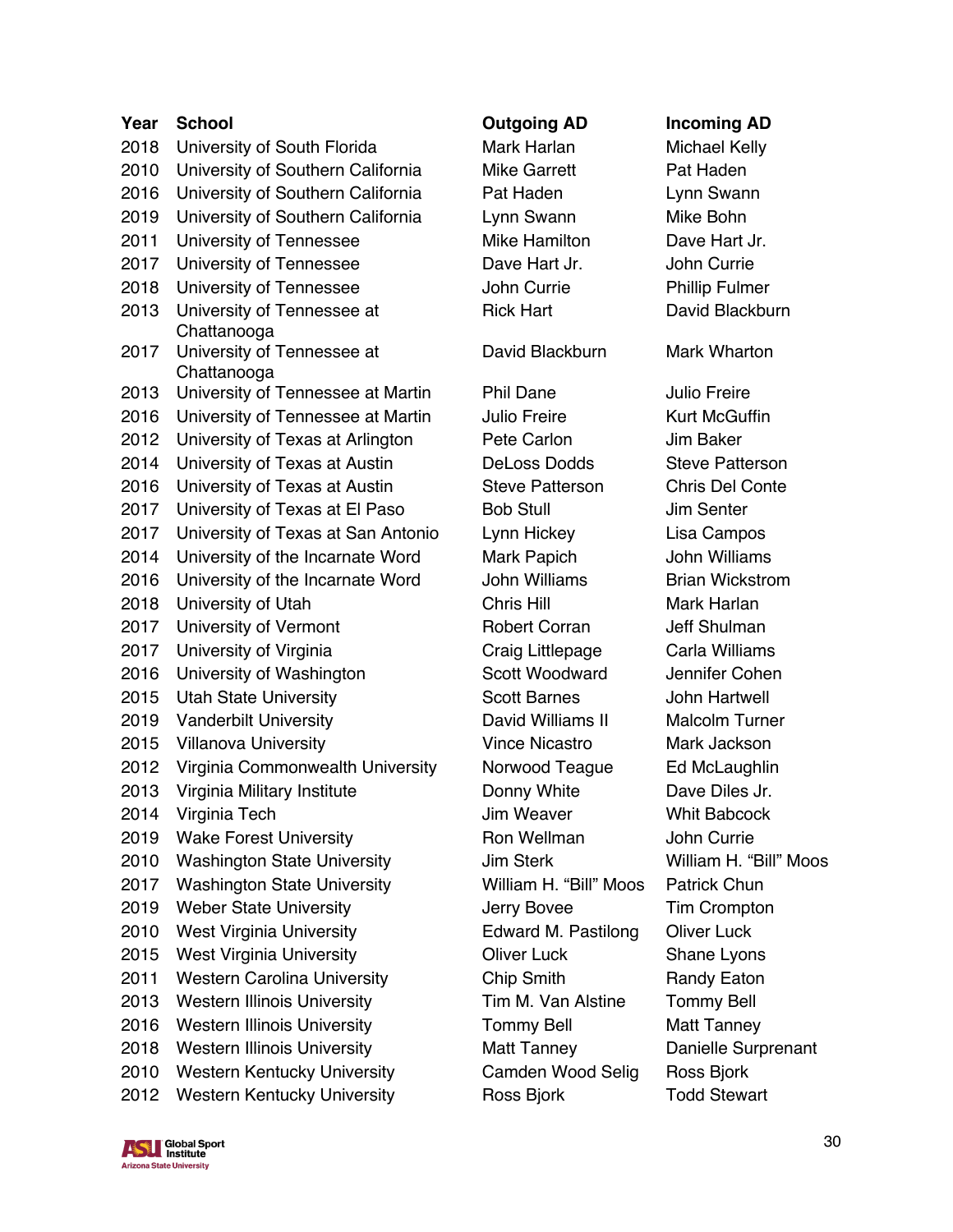# **Year School Outgoing AD Incoming AD** 2016 Wichita State University **Eric Sexton** Darron Boatright 2017 William & Mary **Terry Driscoll** Samantha K. Huge 2016 Winthrop University **Tom Hickman** Ken Halpin 2013 Xavier University Mike Bobinski Greg Christopher

2018 Yale University **Tom Beckett** Victoria M. "Vicky"

Chun

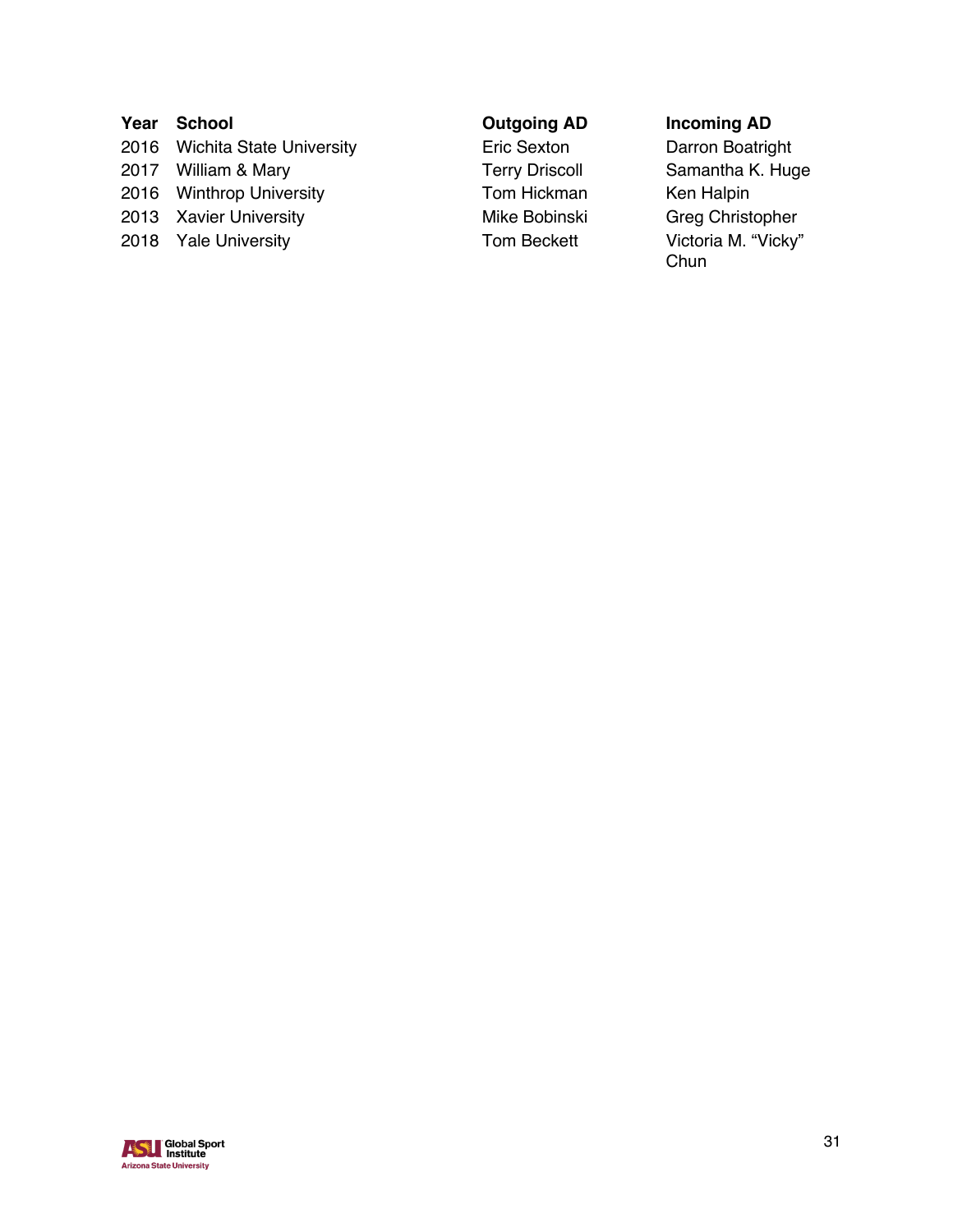### **Appendix B**

### **Universities with No Athletic Director Changes**

Bellarmine University Atlantic Sun Conference Scott Wiegandt Bethune-Cookman University Mid-Eastern Athletic Brigham Young University **Independent** Tom Holmoe

Canisius College Metro Atlantic Athletic

Drexel University Colonial Athletic Association Eric A. Zillmer Duke University **Atlantic Coast Conference** Kevin White Elon University Colonial Athletic Association Dave Blank Florida International University Conference USA Pete Garcia Gardner–Webb University **Big South Conference** Chuck Burch Harvard University **IVI League** IVI League **Bob Scalise** Houston Baptist University **Southland Conference** Steve Moniaci Indiana University **Big Ten Conference** Fred Glass Iowa State University **Big 12 Conference** Jamie Pollard James Madison University Colonial Athletic Association Jeff Bourne Lehigh University **Communist Communist Communist Communist Communist Communist Communist Communist Communist Communist Communist Communist Communist Communist Communist Communist Communist Communist Communist Communist Com** Lipscomb University Atlantic Sun Conference Philip Hutcheson Marist College The Pioneer Football League Tim Murray Marshall University Conference USA Mike Hamrick Middle Tennessee State University Conference USA Chris Massaro Missouri State University Missouri Valley Conference Kyle Moats Monmouth University Big South Conference Marilyn McNeil Mount St. Mary's University **Northeast Conference** Lynne P.

New Jersey Institute of Technology America East Conference Lenny Kaplan Norfolk State University Mid-Eastern Athletic

North Carolina Central University Mid-Eastern Athletic

Northwestern State University Southland Conference Greg Burke Northwestern University **Big Ten Conference** Jim Phillips Oklahoma State University–Stillwater Big 12 Conference Mike Holder



**Conference** Bryant University **Northeast Conference** Bill Smith Butler University **Big East Conference** Barry Collier **Conference** Cornell University **IVY League** Andy Noel Creighton University **Big East Conference** Bruce Rasmussen DePaul University **Big East Conference** Jean Lenti

**Conference Conference** 

**School Conference Athletic Director** Lynn W. **Thompson** Bill Maher

> Ponsetto Robinson Marty L. Miller Ingrid Wicker **McCree**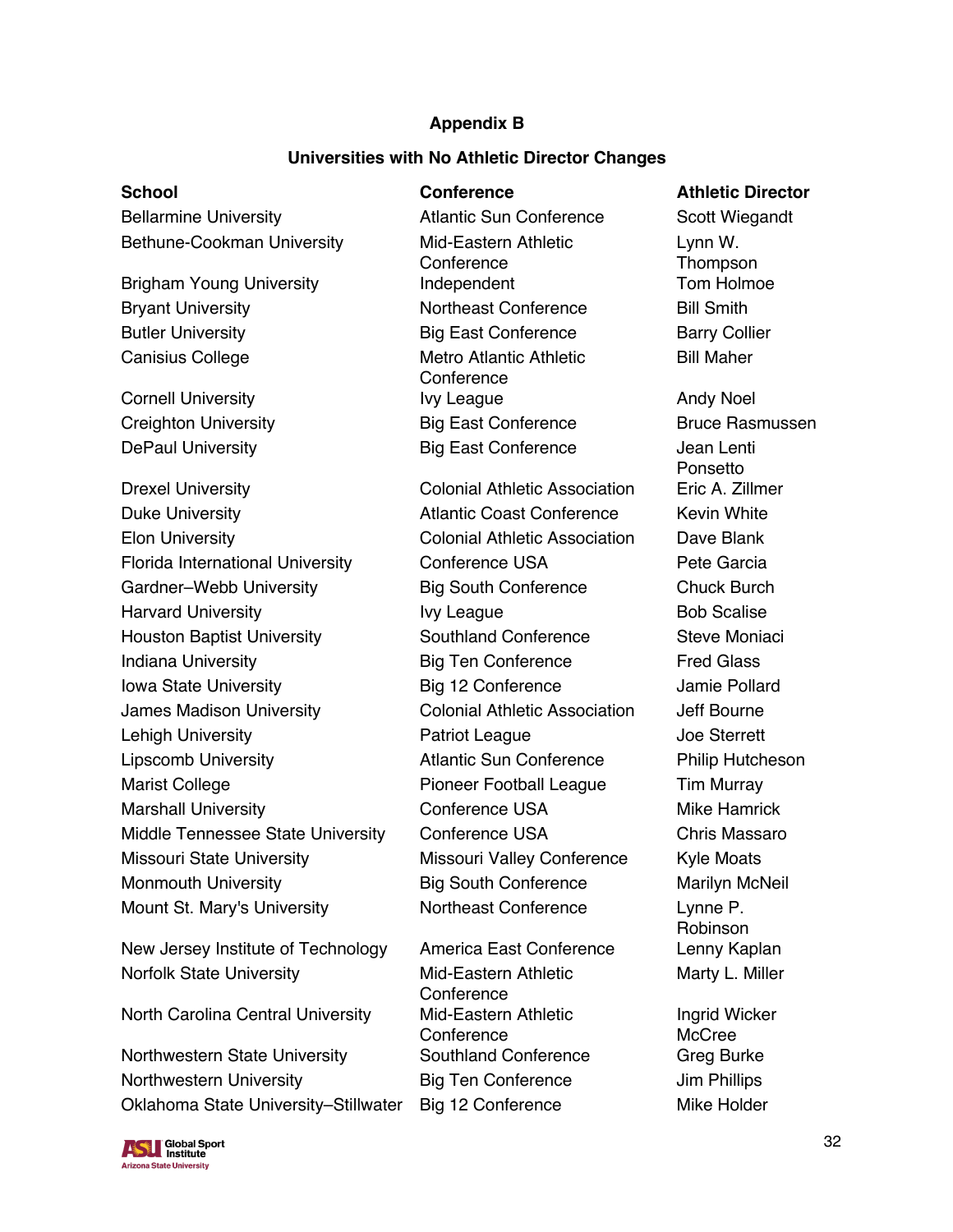Oral Roberts University The Summit League Mike Carter Prairie View A&M University Southwestern Athletic

Saint Louis University Atlantic 10 Conference Chris May Sam Houston State University Southland Conference Bobby Williams Siena College Metro Atlantic Athletic

South Dakota State University Missouri Valley Football

St. Francis College **Northeast Conference** Irma Garcia Stetson University Atlantic Sun Conference Jeff Altier Tennessee State University **Chio Valley Conference** Teresa Lawrence-

Tennessee Technological University Ohio Valley Conference Mark Wilson Texas State University **Sun Belt Conference** Larry Teis The Ohio State University **Big Ten Conference** Gene Smith United States Naval Academy **Patriot League** Chet Gladchuk University of California, Los Angeles Pac-12 Conference Dan Guerrero University of California, San Diego Big West Conference Earl W. Edwards University of Central Arkansas Southland Conference Brad Teague University of Iowa **Big Ten Conference** Gary Barta University of Kentucky Southeastern Conference Mitch Barnhart University of Maryland Eastern Shore University of Nebraska Omaha The Summit League Trev Alberts University of New Hampshire **America East Conference** Marty Scarano University of North Alabama **Atlantic Sun Conference** Mark Linder University of North Carolina at Asheville University of North Carolina at Greensboro University of Notre Dame Atlantic Coast Conference John B. "Jack"

University of Oklahoma Big 12 Conference Some Joe Castiglione University of Rhode Island **Atlantic 10 Conference** Thorr Bjorn University of South Alabama Sun Belt Conference Joel Erdmann University of Toledo **Mid-American Conference** Mike O'Brien University of Wisconsin–Madison Big Ten Conference Barry Alvarez

#### **SU** Global Sport **Arizona State University**

**Conference** Providence College **Big East Conference** Robert G. Driscoll

Radford University **Big South Conference** Robert Lineburg Rider University **Metro Atlantic Athletic** Metro Atlantic Athletic **Conference Conference Conference** 

> Mid-Eastern Athletic **Conference** Big South Conference Janet R. Cone

Southern Conference Kim Record

### **School Conference Athletic Director**

Fred E. Washington Jr. Don Harnum

John D'Argenio

### Justin Sell

**Phillips** Keith S. Davidson

Swarbrick Jr.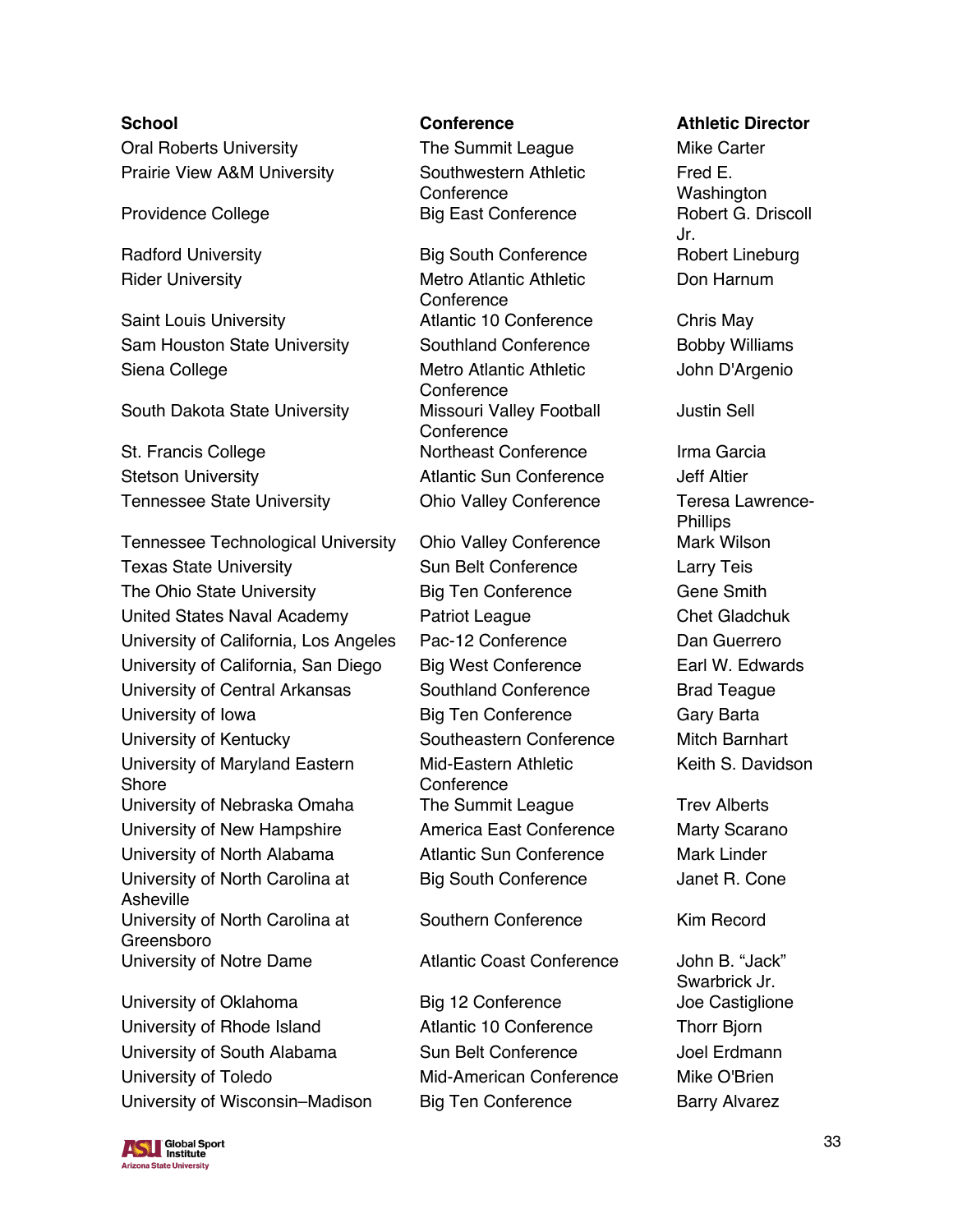University of Wyoming **Mountain West Conference** Tom Burman Wright State University **Horizon League** Bob Grant

Youngstown State University

Valparaiso University **Missouri Valley Conference** Mark LaBarbera Wagner College **Northeast Conference** Walt Hameline Western Michigan University Mid-American Conference Kathy Beauregard Wofford College **Southern Conference** Richard Johnson

> Missouri Valley Football Conference Ron Strollo

## **School Conference Athletic Director**

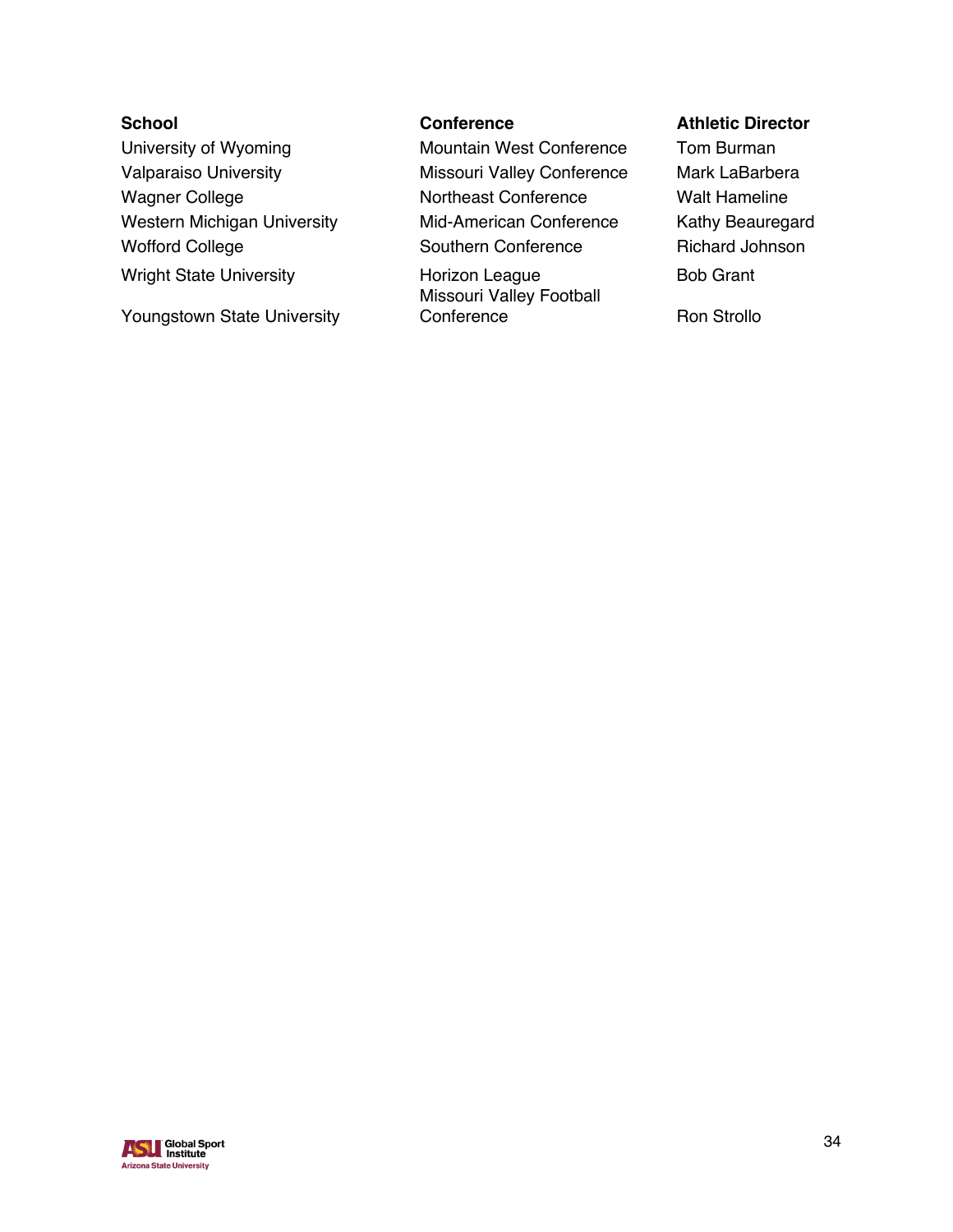### **Appendix C**

#### **All Schools by Conference**

\*Bold denotes HBCU

#### **Conference School**

America East Conference Stony Brook University America East Conference **University at Albany** America East Conference **University of Hartford** America East Conference **University of Maine** America East Conference **University of Vermont** American Athletic Conference East Carolina University American Athletic Conference Temple University American Athletic Conference The University of Tulsa American Athletic Conference Tulane University American Athletic Conference University of Central Florida American Athletic Conference University of Cincinnati American Athletic Conference University of Houston American Athletic Conference University of Memphis American Athletic Conference University of South Florida American Athletic Conference Wichita State University Atlantic 10 Conference Davidson College Atlantic 10 Conference Duquesne University Atlantic 10 Conference Fordham University Atlantic 10 Conference George Mason University Atlantic 10 Conference La Salle University Atlantic 10 Conference Saint Joseph's University Atlantic 10 Conference Saint Louis University Atlantic 10 Conference St. Bonaventure University Atlantic 10 Conference University of Dayton Atlantic 10 Conference University of Rhode Island Atlantic 10 Conference University of Richmond Atlantic Coast Conference **Boston College** Atlantic Coast Conference Clemson University

America East Conference Binghamton University America East Conference New Jersey Institute of Technology America East Conference University of Maryland, Baltimore County America East Conference University of Massachusetts, Lowell America East Conference University of New Hampshire American Athletic Conference Southern Methodist University Atlantic 10 Conference George Washington University Atlantic 10 Conference University of Massachusetts, Amherst Atlantic 10 Conference Virginia Commonwealth University

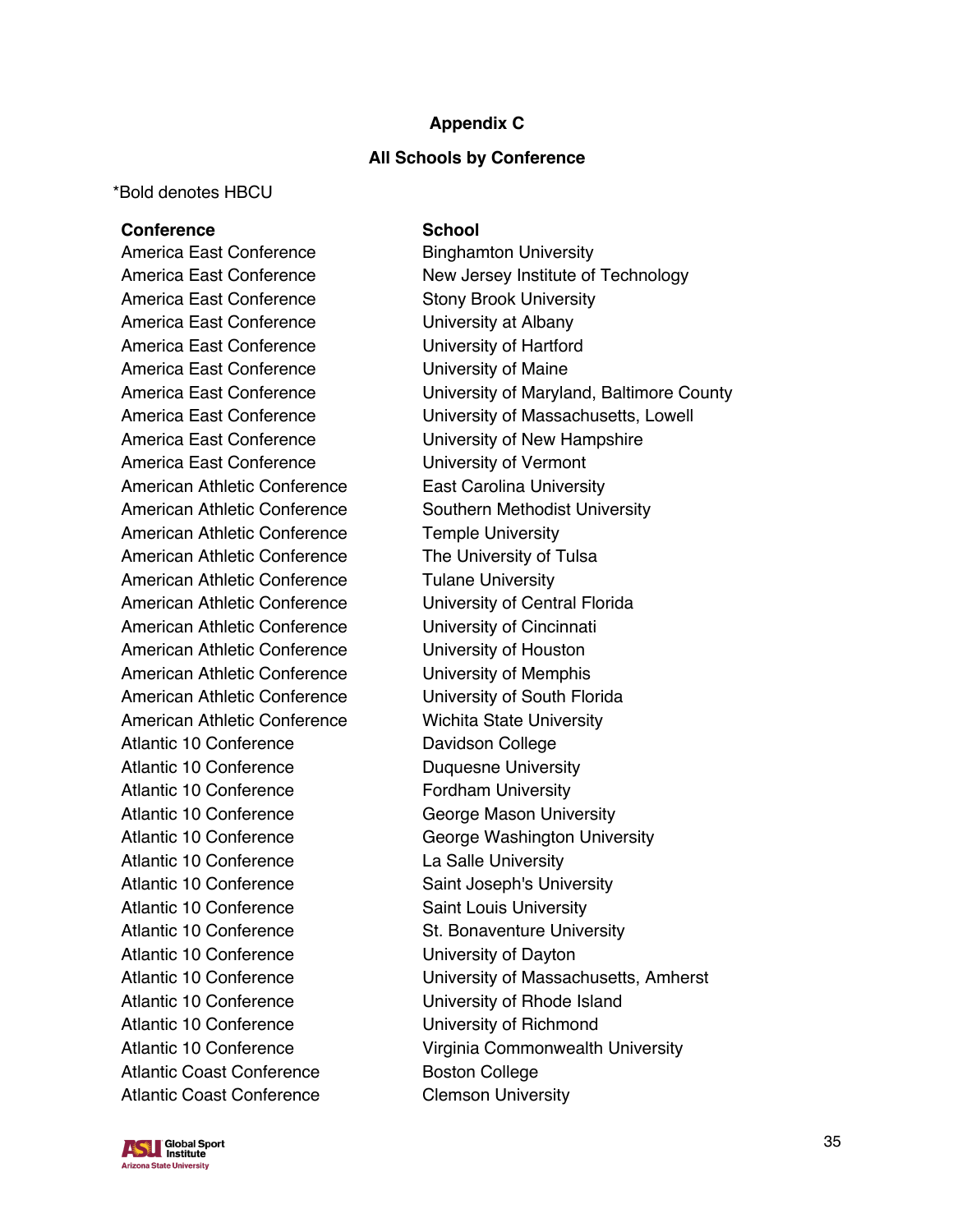Atlantic Coast Conference **Duke University** Atlantic Coast Conference Florida State University Atlantic Coast Conference **Syracuse University** Atlantic Coast Conference University of Louisville Atlantic Coast Conference University of Notre Dame Atlantic Coast Conference **University of Pittsburgh** Atlantic Coast Conference University of Virginia Atlantic Coast Conference Virginia Tech Atlantic Coast Conference Wake Forest University Atlantic Sun Conference Bellarmine University Atlantic Sun Conference **Jacksonville University** Atlantic Sun Conference **Liberty University** Atlantic Sun Conference Lipscomb University Atlantic Sun Conference Stetson University Big 12 Conference Baylor University Big 12 Conference Iowa State University Big 12 Conference Kansas State University Big 12 Conference Texas Tech University Big 12 Conference University of Kansas Big 12 Conference University of Oklahoma Big 12 Conference West Virginia University Big East Conference Butler University Big East Conference **Creighton University** Big East Conference DePaul University Big East Conference Marquette University Big East Conference **Providence College** Big East Conference Seton Hall University Big East Conference St. John's University Big East Conference University of Connecticut Big East Conference Villanova University Big East Conference Xavier University

Atlantic Coast Conference **Georgia Institute of Technology** Atlantic Coast Conference North Carolina State University Atlantic Coast Conference University of Miami (Florida) Atlantic Coast Conference University of North Carolina, Chapel Hill Atlantic Sun Conference Florida Gulf Coast University Atlantic Sun Conference Kennesaw State University Atlantic Sun Conference University of North Alabama Big 12 Conference **Conference** Oklahoma State University–Stillwater Big 12 Conference Texas Christian University Big 12 Conference University of Texas at Austin Big Sky Conference California State University, Sacramento

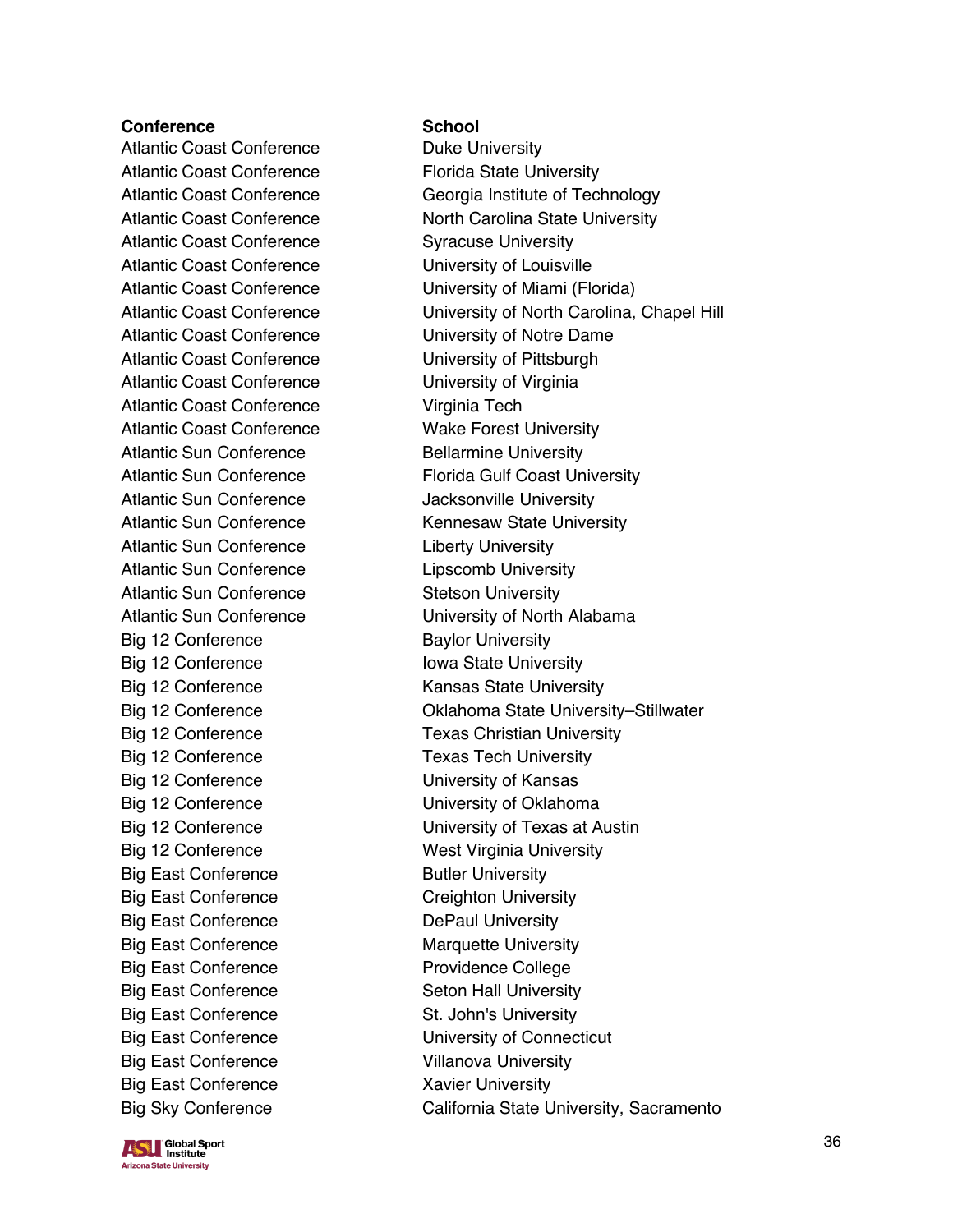Big Sky Conference Idaho State University Big Sky Conference University of Idaho Big Sky Conference University of Montana Big South Conference Campbell University Big South Conference **Hampton University** Big South Conference High Point University Big South Conference **Longwood University** Big South Conference Monmouth University Big South Conference Presbyterian College Big South Conference Radford University Big South Conference Winthrop University Big Ten Conference **Indiana University** Big Ten Conference **Purdue University** Big Ten Conference Rutgers University Big Ten Conference University of Iowa Big Ten Conference University of Michigan

Big Sky Conference **Eastern Washington University** Big Sky Conference Montana State University Big Sky Conference Northern Arizona University Big Sky Conference **Portland State University** Big Sky Conference Southern Utah University Big Sky Conference University of Northern Colorado Big Sky Conference Weber State University Big South Conference Charleston Southern University Big South Conference Gardner–Webb University Big South Conference University of North Carolina at Asheville Big South Conference University of South Carolina Upstate Big Ten Conference Michigan State University Big Ten Conference Northwestern University Big Ten Conference **Pennsylvania State University** Big Ten Conference The Ohio State University Big Ten Conference University of Illinois at Urbana–Champaign Big Ten Conference University of Maryland, College Park Big Ten Conference University of Minnesota, Twin Cities Big Ten Conference University of Nebraska–Lincoln Big Ten Conference University of Wisconsin–Madison Big West Conference **California Polytechnic State University** Big West Conference California State University, Bakersfield Big West Conference California State University, Fullerton Big West Conference **California State University, Northridge** Big West Conference **Long Beach State University** Big West Conference **University of California, Davis** 

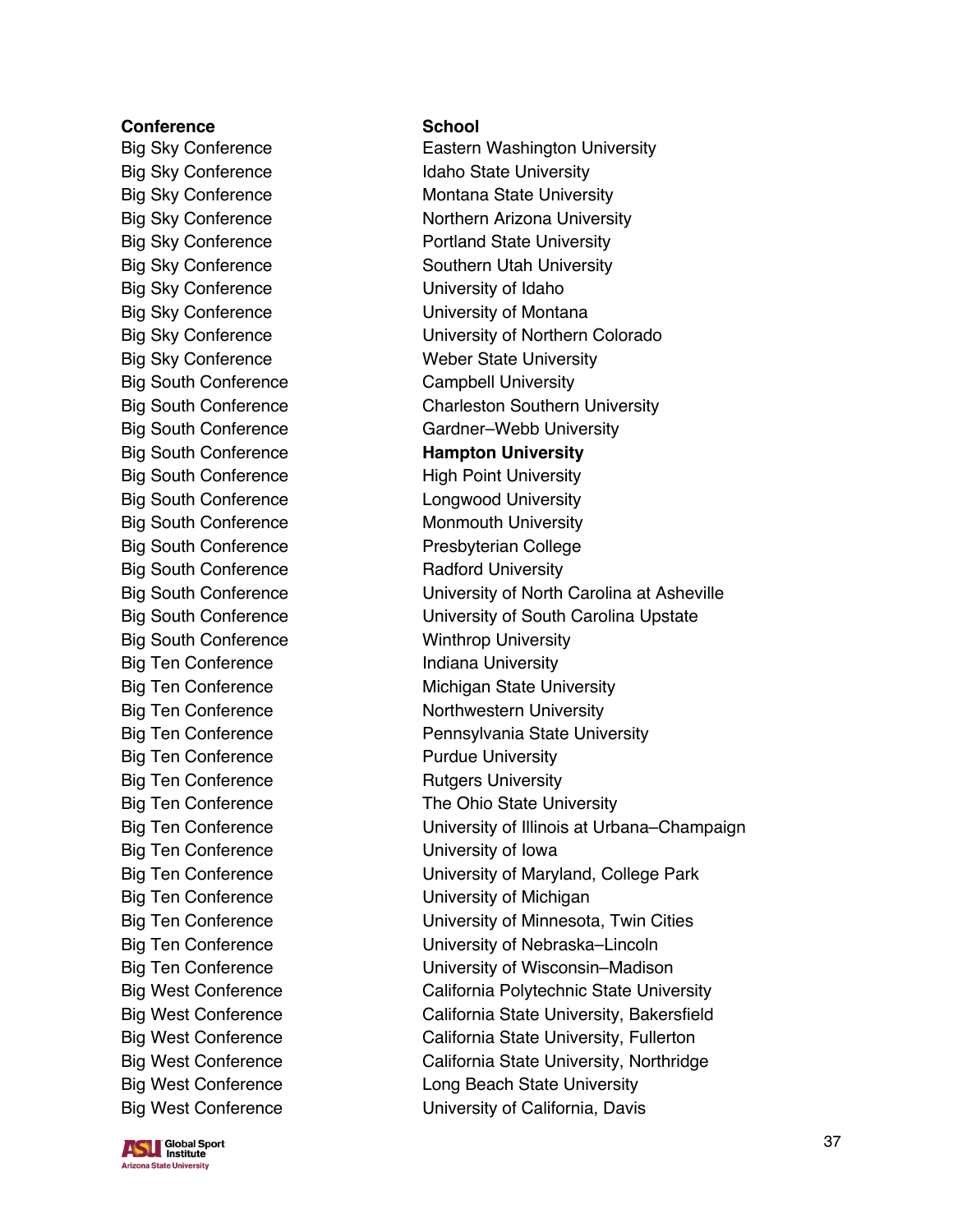Big West Conference **Example 20** University of California, Irvine Big West Conference University of Hawaii at Mānoa Colonial Athletic Association College of Charleston Colonial Athletic Association Drexel University Colonial Athletic Association Elon University Colonial Athletic Association **Hofstra University** Colonial Athletic Association James Madison University Colonial Athletic Association Northeastern University Colonial Athletic Association Towson University Colonial Athletic Association University of Delaware Colonial Athletic Association William & Mary Conference USA Florida Atlantic University Conference USA Florida International University Conference USA Louisiana Tech University Conference USA Marshall University Conference USA **Old Dominion University** Conference USA Rice University Conference USA University of North Texas Conference USA University of Texas at El Paso Conference USA Western Kentucky University FBS Independent New Mexico State University Horizon League **Robert Morris University** Horizon League **Wright State University** Independent Brigham Young University Ivy League **Brown University** Ivy League **Columbia University** Ivy League Cornell University Ivy League **Harvard University** Ivy League **Princeton University** Ivy League **IVI** University of Pennsylvania Ivy League The Team of the Yale University Metro Atlantic Athletic Conference Canisius College

Big West Conference University of California, Riverside Big West Conference University of California, San Diego Big West Conference University of California, Santa Barbara Colonial Athletic Association University of North Carolina, Wilmington Conference USA Middle Tennessee State University Conference USA The University of North Carolina at **Charlotte** Conference USA The University of Southern Mississippi Conference USA University of Alabama at Birmingham Conference USA University of Texas at San Antonio

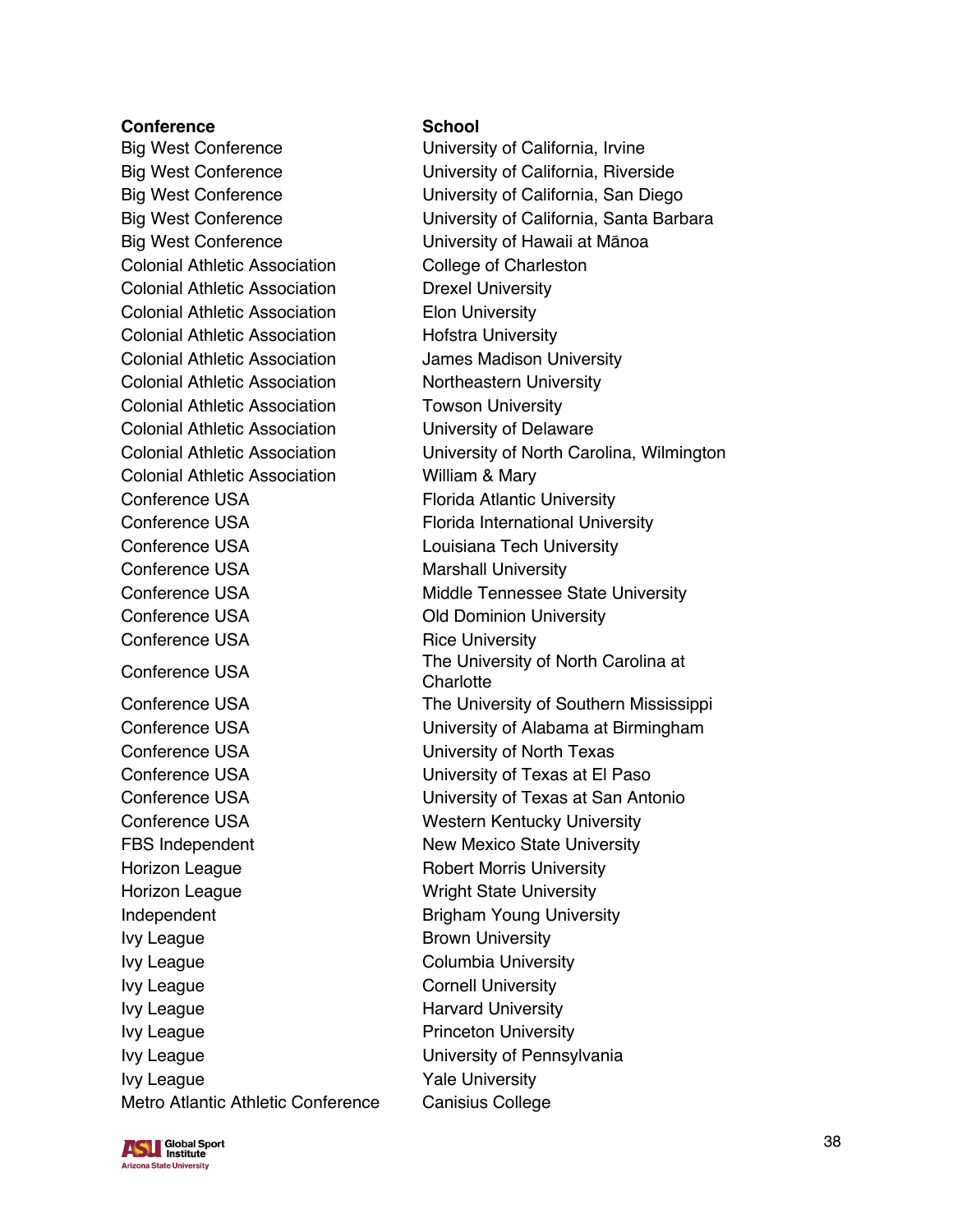Metro Atlantic Athletic Conference Siena College Mid-American Conference Ball State University Mid-American Conference **Bowling Green State University** Mid-American Conference Central Michigan University Mid-American Conference Eastern Michigan University Mid-American Conference Kent State University Mid-American Conference Miami University (Ohio) Mid-American Conference Northern Illinois University Mid-American Conference **Canadia** Ohio University Mid-American Conference University at Buffalo Mid-American Conference University of Akron Mid-American Conference University of Toledo Mid-American Conference Western Michigan University Mid-Eastern Athletic Conference **Bethune-Cookman University** Mid-Eastern Athletic Conference **Coppin State University** Mid-Eastern Athletic Conference **Delaware State University** Mid-Eastern Athletic Conference **Florida A&M University** Mid-Eastern Athletic Conference **Howard University** Mid-Eastern Athletic Conference **Morgan State University** Mid-Eastern Athletic Conference **Norfolk State University** Mid-Eastern Athletic Conference **North Carolina Central University** Mid-Eastern Athletic Conference **South Carolina State University** Missouri Valley Conference **Bradley University** Missouri Valley Conference Drake University Missouri Valley Conference Illinois State University Missouri Valley Conference Indiana State University Missouri Valley Conference Loyola University Chicago Missouri Valley Conference Missouri State University Missouri Valley Conference University of Evansville Missouri Valley Conference University of Northern Iowa Missouri Valley Conference Valparaiso University Missouri Valley Football Conference North Dakota State University Missouri Valley Football Conference South Dakota State University Missouri Valley Football Conference University of North Dakota Missouri Valley Football Conference University of South Dakota Missouri Valley Football Conference Western Illinois University Missouri Valley Football Conference Youngstown State University Mountain West Conference **Boise State University** Mountain West Conference California State University, Fresno

Mid-Eastern Athletic Conference **North Carolina A&T State University** Mid-Eastern Athletic Conference **University of Maryland Eastern Shore** Missouri Valley Conference Southern Illinois University at Carbondale

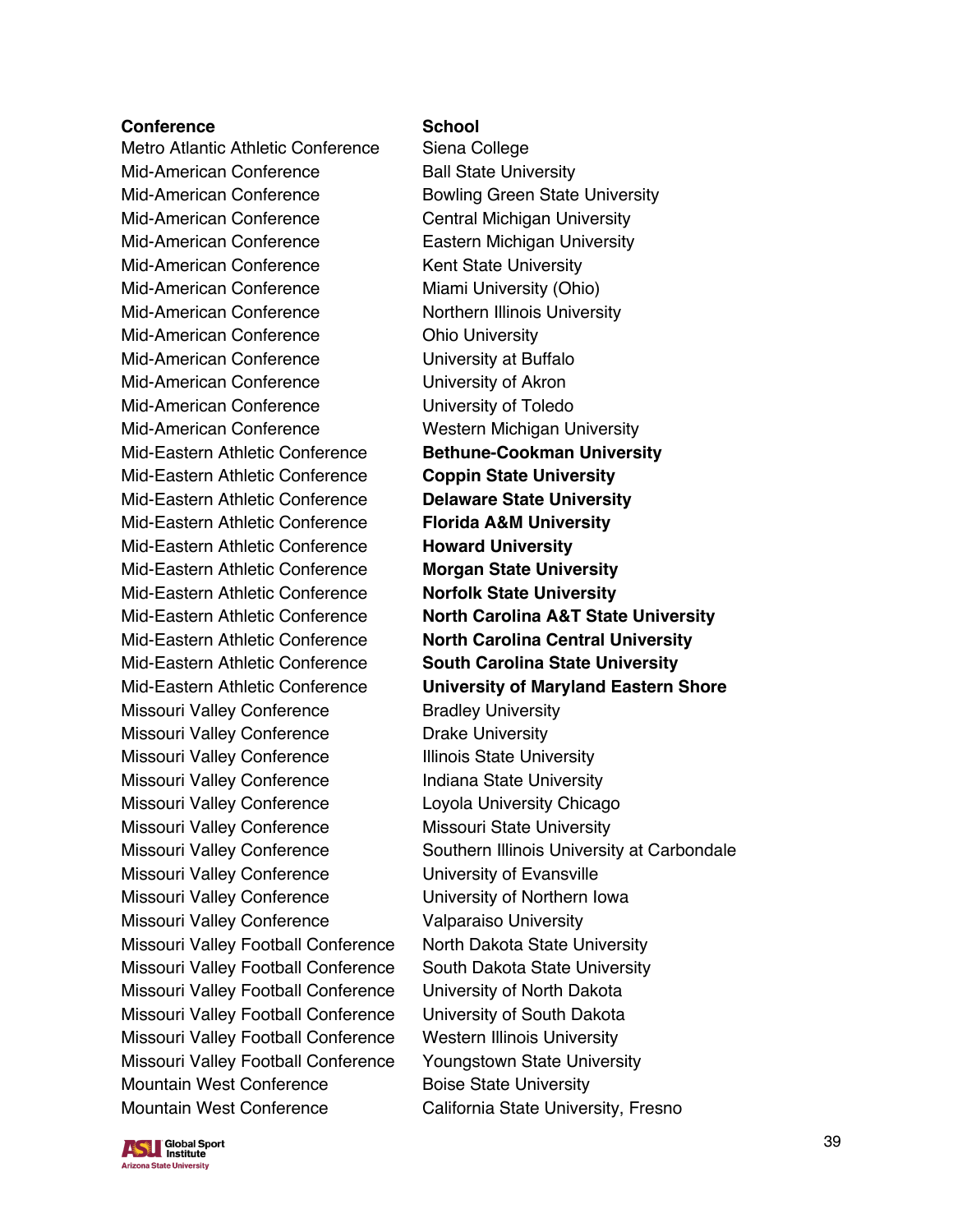Mountain West Conference Colorado State University Mountain West Conference San Jose State University Mountain West Conference University of New Mexico Mountain West Conference **University of Wyoming** Mountain West Conference **Utah State University** Northeast Conference **Bryant University** Northeast Conference Long Island University Northeast Conference Merrimack College Northeast Conference Sacred Heart University Northeast Conference Saint Francis University Northeast Conference St. Francis College Northeast Conference Wagner College Ohio Valley Conference Belmont University Ohio Valley Conference Eastern Illinois University Ohio Valley Conference Murray State University Pac-12 Conference **Arizona State University** Pac-12 Conference **Dream Conference Oregon State University** Pac-12 Conference Stanford University Pac-12 Conference University of Arizona Pac-12 Conference University of Oregon Pac-12 Conference University of Utah



Mountain West Conference San Diego State University Mountain West Conference **United States Air Force Academy** Mountain West Conference University of Nevada, Las Vegas Mountain West Conference University of Nevada, Reno Northeast Conference Central Connecticut State University Northeast Conference Fairleigh Dickinson University Northeast Conference Mount St. Mary's University Ohio Valley Conference **Austin Peay State University** Ohio Valley Conference Eastern Kentucky University Ohio Valley Conference **Jacksonville State University** Ohio Valley Conference Morehead State University Ohio Valley Conference Southeast Missouri State University Ohio Valley Conference Southern Illinois University at Edwardsville Ohio Valley Conference Tennessee State University Ohio Valley Conference Tennessee Technological University Ohio Valley Conference University of Tennessee at Martin Pac-12 Conference University of California, Berkeley Pac-12 Conference University of California, Los Angeles Pac-12 Conference University of Colorado, Boulder Pac-12 Conference University of Southern California Pac-12 Conference University of Washington

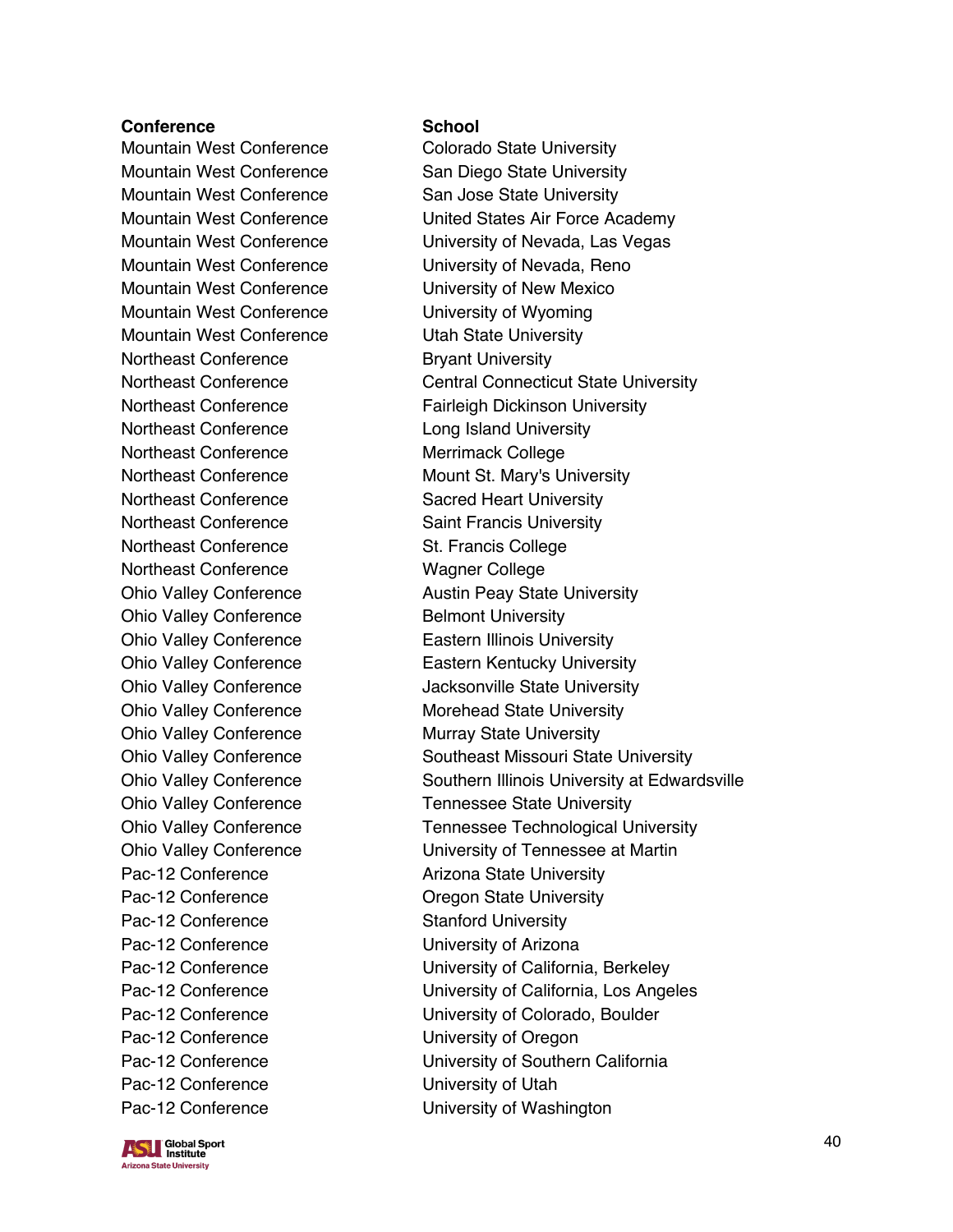Patriot League **American University** Patriot League **Boston University** Patriot League **Bucknell University** Patriot League Colgate University Patriot League Lafayette College Patriot League Lehigh University Pioneer Football League Marist College Pioneer Football League University of San Diego Southeastern Conference **Auburn University** Southeastern Conference Texas A&M University Southeastern Conference University of Alabama Southeastern Conference University of Florida Southeastern Conference **University of Georgia** Southeastern Conference University of Kentucky Southeastern Conference University of Missouri Southeastern Conference Vanderbilt University Southern Conference Furman University Southern Conference Mercer University Southern Conference Samford University Southern Conference The Citadel Southern Conference Virginia Military Institute Southern Conference Wofford College Southland Conference Lamar University

Pac-12 Conference Washington State University Patriot League **College of the Holy Cross** Patriot League **Loyola University Maryland** Patriot League **National Exercise States Military Academy** Patriot League **National Contract Contract Contract United States Naval Academy** Southeastern Conference Louisiana State University Southeastern Conference Mississippi State University Southeastern Conference University of Arkansas, Fayetteville Southeastern Conference **University of Mississippi** Southeastern Conference University of South Carolina Southeastern Conference University of Tennessee Southern Conference **East Tennessee State University** Southern Conference University of North Carolina at Greensboro Southern Conference University of Tennessee at Chattanooga Southern Conference Western Carolina University Southland Conference **Abilene Christian University** Southland Conference Houston Baptist University Southland Conference McNeese State University Southland Conference Nicholls State University